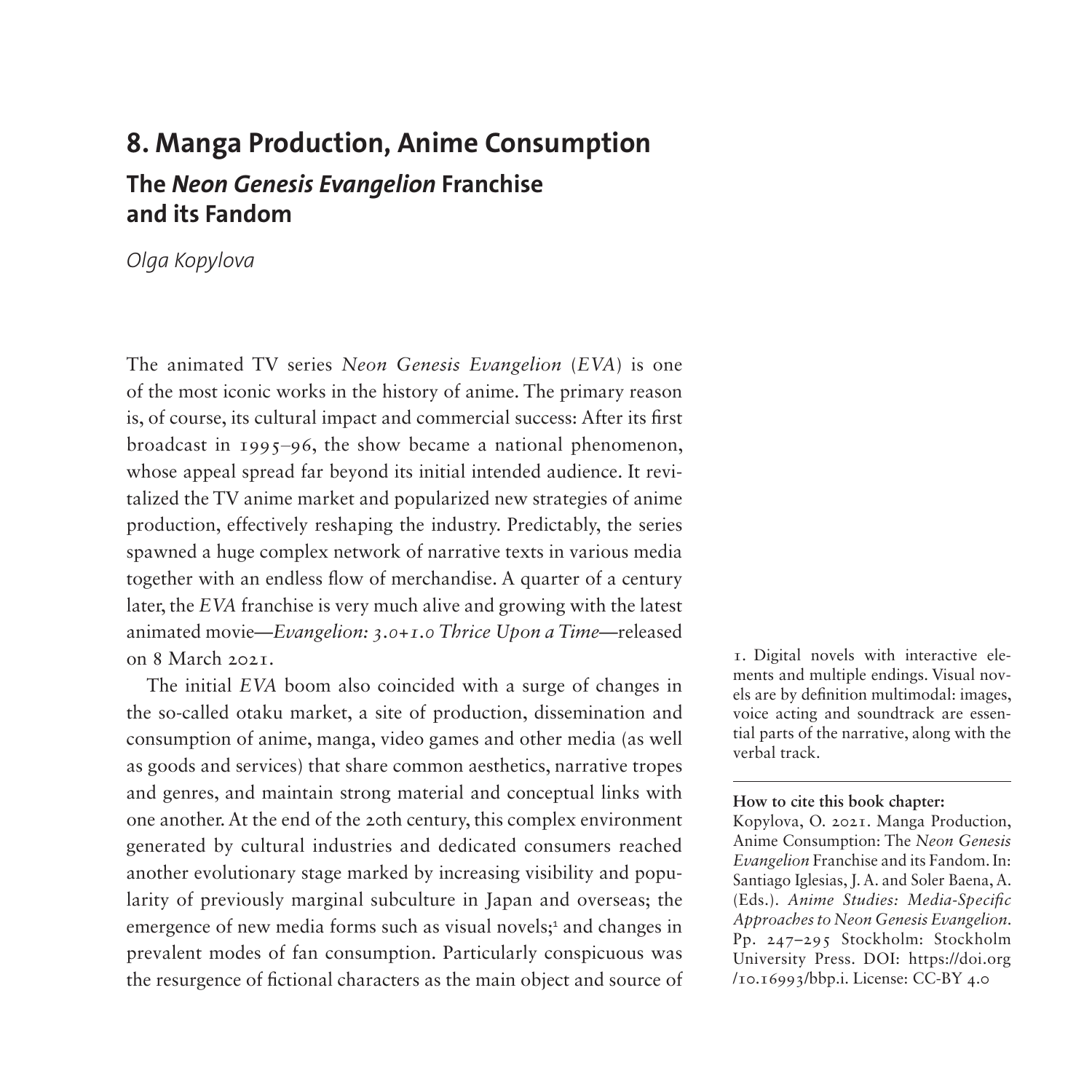a fannish affect commonly known as *moe*. The shift in fan interests and practices around 2000 was so radical that it made the anime producer and cultural critic Toshio Okada announce the death of 'authentic' otaku (cited in Maejima 2010: 107). These new developments have been addressed by various cultural critics and researchers, including Gō Itō (2005, with regard to manga), Marc Steinberg (2012, 2015, in relation to strategies of franchise development) and Satoshi Maejima (2010, discussing the concept of *sekai-kei* and its application).[2](#page-1-0)

One of the earliest and most influential accounts of this transition belongs to cultural critic and publicist Hiroki Azuma. His landmark monograph *Otaku: Japan's Database Animals* (2009 [first edition 2001]) connects the new trends in the local otaku market and fan practices with the global ideological and cultural changes, namely, the arrival of postmodernity in the second half of the 20th century. While the book covers a number of important issues, from the nature of affect to the role of computer technologies in 21st-century fandom, it constantly comes back to production and consumption of narratives. Following French philosopher Jean-François Lyotard, Azuma associates the postmodern condition with the dissolution of 'grand narratives,' ideological or intellectual frameworks that once served to unite society, imbue socio-political activities with meaning and answer existential questions (2009:  $26-29$ ). On the level of subculture, this process is mirrored by the emergence, and decline, of another type of 'grand narratives' described by Azuma's fellow cultural critic Eiji Ōtsuka (2001a, 2001b). Ōtsuka uses the term 'grand narrative' to designate a collection of settings that constitutes a fictional world (or universe) spacious and elaborate enough to host an unlimited number of 'small narratives,' that is, discrete narrative works (the most obvious example would be the *Star Wars* universe conceived by George Lucas). According to Azuma, who combines both Lyotard's and Ōtsuka's definitions

<span id="page-1-0"></span>2. Sekaikei: a variety of "works [of popular culture] that were created in the late 1990s–2000s under the influence of *EVA*; that incorporated the highly familiar elements and genre codes of otaku culture such as giant robots, beautiful girl-warriors, or private detectives; and depicted the interiority of young people (mostly male)" (Maejima 2010: 1351, trans. mine). See Chapter 7 by Zoltan Kacsuk for *EVA*'s impact on both otaku-related industries and critical thought.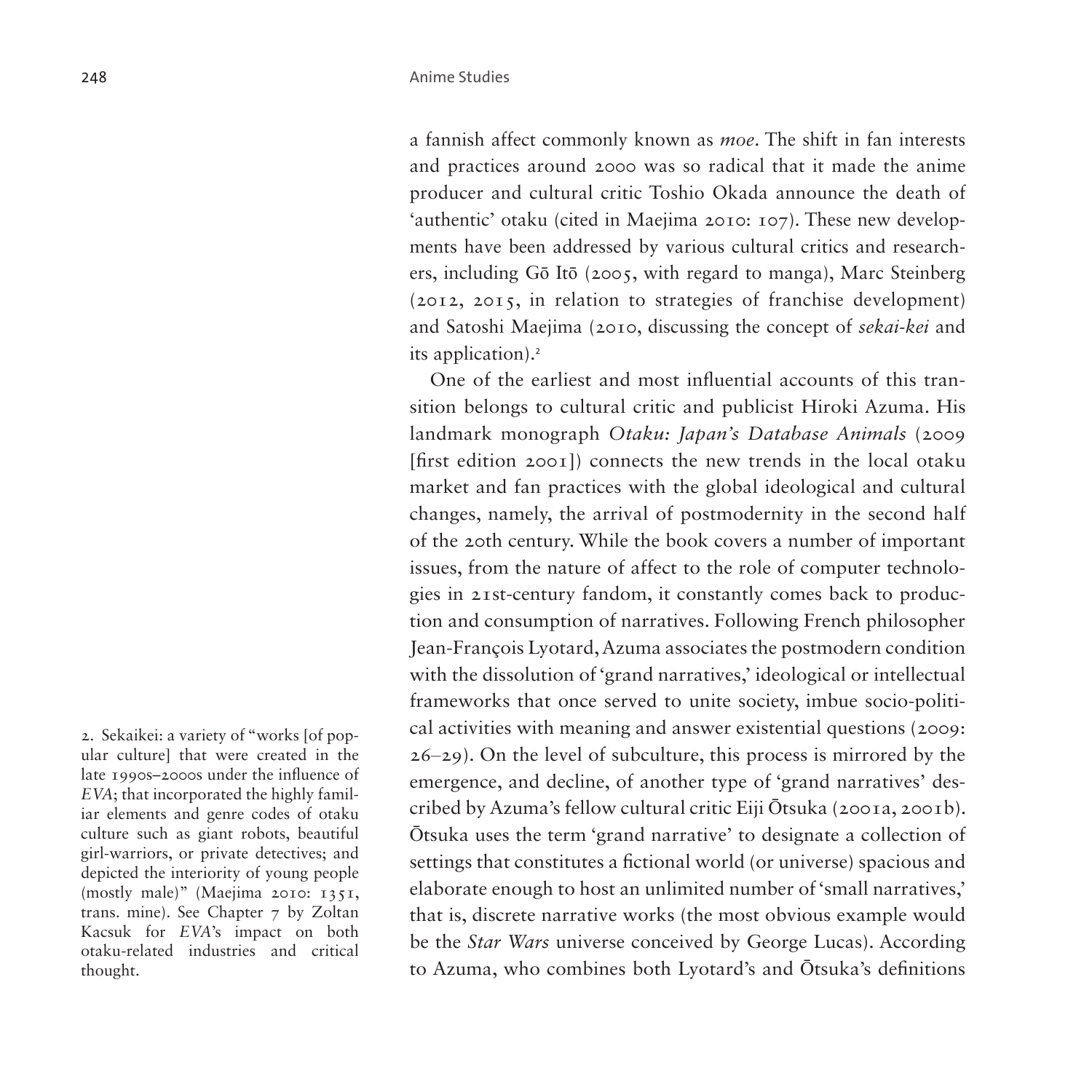of the term, during the transition from modernity to postmodernity the void left in place of the 'real "grand narratives"' is partially covered by fictional 'grand narratives.' Operating on the same principle, the latter invite fans to look for a single totality behind discrete stories and pieces of information. With the full arrival of the postmodern, the need for 'grand narratives' of any kind disappears altogether, and the nature of works and franchises that sustain otaku culture changes accordingly. For a new generation of fans, original and derivative works become indistinguishable; interest in consistent and expansive fictional universes gives way to spontaneous play with a 'database,' an intersubjectively constructed and shared virtual archive of units of meaning. Azuma famously calls this new mode of fan engagement 'database consumption.' As the market responds to the demand by database consumers, transmedial representations of carefully crafted fictional worlds (such as Yoshiyuki Tomino's *Gundam* anime) give way to stories, settings and characters fabricated straight out of the 'database.' The latter approach to storytelling and franchise development is exemplified by the *EVA* franchise, which according to Azuma has been produced and consumed as 'an aggregate of information without a narrative [that is, a shared storyworld], which all viewers could empathize with of their own accord and read up convenient narratives' (2009: 38).

Azuma's database model convincingly explains operating mechanisms of both Japanese otaku culture in particular and popular culture in general. At the same time, his postulates are definitely not set in stone. The novelty of the database concept and its allegedly lasting supremacy in Japanese popular culture have been challenged and sometimes dismissed (see Maejima 2010; Ōtsuka 2014; Uno 2008). From the perspective of Western Fan Studies, *Otaku: Japan's Database Animals* provides a number of valuable and astute insights into sensibilities, interests and activities of the global fan community,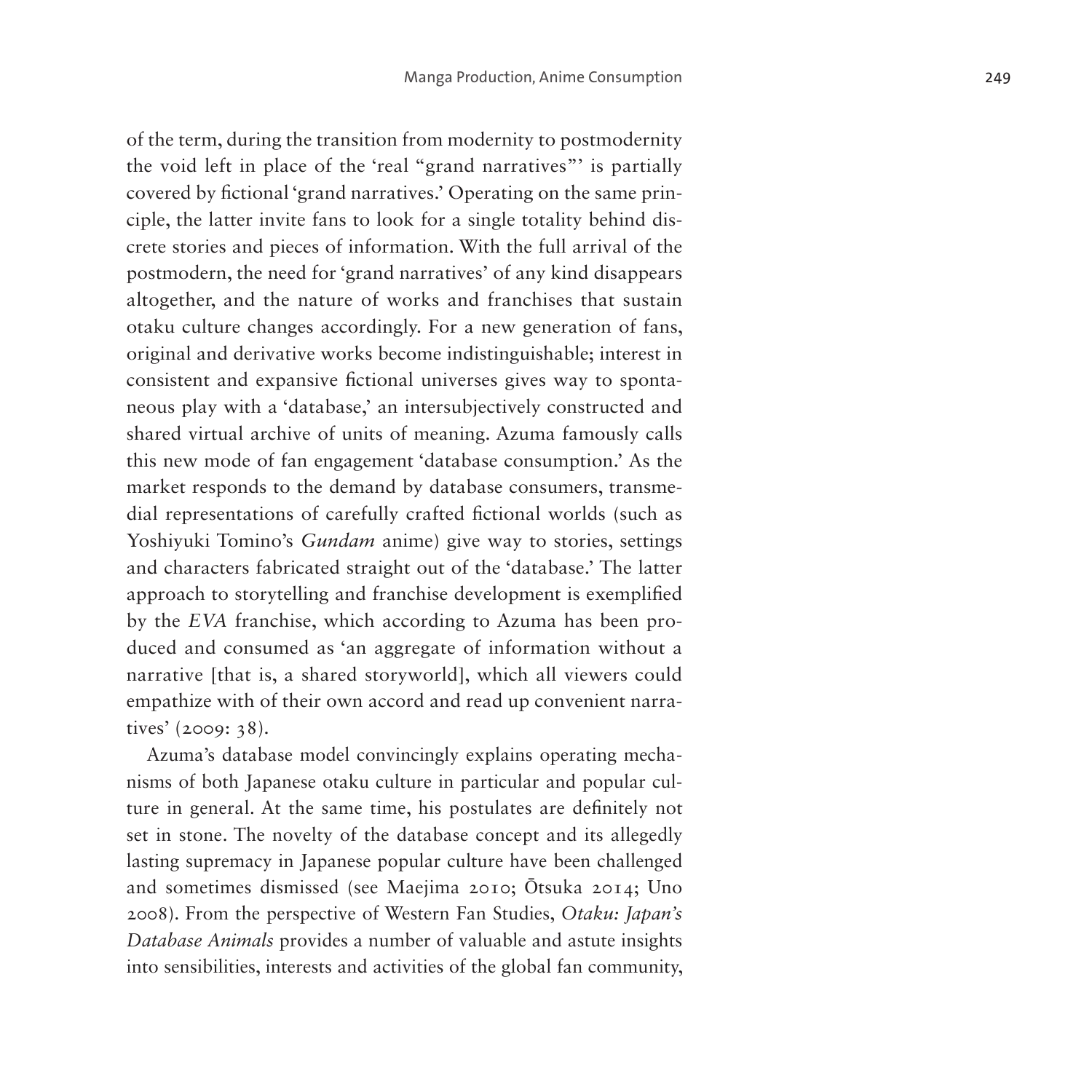but is much less convincing when Azuma insists on the correspondence between certain franchise types or modes of fan engagement, and particular periods in socio-cultural history.

This chapter aims to question and rectify certain assumptions in Azuma's theory. The *EVA* franchise serves as a convenient vantage point for this inquiry. First, as a primary example drawn by Azuma himself, *EVA* allows to address his postulates directly. Second, *EVA* can be called one of the weak links in Azuma's chain of argument: he finds all symptoms of a truly postmodern condition in the franchise and its fandom, but does not provide a detailed overview for either. The following discussion attempts to fill this gap in two steps. The first half investigates the *EVA* franchise as a transmedial network of narrative texts with the focus on its content, structure and meaning. It is largely informed by Narratology and Literary Studies, employing instruments for storyworld analysis developed by Jan-Noël Thon and Marie-Laure Ryan, as well as Yūji Yokohama's overview of recurring themes in the *EVA* franchise. The second half of the discussion shifts to the level of consumption as it examines prevalent interests of *EVA* fans and corresponding modes of engagement. This part is informed first and foremost by Western research on fandom, in particular by Henry Jenkins' and Jason Mittell's case studies. This two-partite structure helps illuminate the valid points of Azuma's argument and develop a more comprehensive account of fan activities in Japan and overseas; it also demonstrates that database consumption, an allegedly new and pervasive mode of fan engagement, is in fact a long-lasting, global trend, and one among many others.

### **Azuma's Theory and the Significance of Franchise Structure**

From the perspective of Fandom and Media Studies, Azuma's attempts to provide cultural and psychological background for the emergence of certain franchise types make for an interesting discussion point.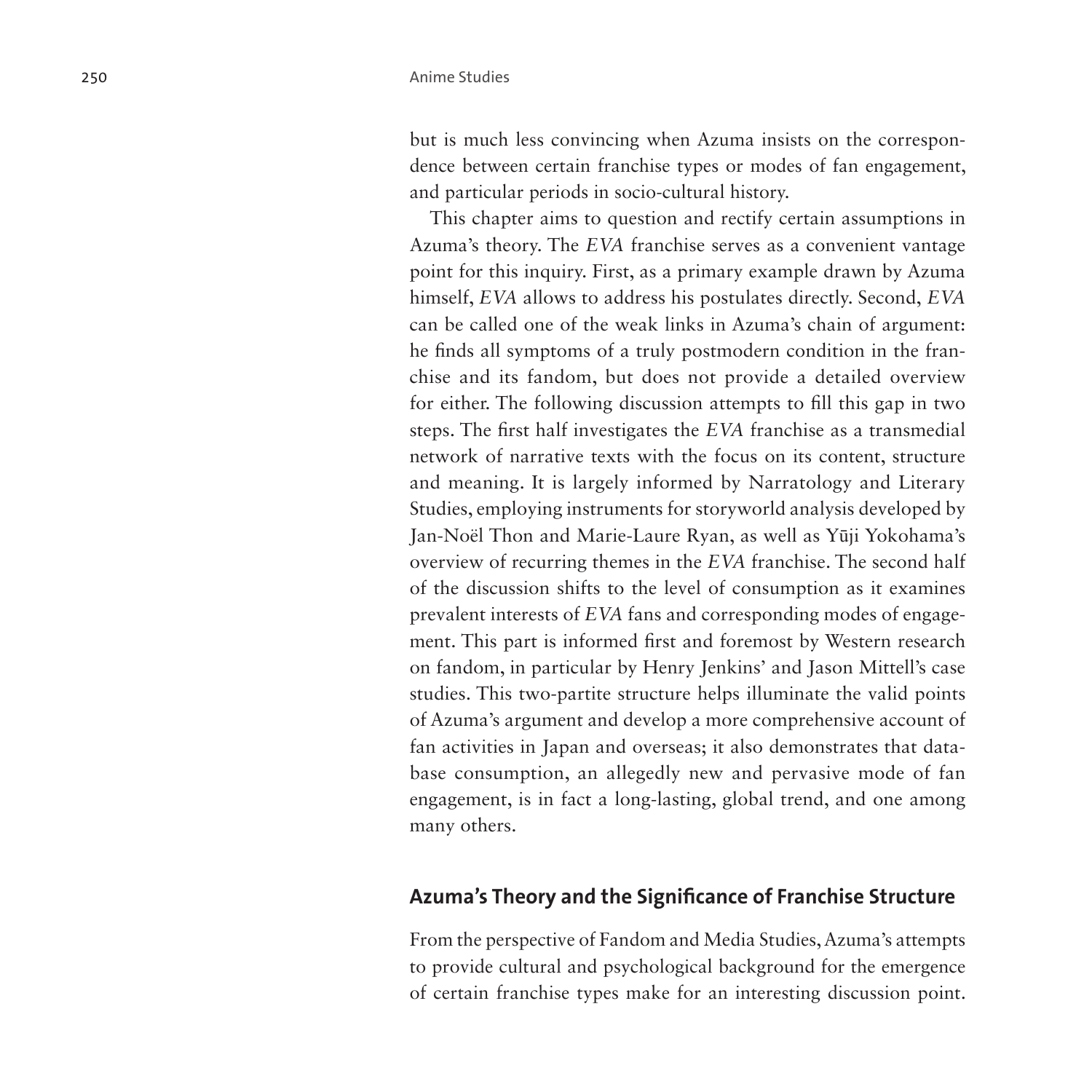As briefly mentioned above, Azuma expects transmedial franchises launched at the early stages of postmodernity to share a certain set of traits, exemplified by *Gundam*. Such projects develop a single fictional world in a methodical manner, with contents distributed through multiple channels seamlessly blending into a consistent whole. By contrast, constituents of fully postmodern franchises like *EVA* are loosely connected by settings and/or characters only and lack any underlying cohesion. Azuma's claims can be disputed in several ways.

First, the history of entertainment franchises in Japan and overseas defies clear-cut linear succession of commercial, as well as storytelling, strategies. For example, the *Gundam*-like model Azuma associates with the 1980s was described by US media scholar Henry Jenkins as a novel phenomenon of 'transmedia storytelling' that emerged in the early  $2000s$  ( $2006a: 93-130$ ). Conversely, one of the first world-driven protofranchises was launched in the United States at the dawn of the 20th century, when L. Frank Baum introduced to the public his *Land of Oz*. Soon afterwards, Edgar Rice Burroughs' *Tarzan of the Apes* (1912) gave start to a sprawling, haphazardly developed and contradictory characterdriven franchise (see Freeman 2017 for more on both projects). One hundred years later, Ōtsuka classifies transmedial franchises of the otaku market of today into settings-, world- or character-based, with the addition of projects that employ time loop as a plot device to explain away contradictions (2014: 30). In other words, both world- and characterdriven franchises appeared almost simultaneously, long before the arrival of postmodernity, and have lasted well into the 21st century.

Second, challenges of maintaining consistency and continuity in transmedial and transtextual networks are the recurring topic in English-language Fandom and Media Studies, but explanations are usually found in technical and legal circumstances of production (medium specificity, distribution of authorship, licensing practices, etc.). The bulk of related research reveals that such material obstacles and the resulting discrepancies in content are an intrinsic part of franchise development; projects famous for their world-building aspects,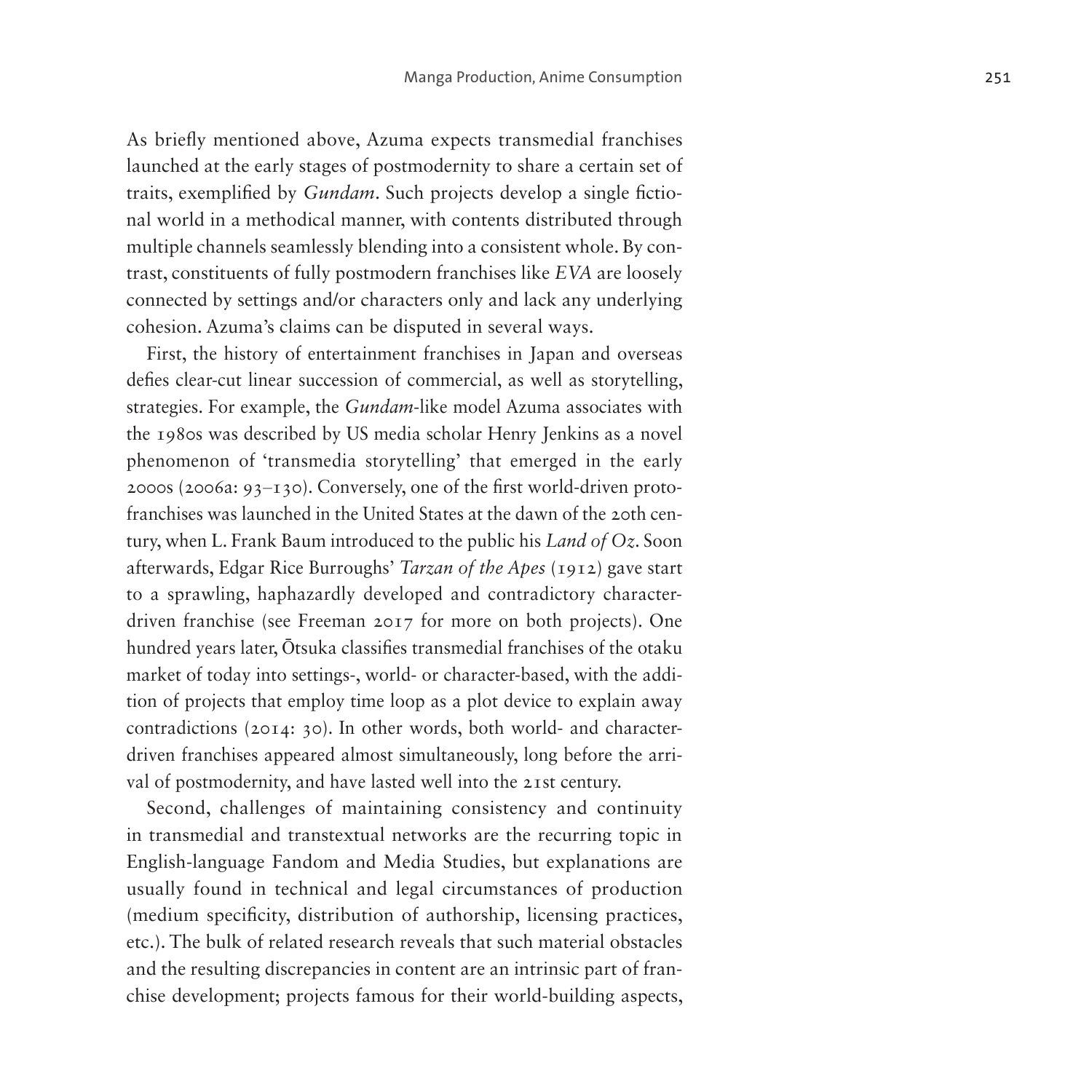such as Lucas' *Star Wars*, just as often fail to establish direct correspondence between the entirety of officially released titles and a single cohesive fictional world (Thon 2015:  $37-39$ ; Wolf 2012: 270-271). As testified by fan paratexts, even the *Gundam* franchise has generated several alternate universes over the years (Falldog 2020). It seems, then, that even *relatively* cohesive franchises can be better understood through a conceptual triad offered by Narratology and Media Studies scholar Jan-Noël Thon. To quote Thon at length:

Instead of assuming that transmedial entertainment franchises generally represent a "single world," then, such an approach allows for a systematic distinction between the local medium-specific storyworlds of single narrative works, the glocal but noncontradictory transmedial (or, in quite a few cases, merely transtextual) storyworlds that may be constructed out of local work-specific storyworlds, and the global and often quite contradictory transmedial storyworld compounds that may, for lack of a better term, be called transmedial universes.  $(2015: 31-32)$ 

Following this logic, the fictional 'grand narrative' behind *Gundam* anime works is in fact just one of several 'glocal noncontradictory *transtextual* storyworlds' within the vast *transmedial* universe of *Gundam*. What about *EVA*?

It is an established fact that at least two *EVA* works share a storyworld: the TV anime and its direct sequel, the animated feature film *End of Evangelion* (*EoE*, 1997). Furthermore, Yoshiyuki Sadamoto's manga *Neon Genesis Evangelion* (*NGE*, 1993–2014) constitutes a close adaptation of the TV anime. As such, it creates a separate storyworld, which nevertheless provides "the satisfaction of expectations and the answering of questions raised over the course" of the TV series (Abbott 2005: 65–66). Is it possible that other such work constellations exist? Azuma claims that this is not the case, but does not provide any concrete evidence in support. As a matter of fact, he does not mention any narrative works in the franchise apart from the TV anime and animated movie *Neon Genesis Evangelion: Death & Rebirth* (1997). If Azuma's definition of the fictional 'grand narrative' allows for co-existence of several non-contradictory storyworlds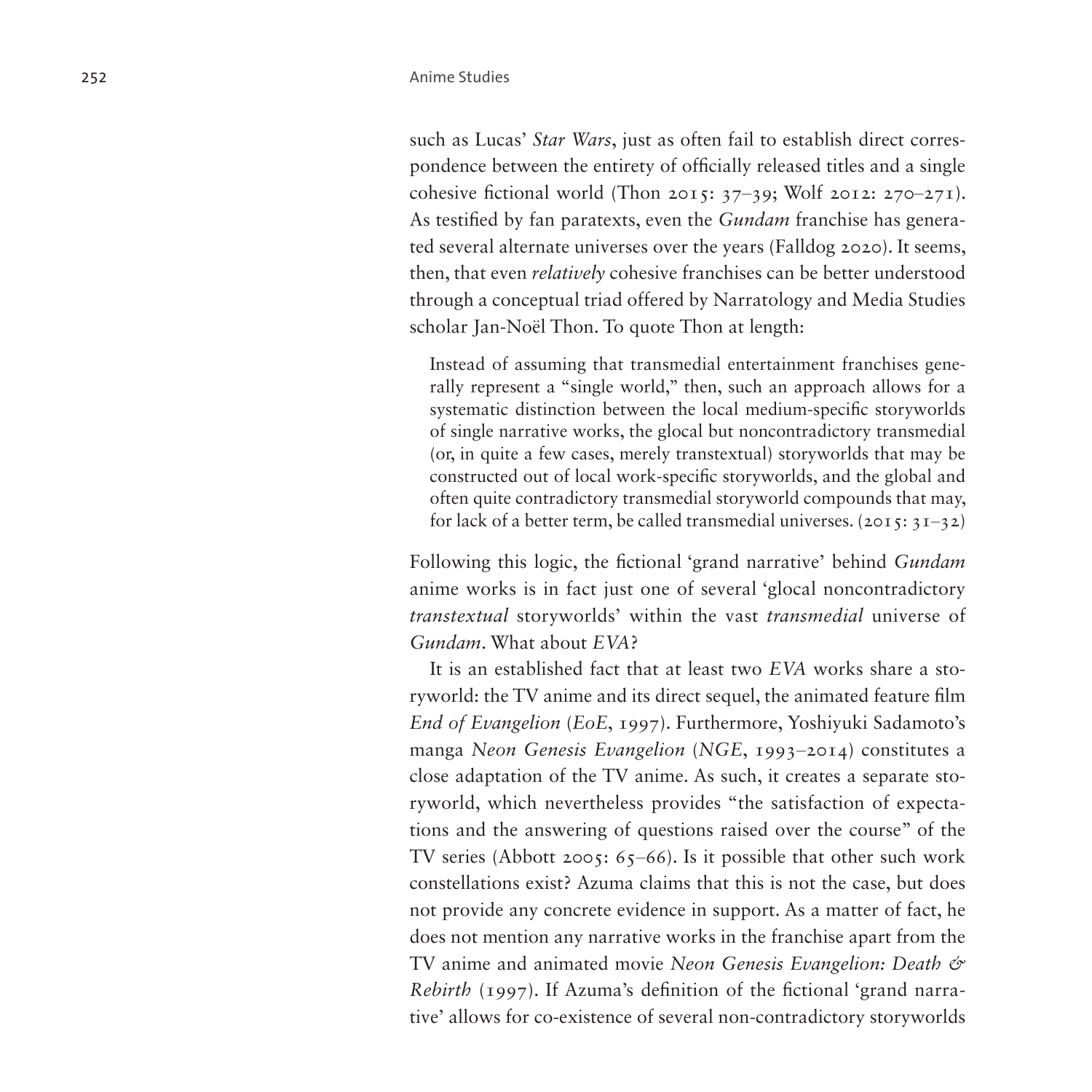within a franchise, then it seems reasonable to look closer into the structure of the *EVA* franchise and determine whether it is really that different from *Gundam*.

Since the primary focus of this study lies on (story)worlds, it borrows a set of analytical tools from Narratology. Thon's terminological apparatus introduced above is used throughout the chapter to describe the overall structure of the *EVA* network and its medium-specific segments. Thon also provides a useful classification of possible relations between work-specific storyworlds, namely a relation of redundancy or expansion (both of which allow to perceive works in question as representing one and the same storyworld), and a relation of modification (which inevitably results in two discrete, albeit overlapping, storyworlds). In order to create a systematic account of modified elements, this study relies on the breakdown of storyworld constituents by narrative and literary scholar Marie-Laure Ryan (2014). The analysis is supplemented by an overview of recurring themes and characters in *EVA* texts. As will be explained later, both themes and characters can determine the overall cohesion of a franchise and, furthermore, imbue it with underlying meaning separate from and independent of Ōtsuka's 'grand narrative.' With central question and methodological approach set down, the last step is to establish the object of analysis. This task requires a brief discussion of its own.

#### **The Breakdown of the** *EVA* **Franchise: Preliminary Thoughts**

As mentioned in the Introduction, the *EVA* franchise has thrived for 25 years. Unsurprisingly, it now contains a large amount of narrative texts in practically every medium associated with the otaku market: from manga series to visual novels to a parody audio drama to arcade games. Covering the entire agglomeration of works is far beyond the scope of this chapter, so a selective approach is required. It should be noted from the beginning that non-contradictory storyworlds that comprise transmedial universes often hold different hierarchical positions. Their status depends on many factors, including the media at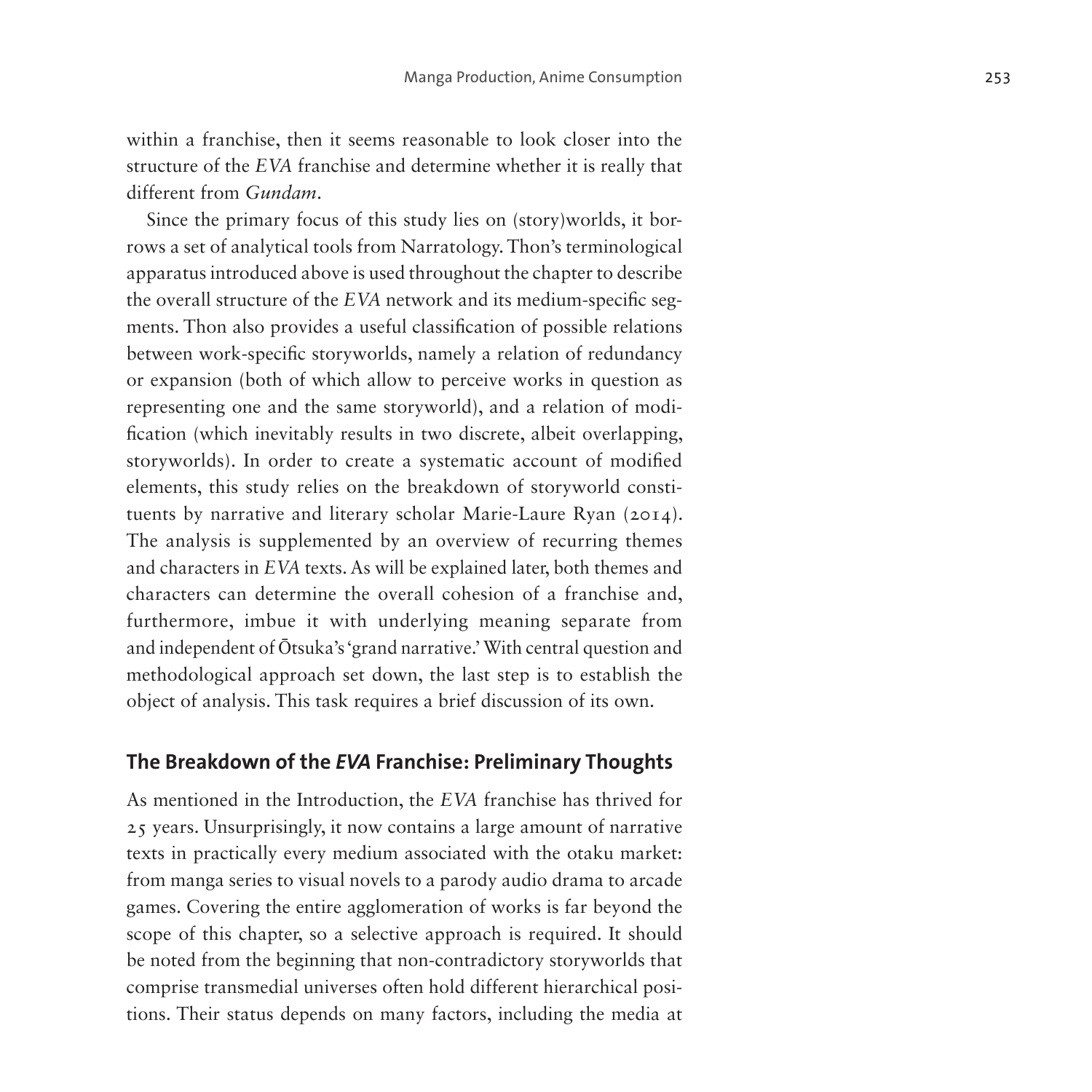play, the work count and authorial presence. For instance, Azuma can insist that *Gundam* sustains a single cohesive storyworld because the franchise is dominated by animated TV series. For almost half a century, TV anime, together with manga, has remained the key medium of the otaku market, only recently joined by video games, light novels and live-action movies (Iida 2012; Joo, Denison & Furukawa 2013). The sheer number of the series and Tomino's direct involvement in their production solidified the supreme position of a corresponding storyworld in the *Gundam* franchise.

The *EVA* franchise also unfolds around the TV anime, which establishes essential settings, introduces all key characters and, together with its direct sequel *EoE*, tells the complete story. Despite this initial similarity, duly noted by Azuma (2009: 36), the storyworld of this core work is clearly not expanded through a serialization in the same medium. What about transmedial development? Fan-generated paratexts often provide valuable insights into franchise topography. The notion of 'canon'[3](#page-7-0) widely used by Western fans has been instrumental in describing relevance of work-specific storyworlds and their interrelationships (Fanlore 2020). While canonical status of franchise constituents is always in flux, it is only possible to debate canonicity of a work if its storyworld "could, at least in principle, be comprehended as a noncontradictory expansion of a previously represented storyworld" (Thon 2015: 37). It follows that if the TV anime forms the basis of the *EVA* canon, then any work included in the canon would be automatically assigned to the same storyworld, unless otherwise stated. "Shin-seiki's Tiers of Canonicity" published at the major fan site *The NGE Fan-Geeks Project* suggest the following outline of canonical and semi-canonical works:

1. The anime itself and its scripts and storyboards. The Director's Cuts are the final or official version and take precedence over the On Air version in the event of any theoretical contradiction.

<span id="page-7-0"></span>3. Canon is a set of established truths shared by a particular fan community. It is comprised of facts culled from official texts and paratexts, but may also include statements by official producers and indubitable conclusions based on officially released information.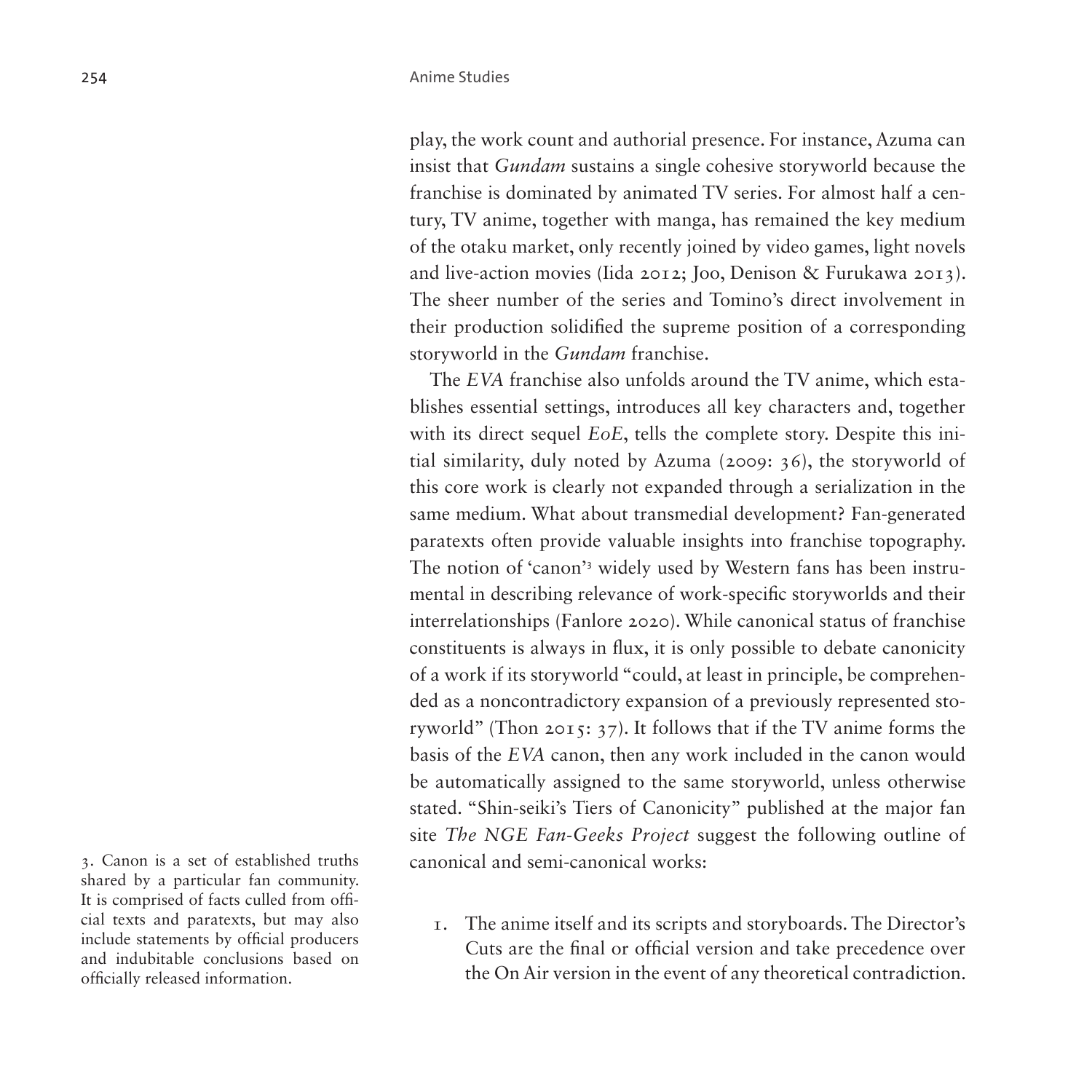- 2. Statements made by the show's creators, principally Hideaki Anno.
- 3. Official supplemental sources such as theatrical programs, Newtype Filmbooks, and Cardass Cards.
- 4. The Manga (sic!), which is actually its own continuity. At best it can be used to support the anime when they are in explicit agreement; it should never be used to contradict the anime.
- 5. Statements made by those responsible for adapting Evangelion (sic!) for release outside of Japan. In the English speaking world this would be representatives of A.D. Vision or Manga Entertainment. (Shin-seiki 2020)

It goes without saying that fans outside of the *NGE Fan-Geek* community might have other views on how the *EVA* canon works. Still, this particular paratext seems to support Azuma's conclusion that there is no overarching 'grand narrative' behind the *EVA* franchise. On the other hand, "Tiers of Canonicity" most likely evaluate the entirety of *EVA* works vis-à-vis anime and anime alone, and therefore it is conceivable that a 'grand narrative' on a smaller scale might still exist on the periphery of this transmedial network. After all, it is not unusual for large-scale transmedial franchises to "establish two clearly distinct storyworlds via a high-profile modifying adaptation while still aiming at a further expansion of each of these storyworlds" (Thon 2015:  $35$ ). In the otaku market, such expansion is usually carried out via manga, video games or light novels. While official *EVA* producers have generally disregarded purely textual format, the franchise boasts a wide range of narrative-based games, which both adapt and expand on the anime. The preferred structure of the *EVA* games, however, undermines their world-building capacity: most of them involve multiple possible scenarios, as well as random events, generating countless incompatible storyworlds.[4](#page-8-0) A game like *Neon Genesis Evangelion 2* is acknowledged as a *source* of valuable canonical information (Shin-seiki 2020), rather than a self-standing alternative to the 4. See Chapter 9 by Selen Çalık Bedir.

<span id="page-8-0"></span>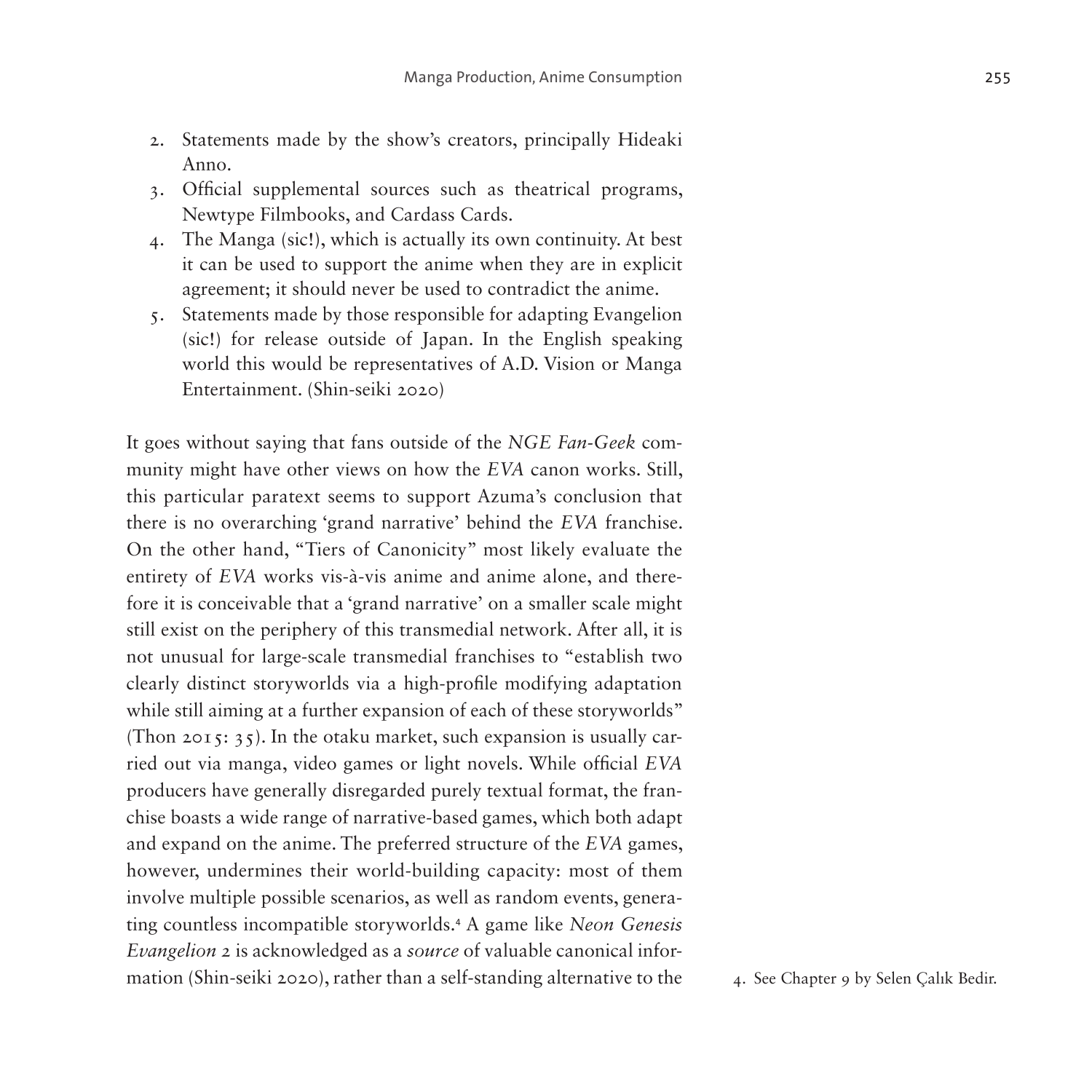anime series. Ultimately, such alternative is found in manga: Authored by the character designer of the first TV series and the subsequent films, Sadamoto's *NGE* is said to generate 'its own continuity,' with a storyworld distinct from, albeit largely overlapping with, the storyworld of the TV anime and *EoE*.

There are currently six officially released *EVA* manga titles apart from *NGE*. If at least some of them established relations of redundancy or expansion with Sadomoto's series as well as works in media other than anime, they could form a new transtextual or transmedial storyworld, that is, a fictional 'grand narrative.' The following sections examine all seven works, including *NGE*, in order to confirm or disprove this proposition.

# **Part I.** *EVA* **Manga: Monochrome Drawings, Kaleidoscopic Narratives**

#### The Storyworlds of *EVA* Manga

In recent otaku-oriented franchises, manga series often succeeded successful releases in some other medium (see, e.g., the novel-based *Higurashi When They Cry*, the light novel-based *Full Metal Panic!* and the anime-based *Psycho-Pass*). In each case, the manga series have maintained strong ties to the other franchise constituents. *EVA* is similar on the level of franchise chronology: six officially released manga titles followed either the first anime or animated movies *Rebuild of Evangelion* (2007–present), with *NGE* being the only exception (it) is worth mentioning that even though Sadamoto's manga was launched before the TV series, it had been conceived as an adaptation and ended up running for 20 years, long after *EVA* had come to an end). But, contrary to the cases above, the official *EVA* manga have developed in a disorganized manner. The resulting discord is already evident in generic and tonal shifts [\(see Table 8.1\)](#page-10-0): In addition to the serious, action- and mystery-oriented *NGE*, the manga sector includes a five-volume parody bordering on satire (*The Legend of Piko Piko*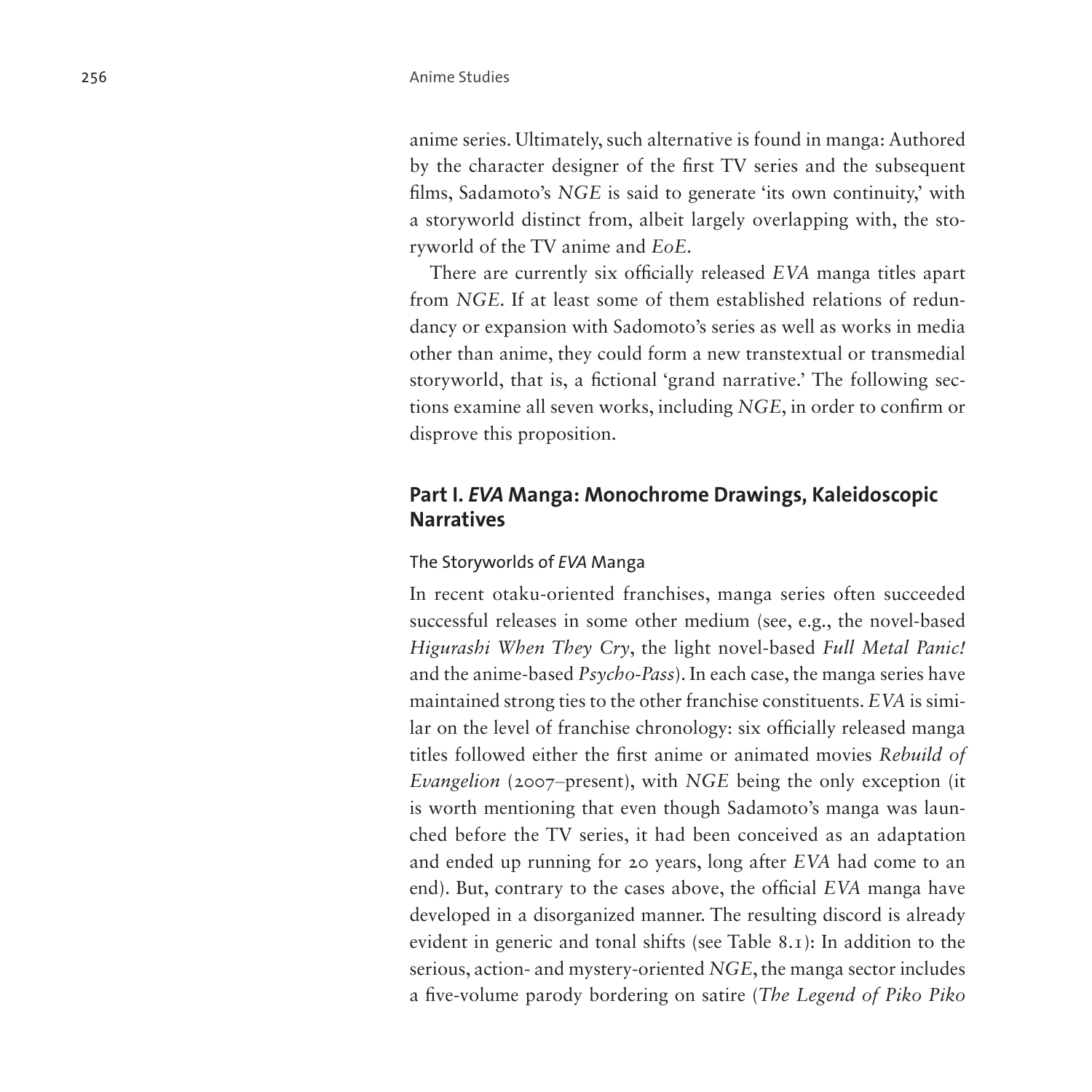

<span id="page-10-0"></span>**Table 8.1.** List of the official *EVA* manga series in chronological order. License: CC BY 4.0.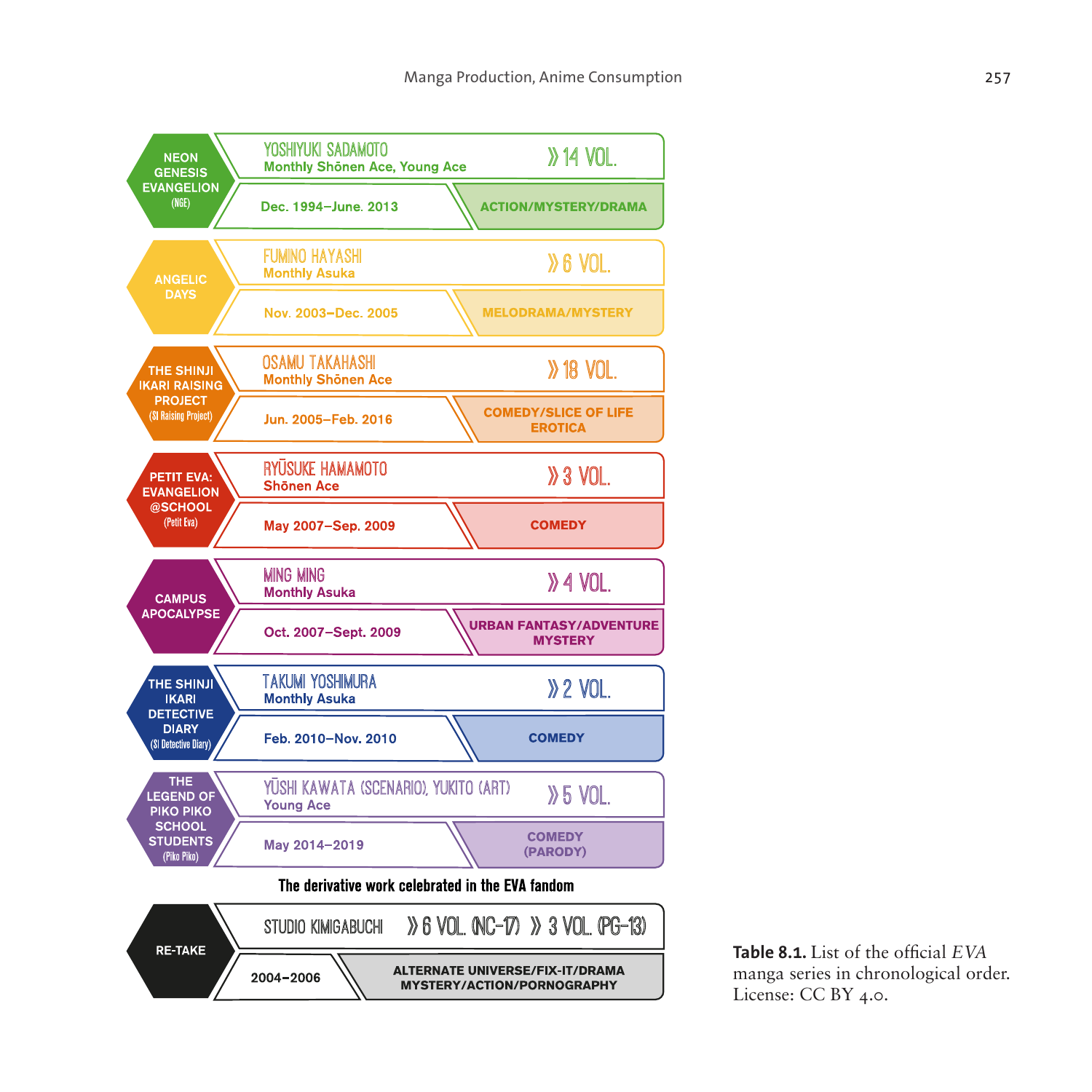*Middle School Students*), a set of four-panel gag comic strips (*Petit Eva: Evangelion@School*) and four titles that cover genres from drama to erotica to urban fantasy (*The Shinji Ikari Raising Project*, *The Shinji Ikari Detective Diary*, [5](#page-11-0) *Angelic Days* and *Campus Apocalypse*). With that said, the proliferation of genres by itself (with the exception of parody) should not preclude the existence of a single storyworld behind a range of works. Therefore, this section offers a comparative analysis of storyworld elements as delineated by Ryan (2014:  $34-37$ ) in order to define relations between the seven manga titles and the core *EVA* works (i.e., the TV anime and *EoE*) in a systematic fashion [\(see Table 8.2](#page-11-1)).

To start with physical and mental events that constitute the fabula of each narrative and organize its storyworld, all of the manga titles do away with the elaborate apocalyptic tale of the anime series and focus instead on school comedy, gags and romantic relationships (the only exception being *Campus Apocalypse*, which brings together supernatural battles, Armageddon and a sinister conspiracy, but still opts for an entirely new 'urban fantasy' setting). The topography, natural laws and props of the respective storyworlds change accordingly.

The easiest to trace are transformations of the Angels and Evas, the iconic entities of the *EVA* universe. In most cases, the Angels maintain their anime design—one of the few recurring motifs across distinct manga titles—but their nature diverges greatly. In *SI Raising Project*, the Angels are no more than manifestations of computer viruses in virtual reality, although from time to time taking familiar shapes. In *Campus Apocalypse*, the Angels are specter-like beings originating from the Life-Tree of Yggdrasil. As they can survive in the outer world only by possessing people, most of them take the form of beautiful men and women (and an occasional cat). In *Angelic Days*, the nature, origin or goal of the Angels remain unexplained (while battles serve mostly to intensify romantic relationships), but their design is again borrowed from the core works. In *Piko Piko*, Angels seem to be the product of collective nostalgia: supernatural creatures who strive to

<span id="page-11-0"></span>5. The manga *The Shinji Ikari Detective Diary* (abbr. *SI Detective Diary*) has nothing to do with the game *Detective Evangelion* (Broccoli 2007). A twochapter manga adaptation of the game by Seijūrō Mizu was serialized in *Monthly Shōnen Ace* (2006–07), but never published in book format, which limits its availability.

<span id="page-11-1"></span>**Table 8.2.** Comparison of storyworld components (after Ryan 2014) in the *EVA* manga vs. the TV anime. License: CC BY 4.0.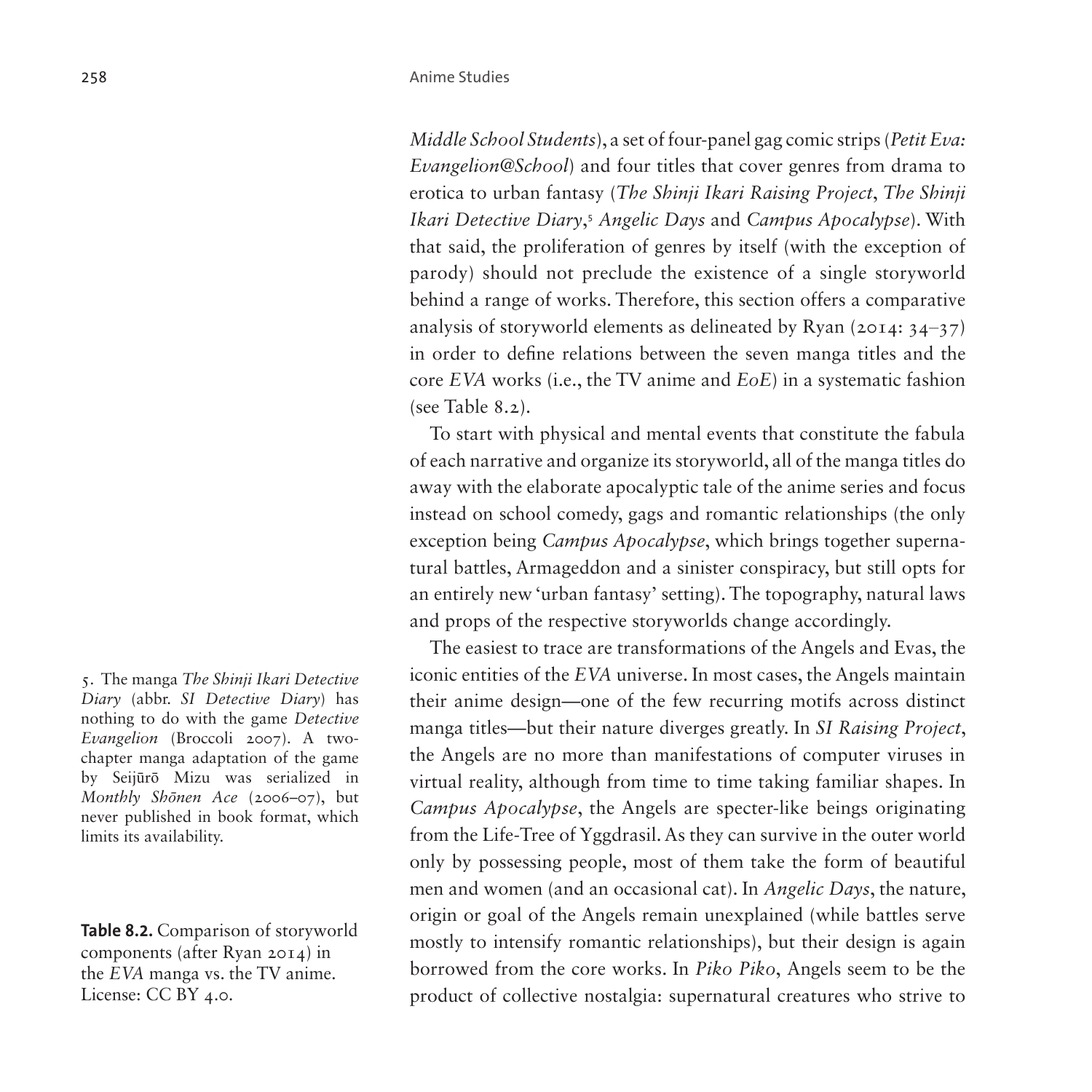

**I: ALMOST IDENTICAL O: OVERLAPPING TO SOME EXTENT L: LOOSE SEMBLANCE R: RADICAL DEPARTURE**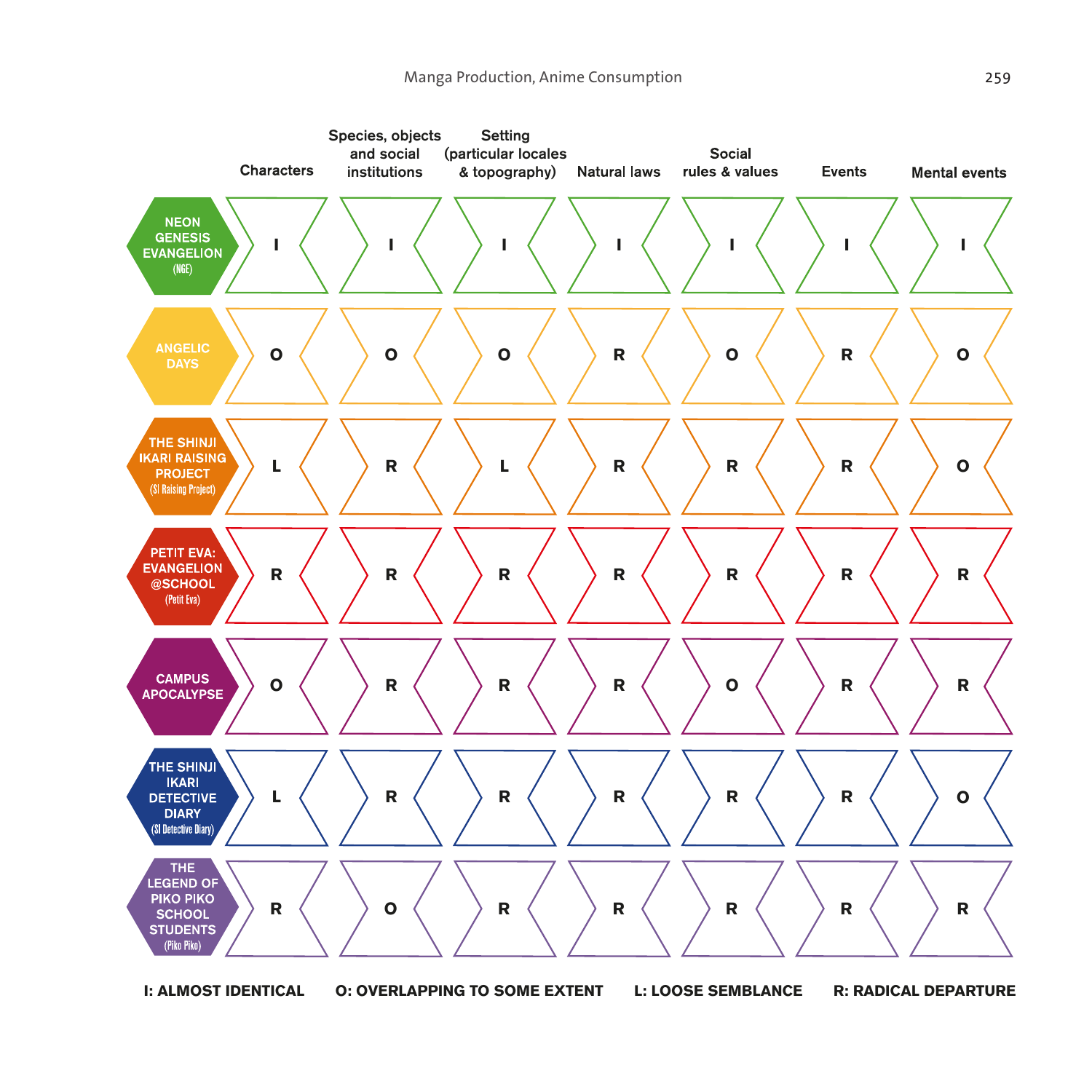reverse the flow of time. *SI Detective Diary* does not feature Angels at all, and the Evas are radically transformed, presented as humanoid servants magically summoned from jewellery (an earring, a bracelet, etc.). The only Eva that visually evokes its prototype is Asuka's Dos (Span. two). In *Campus Apocalypse*, Eva is a person's will manifest in the form of a weapon (Asuka's Eva is a whip, Rei's the Spear of Longinus, etc.). In *SI Raising Project*, there are no Evas altogether, only entry plugs used to access the virtual reality. *Piko Piko* and *Angelic Days* both utilize standard *mecha*-like Evas, but *Piko Piko* regularly alters their appearance and function comically. If central entities like Angels and Evas are usually incorporated into the manga storyworlds (albeit in a different form), the localities and props are often erased completely. For instance, GeoFront appears only in *Angelic Days*, while *Campus Apocalypse* and *Piko Piko* feature the NERV Academy and National Middle School of Defence NERV as their primary stage. In *SI Raising Project*, the organization itself is called Artificial Evolution Lab and resides in an ordinary building. In fact, Tokyo-3 transforms into a regular city in all titles where it is mentioned.

Social norms and values get increasingly modified the closer the principal mode approaches parody. At the same time, they are inevitably entwined with characterization. The most obvious example is *Piko Piko*, which, in essence, presents a five-volume chronicle of nonsensical, often hilarious abuse that a couple of reasonable, but disgruntled teenagers (Asuka and Shinji) suffer at the hands of irresponsible and infantile adults (including Misato, Ritsuko, Gendō Ikari and Kaji). Far from protecting the Earth, the primary goal of adults in the *Piko Piko* series is to have as much fun as possible at the expense of their students. The concerns of the children across the titles are also far from stable: Frantic self-searching, traumas and quest for self-acceptance are confined to *NGE*, while other manga series foreground romantic vicissitudes (*SI Raising Project*, *Angelic Days*) or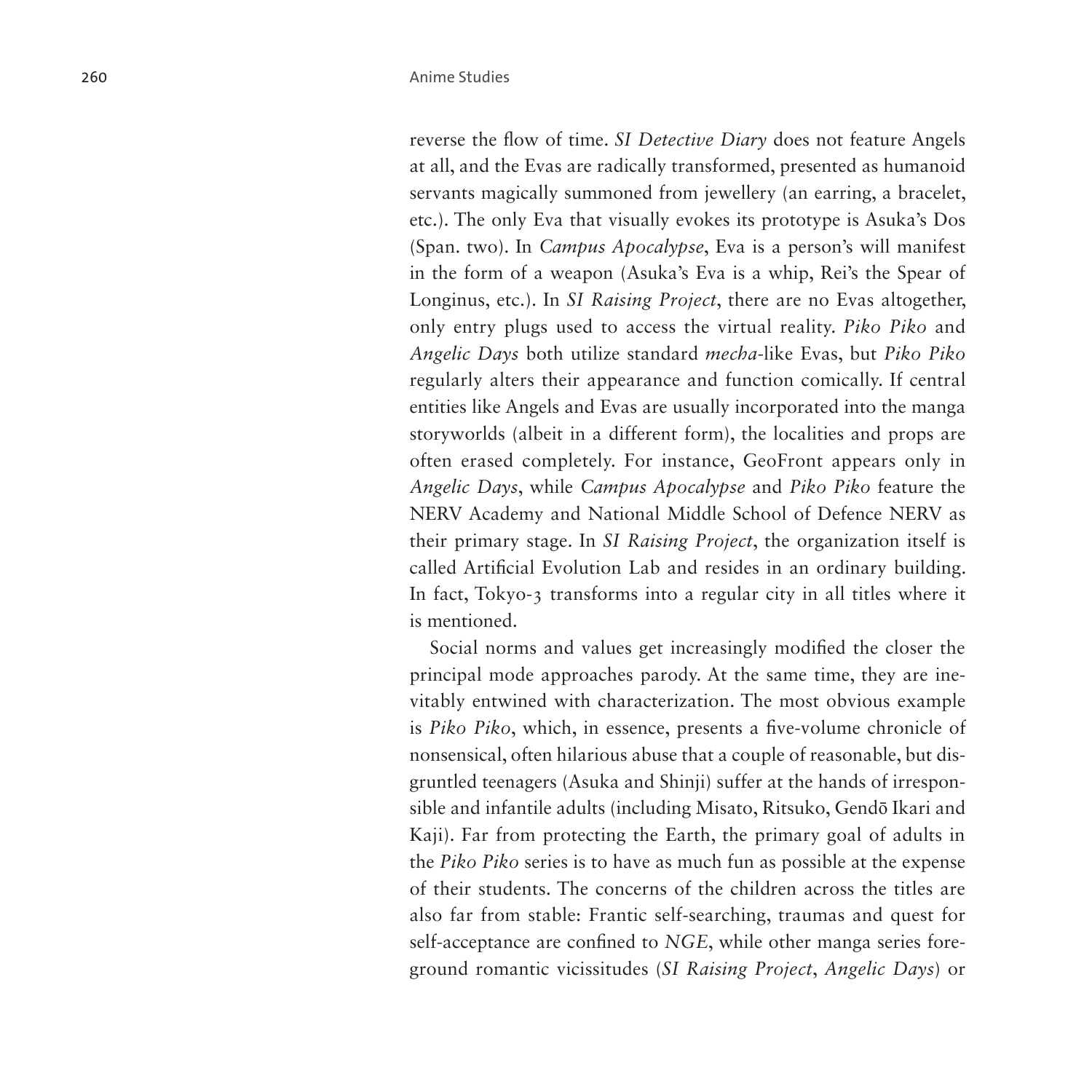momentary struggles in the face of local crises (*Campus Apocalypse*, *SI Detective Diary*).

To summarize, all manga titles maintain a relation of modification, rather than expansion or redundancy, with the core *EVA* works. They also all form distinct mutually incongruous storyworlds. This undeniable lack of cohesion within the manga segment of the franchise does not mean, however, that the manga titles in question cannot contribute to the transmedial and transtextual storyworld formation in other ways. After all, the place a narrative takes in a "transmedia [sic] network" (Ruppel 2012) and, one may add, its relevance for the hypothetical 'grand narrative' is determined by several parameters. One is the connections it holds with other franchise constituents, another is its self-sufficiency and completeness. For example, *NGE*, which also adapts the storyworld of the TV anime and *EoE* through modification, manages to supplement and enrich its source, making additions acknowledged by at least some fans as (semi-)canonical. As such, it can potentially contribute to the formation of the 'grand narrative.' Additionally, *NGE* forms a self-standing storyworld, which can be expanded to create a separate canon. It remains to be seen if the same applies to other manga titles.

### *EVA* **Manga as Parts of the Transmedial Network**

Regarding relations between the manga and works in other media, *SI Raising Project* and *Angelic Days* adapt computer games, *The Shinji Ikari Raising Project* and *Girlfriend of Steel 2nd* respectively. Incidentally, both games employ multiple choice as their main mechanics: Branching dialogues and scenes allow the player to reinforce and break various relationships, learn more about the characters and arrive at different (not always happy) endings. In other words, in terms of gameplay and pleasures offered, both games approximate visual novels. The challenge of adopting a visual novel to a manga is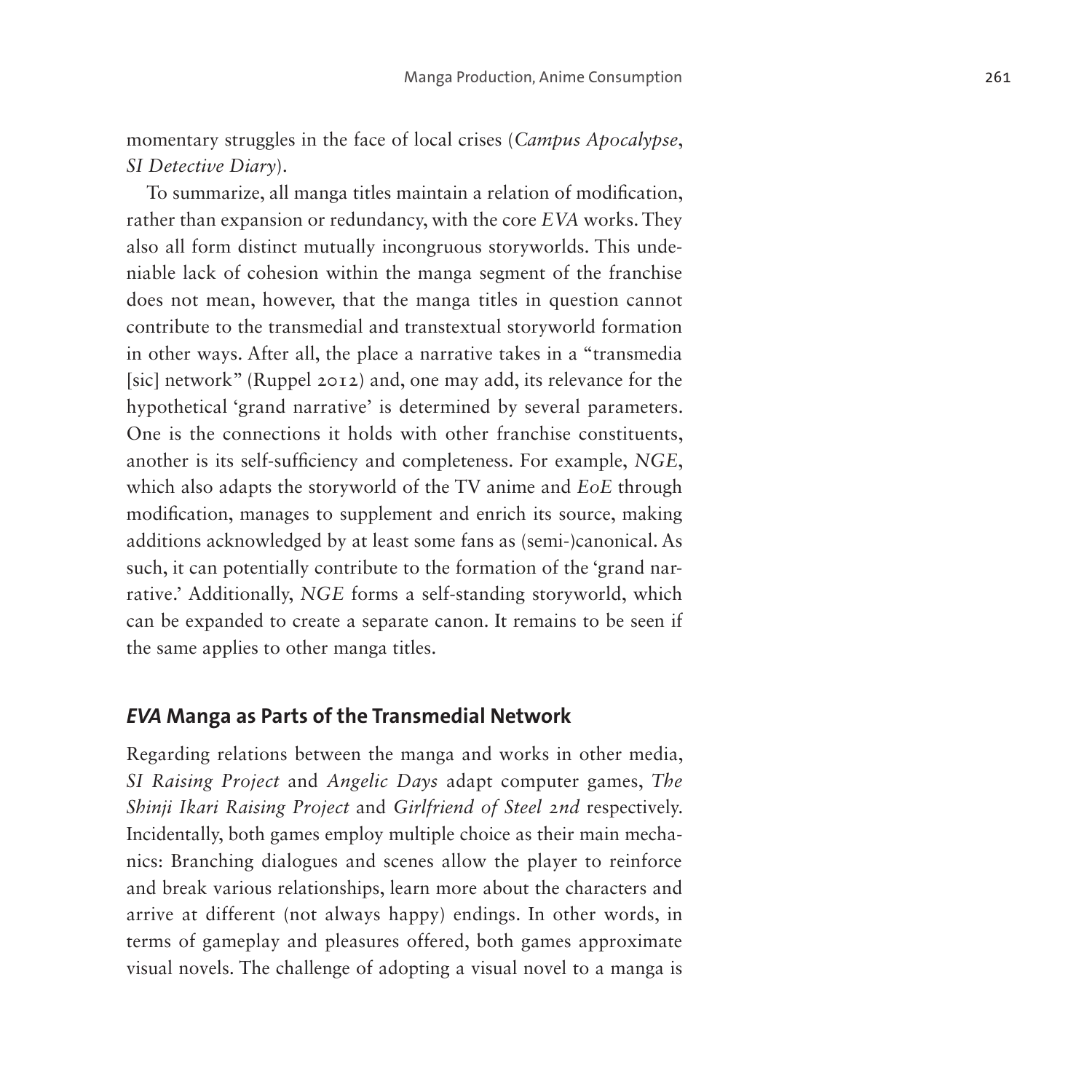obvious: The game may offer the player half a dozen storylines leading to romance with six different characters (as is the set-up in *SI Raising Project*). Manga adaptations of games have to choose between the bigger story and the individual romance, and thereby they face the risk of alienating a number of their potential readers. In addition, the first game defies a straightforward adaptation, since it introduces several 'parallel worlds' and at one point even addresses its own structure (see Yokohama 2006: 57–58). A manga adaptation of such a multith-read, multilevel narrative could actually try to recreate the metaleptic<sup>[6](#page-15-0)</sup> game on its own terms. And yet, both adaptations chose simplification as their primary strategy. Osamu Takahashi, the artist and writer in charge of *SI Raising Project*, selected the happiest of the game's parallel worlds, the so-called "Campus Ark," limited the range of the protagonist's recurring love interests to three without finalizing any of the potential love stories, and added a moderate amount of heavily altered battles to what otherwise reads as a semi-erotic school comedy. Fumino Hayashi in *Angelic Days*, on the other hand, chose to develop only the romantic Shinji-Asuka plotline and supplement the adapted material with two volumes of original content. In summary, *SI Raising Project* and *Angelic Days* heavily edit their source works, from settings to plotlines to characterization, until it becomes impossible to see them as extensions of the game storyworlds. To reiterate, the same applies to their relations with the core works of the *EVA* franchise.

<span id="page-15-0"></span>6. Metalepsis happens whenever "the author enters or addresses the fictional world he or she created, and when characters leave their fictional world or address their author and their readers" (Kukkonen 2011: 1). Furthermore, the metalepsis is likely to occur whenever "characters become readers and authors within their own fictional world and produce a secondary fictional world" (ibid.: 8), as happens with Shinji in *SI Raising Project*.

Despite their lineage as adaptations 'once removed,' both *SI Raising Project* and *Angelic Days* may pass as stand-alone texts. In contradistinction, parodical works like *Piko Piko* and *Petit Eva: Evangelion@ School* cannot be consumed outside of the *EVA* franchise. They require familiarity with the TV anime, *NGE* or *Rebuild of Evangelion*: unless the reader recognizes lore-related facts, patterns of character behavior, trademark phrases, etc., the humour of these parodies falls flat. *SI Detective Diary* can be described in similar terms: its plot and characters are so underdeveloped that it is impossible to process the story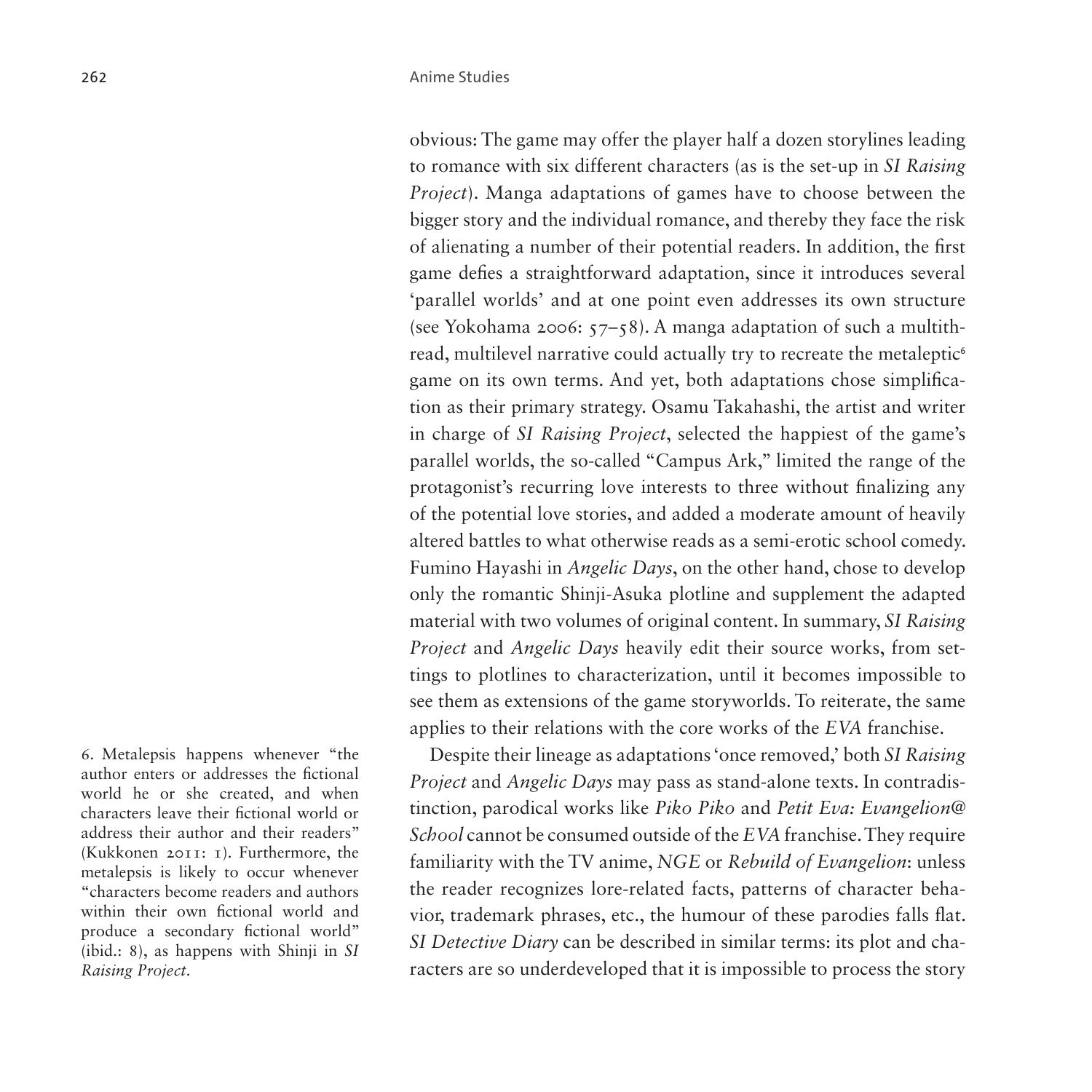without referencing the 'database' of *EVA*-related information or its primary sources (the core works). All three, however, can be removed from the transmedial network without affecting its legibility. *Campus Apocalypse* is a curious case: despite its equally tenuous connection to the canonical storyworld, it presents an unexpected opportunity to bind all narratives into one continuity through the concept of multiple realities. Despite the bold attempt to validate digressions and contradictions between work-specific storyworlds, *Campus Apocalypse* has not been included in "Shin-seiki's Tiers of Canonicity." All in all, it remains an interesting rift on the *EVA* 'database,' but too much of a digression itself to become an integral part of the franchise.

The subordinate status of the manga titles is best illustrated by gaps, hanging plotlines and contradictions that riddle their narratives. Even the romantic comedy *SI Raising Project* accumulated a remarkable amount of blanks while running: What has the Artificial Evolution Lab been preparing for throughout 18 volumes? What happened to Kaworu, who simply stopped appearing in the middle of the series? Who is Mana Kirishima, beyond a new romantic interest and comic relief? What is the role of SEELE in this continuity? And so on. Some of these questions may be answered by the game, but its material is adopted too selectively (in other words, the game might answer who Kirishima is, but leave obscure all other mysteries and blanks). The same applies to more rounded works like *Campus Apocalypse*, which carefully closes its central plotlines, but leaves much of its idiosyncratic existents and natural laws obscure. Various Angels (in human form) are shown in ominous manner only to vanish quickly. The very mechanism of Kaworu's ultimate sacrifice remains unclear. The fate of Asuka's parents serves as an important plot device, but readers never learn what exactly happened.

This proliferation of blanks resembles the strategy of transmedia storytelling that media scholar Geoffrey Long calls negative capability: Empty spaces are deliberately worked into the narrative in order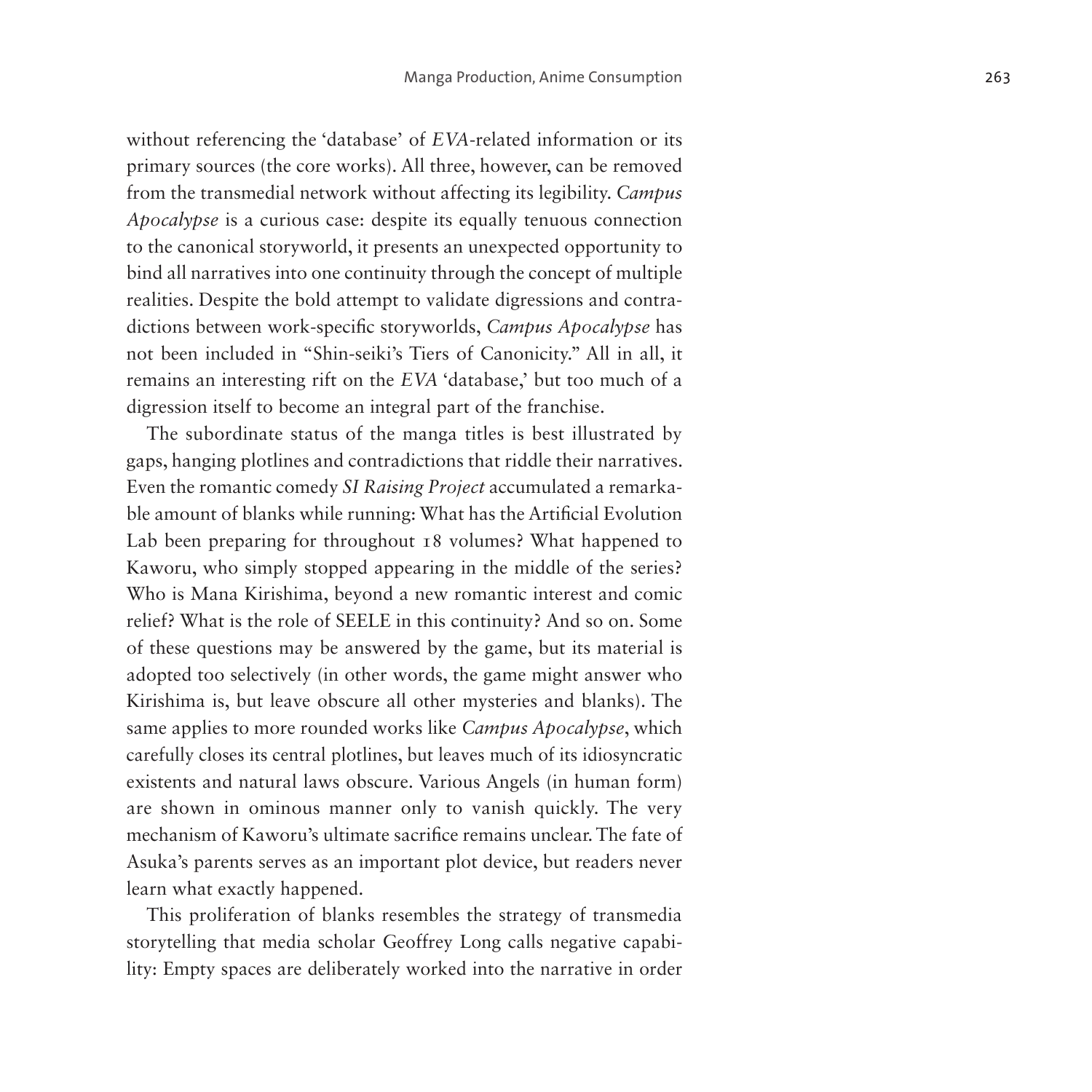to spark the audiences' curiosity and imagination (2007: 53, 59), to establish possible vectors for future franchise extensions and, ultimately, to open up the characters and the storyworld for further development (ibid.: 133, 167). Despite formal similarities, however, most of the lacunas discussed here do not have the same functionality. Since each manga work is created as an isolated 'alternate universe' with little to no connection with the main continuity, there is no hope that those blanks will be filled by any existing franchise constituent (of course, a possibility remains that at least some of these texts will be expanded or supplemented in the future). A more productive explanation of gaps and inconsistencies may be gained in view of Marie-Laure Ryan's concept of generic landscapes. As one of the principles that guide the mental reconstruction of textual universes, generic landscapes "predict what will be shown and hidden in a certain type of text, what will be given or denied significance" (1991: 57), and these landscapes are assembled from "the themes and objects characteristic of a certain corpus" (ibid.: 55). One only needs to replace 'genre' with 'franchise' or 'transmedial universe' to see the familiar database principle at work. However, contrary to the 'database,' generic landscapes have the power to determine the relevance of various pieces of information and can thus easily overrun the need for a proper diegetic explanation. Thus, in every setting, SEELE would appear at regular intervals and leave sinister hints; Misato would be the main person in charge of Shinji and his friends and a middle-school teacher, regardless or her actual abilities or qualifications; Gendō Ikari would always be pointedly absent from his son's life, and so on. All of these narrative pieces and characterizations stir the sense of recognition in a regular *EVA* consumer and are accepted more or less smoothly as parts of *EVA*'s generic landscape. *EVA* literacy presumes both awareness of such recurring formulas and high tolerance toward loose ends. This, however, means that most of the narratives can be successfully parsed only by readers already familiar with the core of the network [\(see Table 8.3\)](#page-17-0).

<span id="page-17-0"></span>**Table 8.3.** Transmedial network of *EVA* narratives (partial) and its topology. License: CC BY 4.0.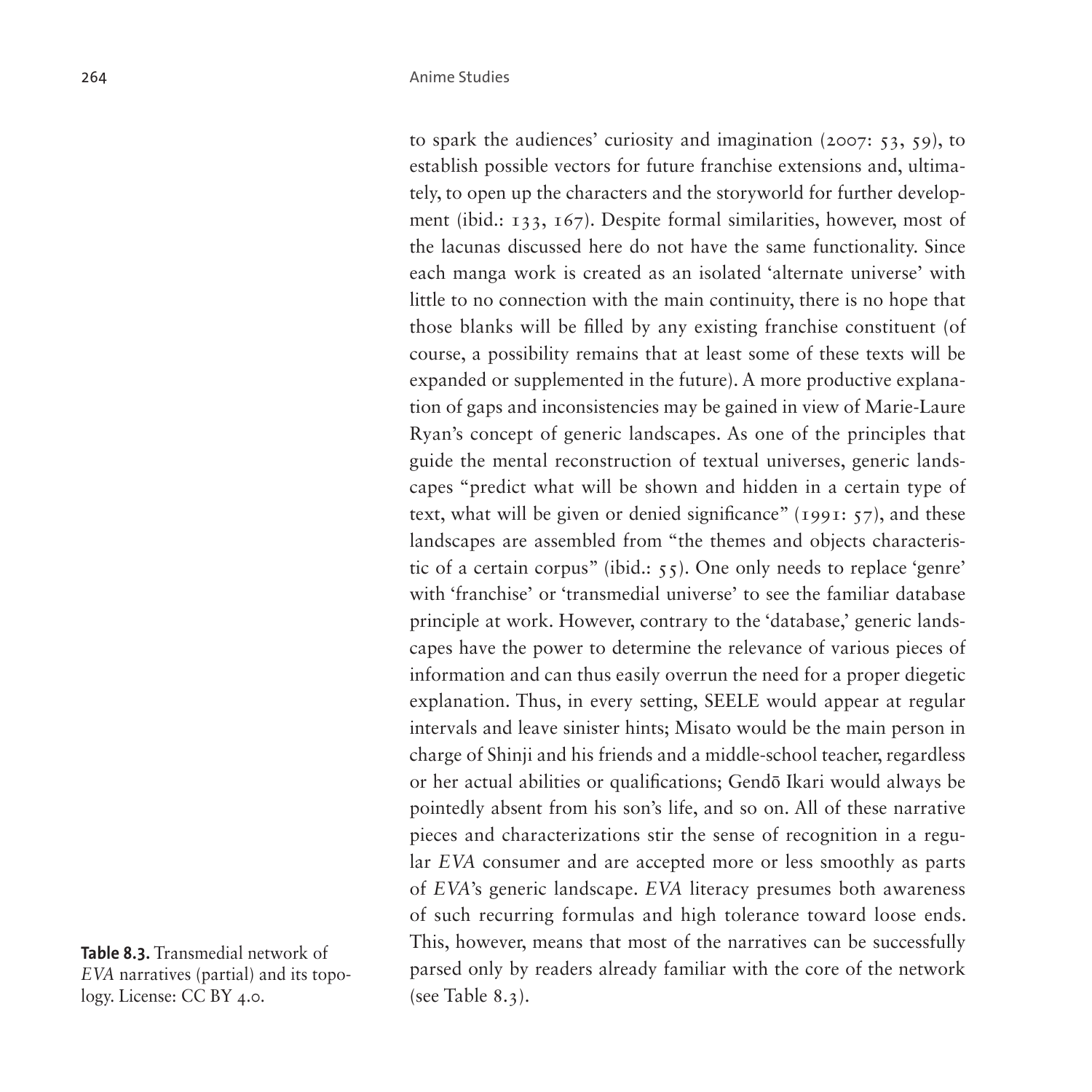

- **ANIME SECTOR MANGA SECTOR GAME SECTOR**
- Loose adaptation (database principle) Direct adaptation without storyworld expansion . . . . . . . . . Possible sequel Direct sequel (storyworld expansion) Primary sources of the EVA database Knowledge of the primary sources is required to adequately understand and interpret the work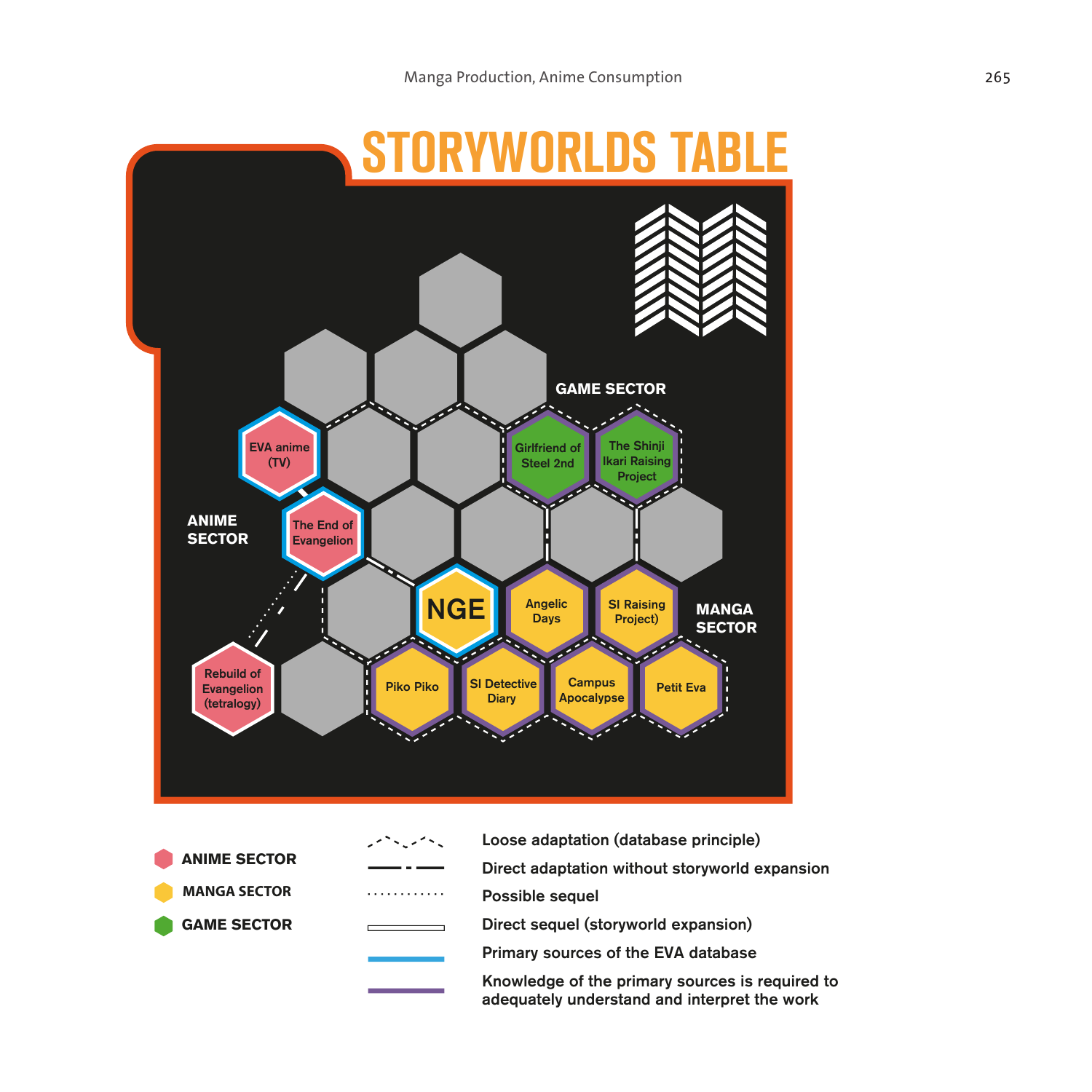As demonstrated above, most of the manga titles utilize plotlines, settings, narrative conventions and characters of the *EVA* franchise (i.e., its 'database') without making any new contributions. To paraphrase, all of them with the exception of *NGE* hold a subsidiary position vis-à-vis the core of the franchise, depending on it in a unidirectional fashion. Even transmedial adaptations included in the list do not lead to the formation of bigger narrative clusters or chains of meaning traversing and connecting multiple texts. In short, the manga sector of the *EVA* network can be visualized as a conglomeration of disconnected texts that form distinct and contradictory storyworlds and share a 'database' instead of a 'grand narrative.'

But it still might be too early to accept Azuma's claims, since they can be challenged from a different angle. In his chronology of changes in thought, commercial production and fannish consumption, Azuma juxtaposes narrative works of the modern period, which project the "real 'grand narratives'"; franchises of the transitional period that replace ideology by elaborate and consistent worlds; and postmodern franchises that supposedly discard either. However, it is entirely conceivable that values, messages or deeper meanings can be integrated into a franchise regardless of its structure. It goes without saying that even design features, characters/creatures, or settings disentangled from a single fictional world have significant cohesive power and thus function as core elements in transmedial universes (Heinze 2015: 88). Furthermore, consistent characterization shapes the intersubjective interpretation of the entire group of texts involved; it may engender a sort of message, as well as thematic unity. Likewise, consecutive adaptations may generate unequivocally interconnected 'families' of texts facilitating and sustaining certain readings, even when the story transforms with each iteration.[7](#page-19-0) Azuma's focus on fictional 'grand narratives' as a bridge between modernity and postmodernity makes him disregard all other sources of cohesion or potential for delivering messages in transmedial franchises. The following two sections will

<span id="page-19-0"></span>7. See Kopylova (2016) for an extended analysis of such transmedial project.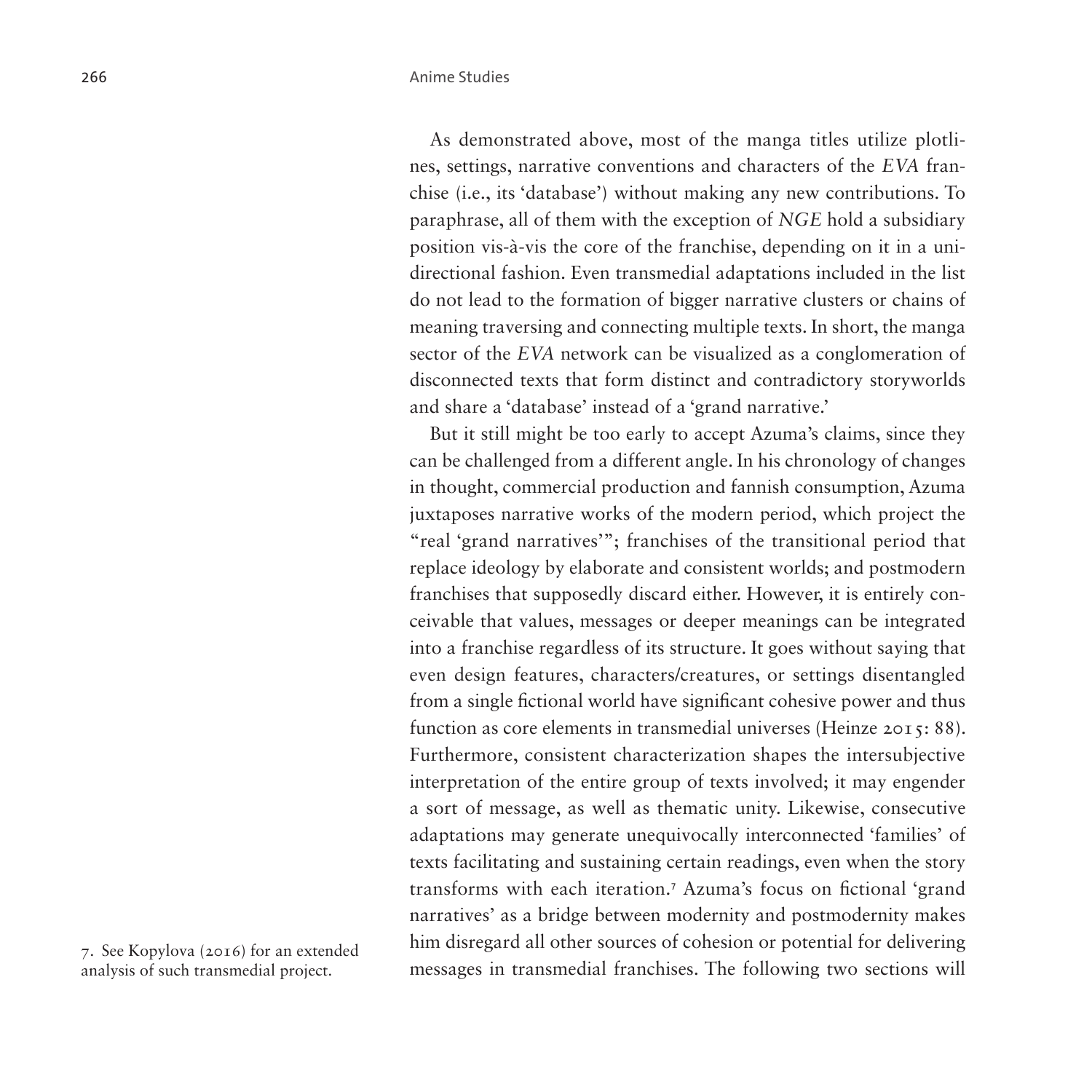therefore extend the line of inquiry to examine characters and themes across the *EVA* manga titles.

### **Characterization in the** *EVA* **Manga**

If characterization is to serve as a vehicle for ideas and messages, it must avoid contradictions and breaches in internal logic. This does not mean, however, that a character should stay fixed throughout a range of narratives: such strategy would work only for 'flat' characters (Forster 1955:  $65-82$ ) defined by a single trait or quality. Rounded' characters (ibid.) akin to the *EVA* protagonists must react to changing circumstances, but in a consistent and convincing manner. Is this rule maintained in the *EVA* manga?

In *Piko Piko* , Asuka and Shinji behave remarkably out of character (joining forces to beat up Gend ō Ikari at the end of the second chapter), but this happens in outlandish settings which amuse rather than surprise. More conspicuous is the tendency in other manga texts to reproduce Shinji and Asuka as recognizable types regardless of their current background. As mentioned above, all manga series, with the exception of *NGE* and *Campus Apocalypse*, transpose the characters into much safer, happier environments and occupy them with trivial problems. For instance, in both *Angelic Days* and *SI Raising Project* Asuka's parents (or her single mother, in the latter case), as well as Shinji's mother Yui, are alive and well. It seems that both children have been raised in happy families. Nevertheless, it is in these two titles that Shinji is at his most vulnerable and indecisive, while Asuka is as fierce, petulant and asocial as ever. *Detective Diary* follows suit, although in this case both Shinji's and Asuka's family circumstances remain unknown. In the absence of any diegetic explanation, such quirks can only be taken as an intrinsic part of the characters' perso nalities. Needless to say, this is contrary to the initial characterization of Asuka and Shinji in the core *EVA* works, where their drawbacks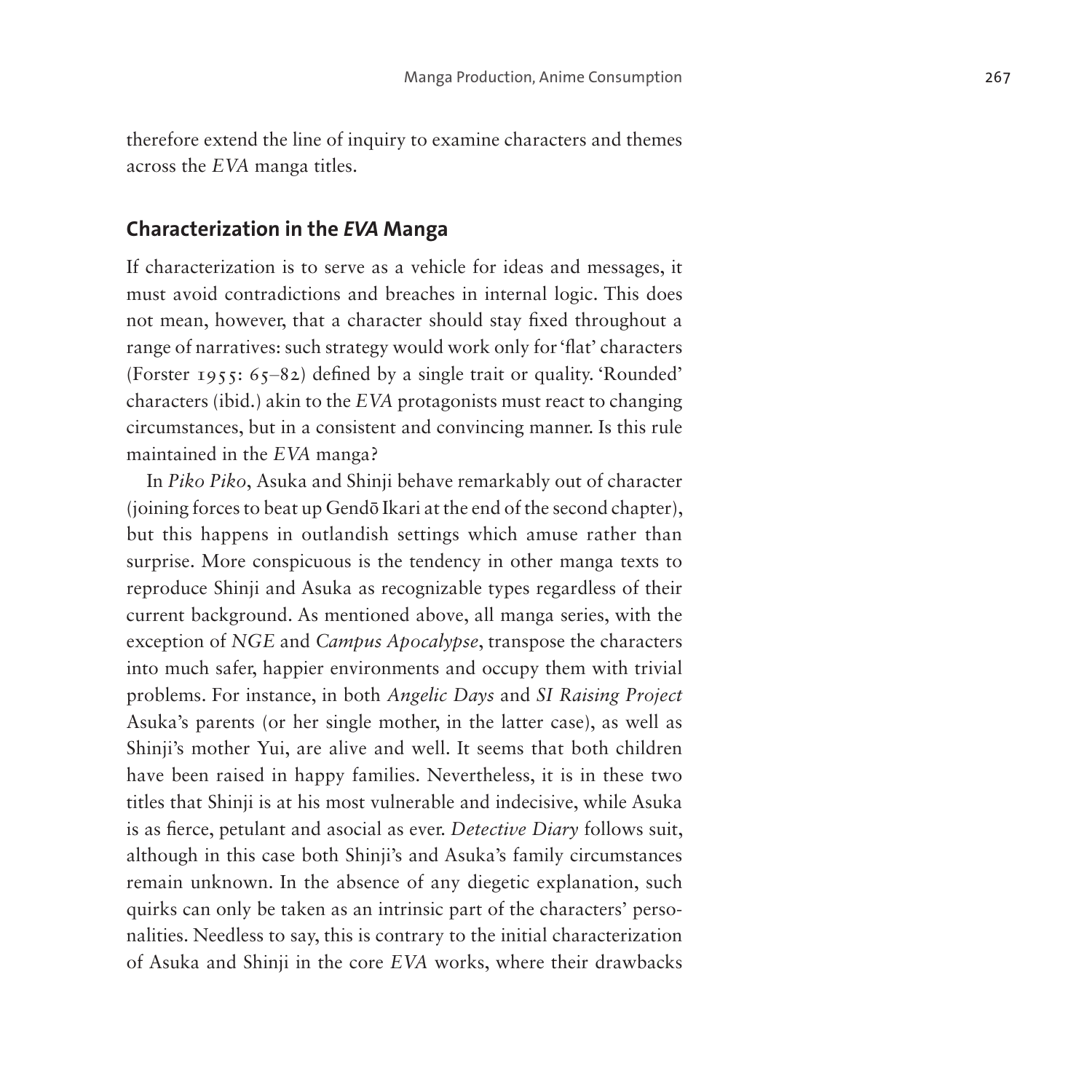and weaknesses are firmly grounded in childhood traumas. Prevailing here is the mode of database consumption described by Azuma, where a character is broken down into elements that elicit strong affective reactions in the consumer, and that are then recorded into the database and mechanically reproduced regardless of any particular narrative setting (2009: 42–52). Characters "are imagined not as humans who live one life recounted in one story, but rather as bundles of latent behavioural patterns that can reveal themselves under varying circumstances in various stories" (Azuma 2007: 46; transl. mine).

The other two recurring children, Kaworu and Rei, go through a chain of metamorphoses, sometimes taking the form of character development within the confines of an isolated story (Rei in *Angelic Days*; both in *Campus Apocalypse*). But even basic character settings change noticeably between works. Thus, *Piko Piko* features a coldly aloof, egotistical Rei and an eccentric, but affable Kaworu. In *Angelic Days*, the two are much more down-to-earth, active and involved. In *Campus Apocalypse*, both are forced to negotiate social awkwardness and lack of confidence. It is possible to view such transformations as rearrangements of database elements, but Azuma's theory does not explain at which point the combination associated with a particular existent loses recognizability and effectively turns into another character. Cultural critic Tsunehiro Uno argues that characters can never break free from their originating narratives (2008: 522–546). In Uno's opinion, a character exists only if recognized, acknowledged and shared by a certain community. Each new act of creative consumption entails the reconfirmation of the character and, consequently, of the narrative shared by the community. This act of bonding around a character and its originating narrative, conversely, strengthens the ties within said community. Uno's argument helps to explain how fans can enjoy even radically transformed characters and still keep to the established image, namely, by consuming the gap between the widely shared character image and its novel interpretation. But this leaves unanswered why particular characters remain stable while others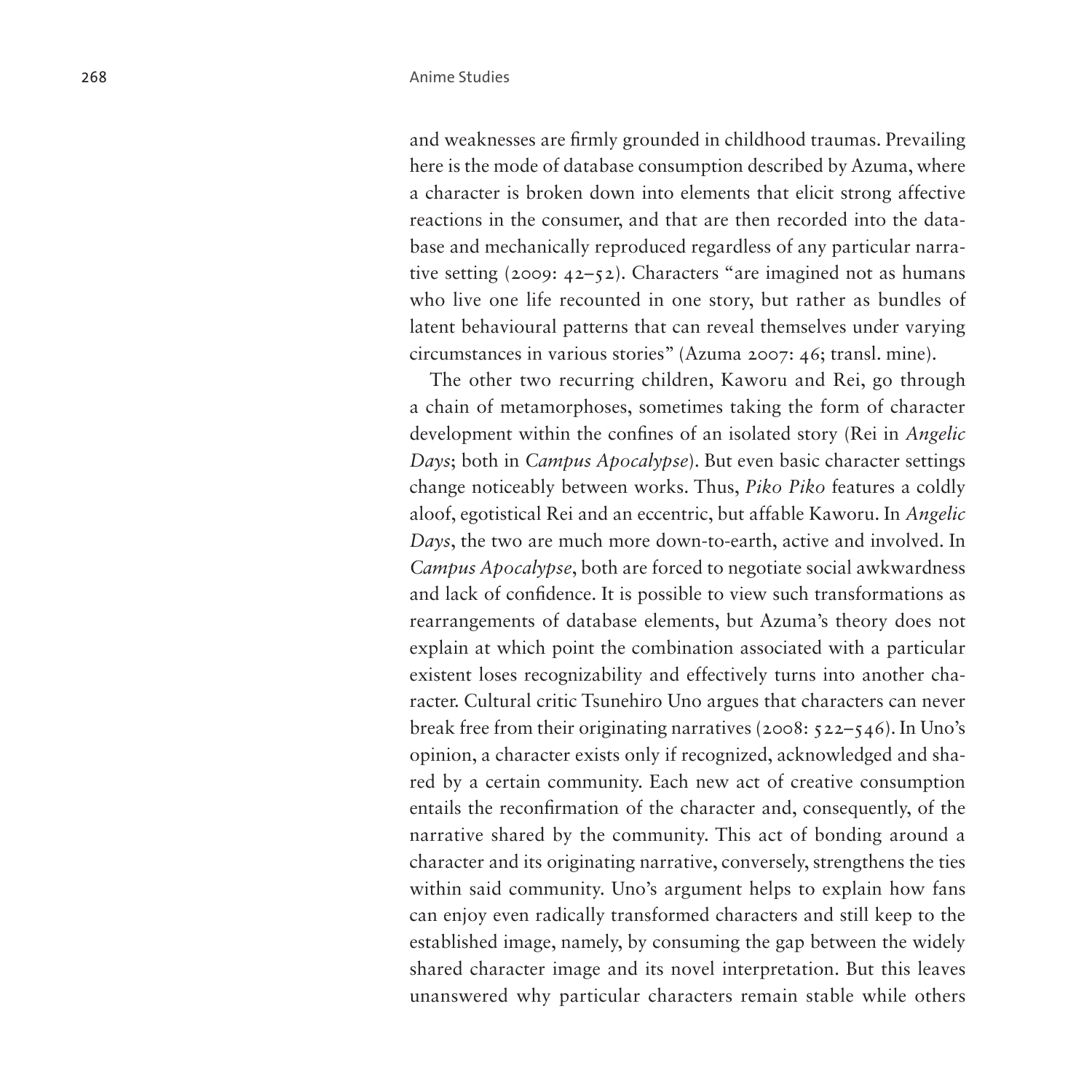change incessantly. One possible explanation is that both endlessly reproduced in-built characteristics (in the cases of Asuka and Shinji) and radical instability of characterization (in the cases of Kaworu<sup>[8](#page-22-0)</sup> and Rei) are parts of *EVA*'s generic landscape. Characterization in the manga sector of the franchise thus functions as an effective means to trigger recognition or generate a sense of play, but it is less expedient in carrying coherent meanings across works.

# **Thematically Oriented Threads in the** *EVA* **Manga and the**  *EVA* **Franchise**

Even an incohesive group of texts aggregated through a chain of loose adaptations may still be bound by a set of recurring themes and motifs. Such a set is indeed found in both core and peripheral works of the *EVA* franchise. Literary scholar Yūji Yokohama (2006) identifies four major themes in the TV anime, *EoE* and the game *The Shinji Ikari Raising Project*: 'battle' (*sentō*), 'everyday life' (*nichijō*); 'spy drama' (*supai-geki*) and 'Self-Other recognition' (*jita ninshiki*). The template provided by Yokohama is useful for the current analysis, but his wording is rather confusing. 'Everyday life' might be self-evident (involving, for instance, all comical scenes at Misato's place), but 'spy drama' is the term associated with a specific subgenre that has little to do with *EVA*. In Yokohama's discussion, it refers to the entire set of mysteries, secrets and hints strewn across the narrative, as well as the Human Instrumentality Project plotline, which does not involve elaborate espionage. In order to avoid terminological conundrum, then, Yokohama's four terms are modified to 'fighting,' 'everyday life,' 'mystery' and 'Self-Other recognition' (SOR). As demonstrated by Yokohama, these four themes permeate the *EVA* works under discussion in the form of recurring threads. Their interplay directly influences narrative outcomes, as during the final stages of the game (2006: 57–59), or generates polysemic nodes within the narrative.

<span id="page-22-0"></span>8. Notably, Kaworu undergoes significant changes even in the core works. One possible line of inquiry into derivative *EVA* works would be to see if Japanese fans had always (re-)constructed Kaworu and Rei as fundamentally unstable entities.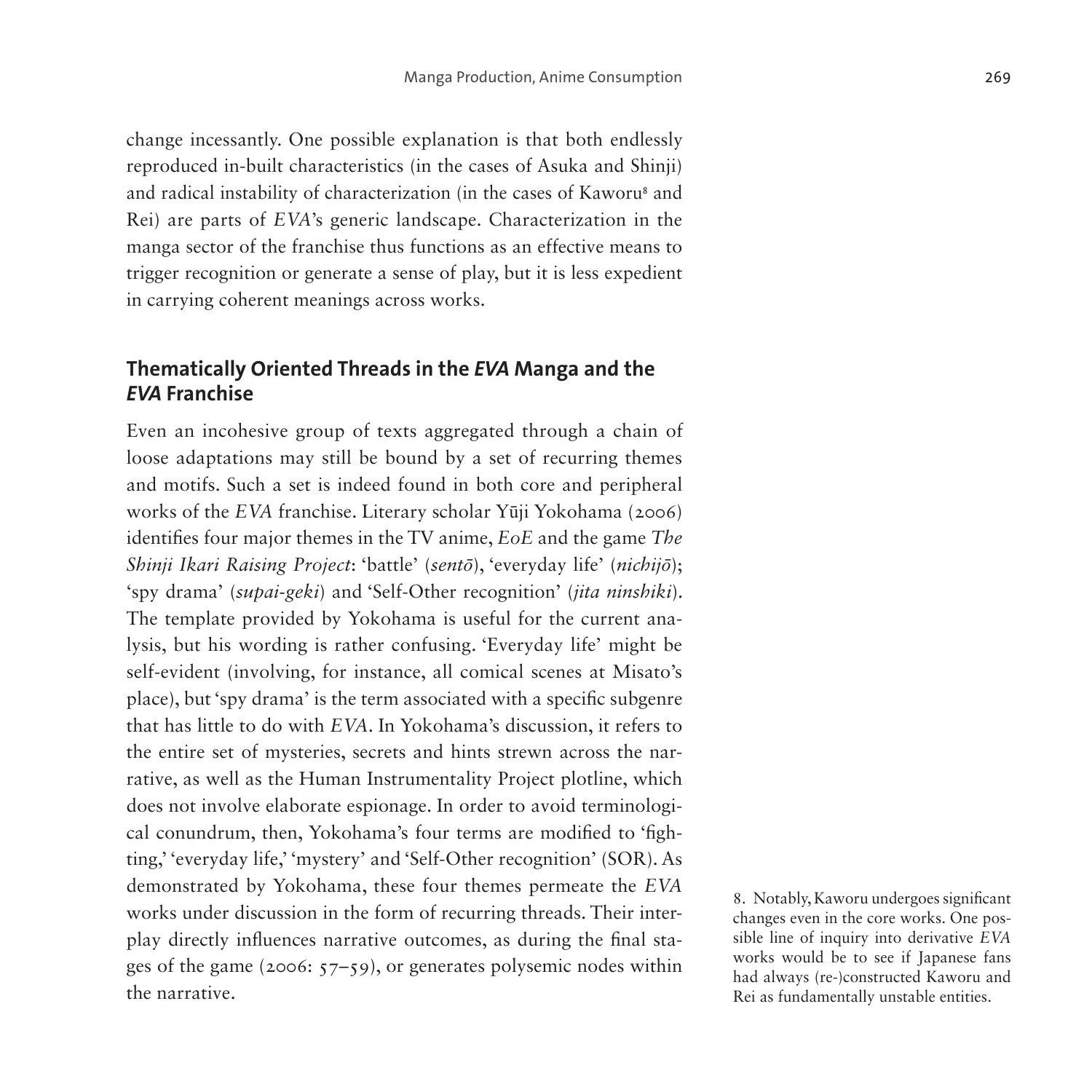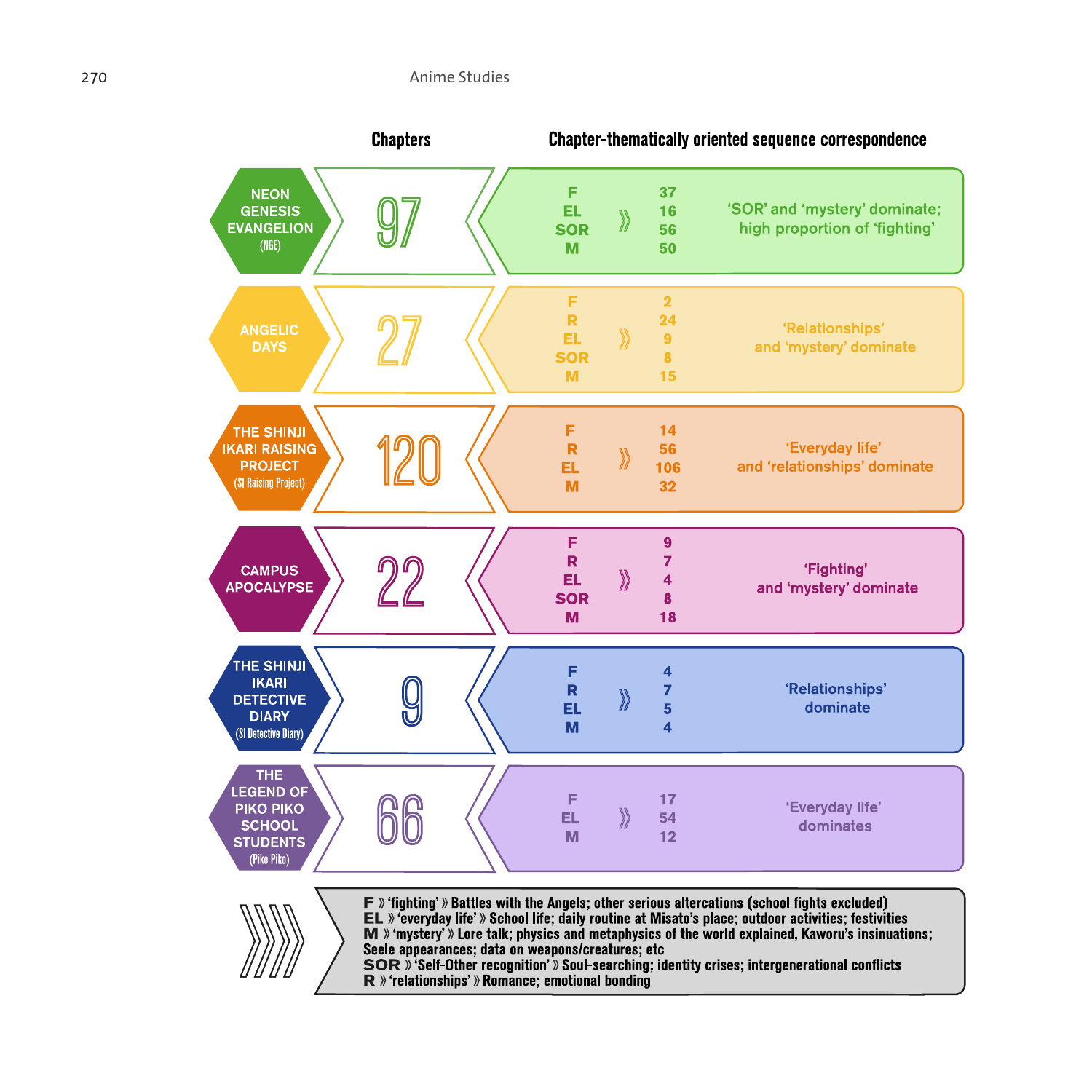The same set of thematic threads can be traced across the six manga titles, with the addition of a fifth type, namely, 'relationships' [\(see Table 8.4\)](#page-24-0). In the TV anime and *NGE*, relationships are part of SOR, but the latter category far exceeds problems in the relationship-building or romance prevalent in the *EVA* manga. SOR is tied to existential crisis, as vividly expressed by Shinji's frantic screaming in *EoE*: "Don't leave me alone! Don't abandon me! Please don't kill me!" SOR becomes quite literally a question of life and death not only for the protagonist, but also for the entire humanity. In contrast, most of the manga titles, with the exception of *Campus Apocalypse* and, to a lesser extent, *Angelic Days*, assume a lighter attitude.

Furthermore, there is an obvious division between the manga works in terms of leading themes: Prevailing in *NGE* is SOR, closely followed by mystery. Mystery is also the key theme in *Campus Apocalypse*, which fits many new terms, concepts, actors and events into its four volumes. *Angelic Days*, *SI Detective Diary* and *SI Raising Project* downplay the fighting and foreground relationships. But *SI Raising Project*'s real emphasis lies on everyday life (although this is difficult to evaluate, because at times it is not easy to distinguish between meaningful interpersonal interactions and gratuitous fan service, that is, details and scenes irrelevant to the story or character development and added with the sole objective of pleasing fans).<sup>[9](#page-24-1)</sup> *Piko Piko* also allots most of its space to everyday life, but eschews relationships altogether.

To summarize, the thematic threads of the core narrative are not shared equally by all manga series. Moreover, the key thread related to SOR is adopted only in a couple of titles. Relationships and everyday life, on the other hand, stand out as the most pervasive themes. Yet, regardless of setting, genre and story, every manga series arrives at the same combination: Shinji and the other children realize the importance of Others, reconfirm their friendships and romantic ties, and decide to move forward ('fight') in their everyday life. Such repetitiveness stands in stark contrast to the anime sector of the *EVA* franchise.

<span id="page-24-1"></span>9. For the extended explication of the term 'fan service,' see Lexicon (n.d.).

<span id="page-24-0"></span>**Table 8.4.** Correlation and combinations of thematically oriented sequences in the *EVA* manga. License: CC BY 4.0.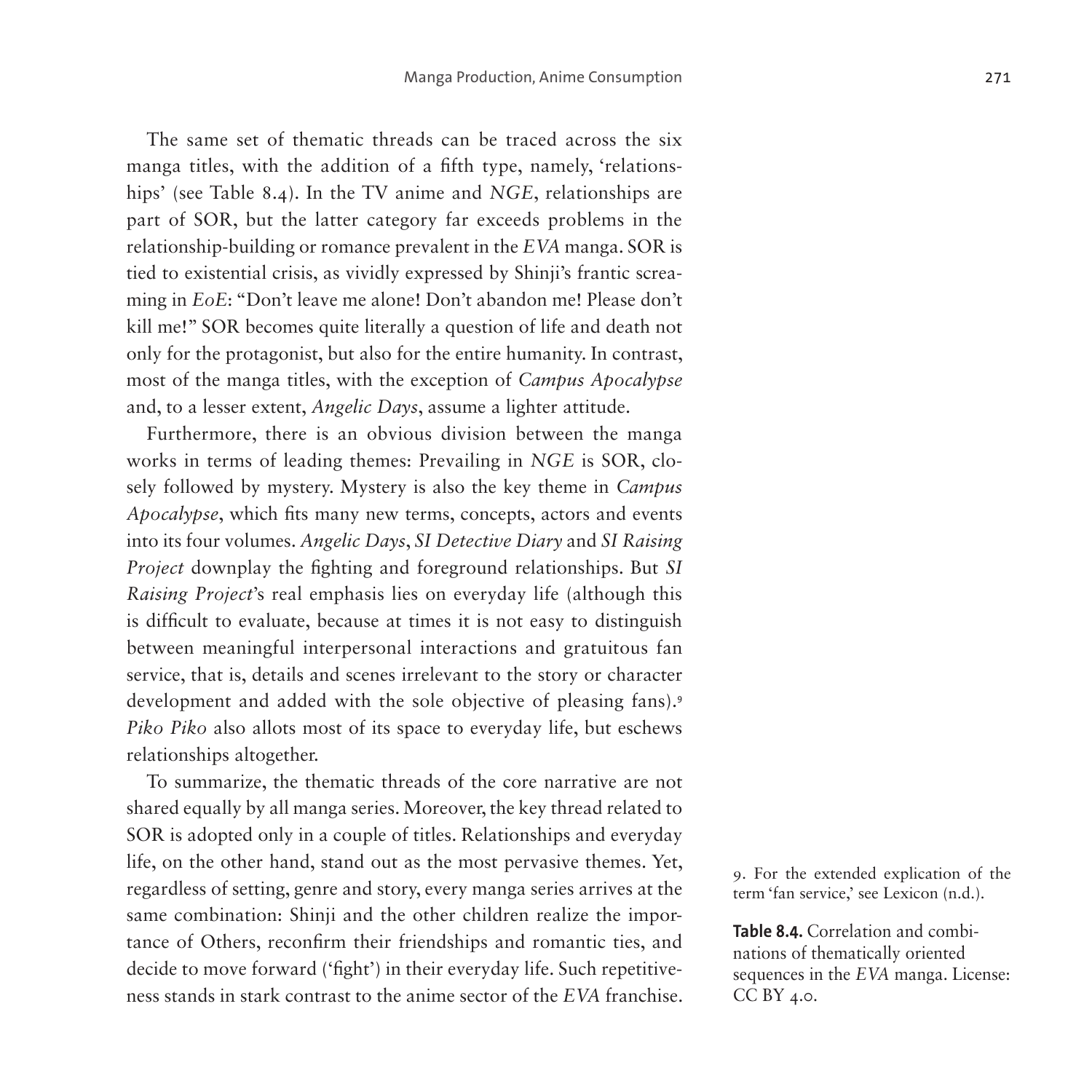The sense of progress conveyed by the line-up of TV series, *EoE* and *Rebuild of Evangelion* has been noted even by commentators who underscore the introverted impulse in the first anime. For instance, in his 2008 monograph, Uno repeatedly raises the *EVA* anime series as an example of escapism in contradistinction to *EoE*, which he accepts as reconfirming the value of social interaction (2008: 982–1005). Likewise, Maejima positions the TV anime *EVA* as the forbearer of the sekai-kei genre, with its omission of society and persistent introspection, and juxtaposes it with *Rebuild of Evangelion*, which depicts busy social life around Shinji and presents him as more confident and outgoing (2010: 2288–2308). In other words, the protagonist's and his world's—forward momentum is found not only within separate animated titles, but also across them. In the meantime, each manga resets the characters' progress, so that they are forever stuck in the present (with the possible exception of *Angelic Days*, where the children have to go separate ways at the end). To reiterate, *EVA*'s most ostensible message ("accept yourself—learn to live among the others") is either reinforced (in the animated films) or undermined (in the manga) on the level of network structure, depending on the medium.

### *EVA* **Manga as Fanworks?**

Apparently, the *EVA* manga constitute a set of disjointed works that correspond to a wide range of equally disjointed storyworlds. Even when borrowing heavily from stories in other media, they do not form a consistent 'grand narrative' or a thematically organized network within the franchise. Instead, each title freely plays with settings and characters, at times leading to bizarre results. Manga characterization is marked by two opposite tendencies: characters' personalities either remain fixed without regard for circumstances and environments, or they change from title to title seemingly at random. Most of the manga are too riddled with gaps and contradictions to be consumed as isolated works, and they stray too far from the canonical settings to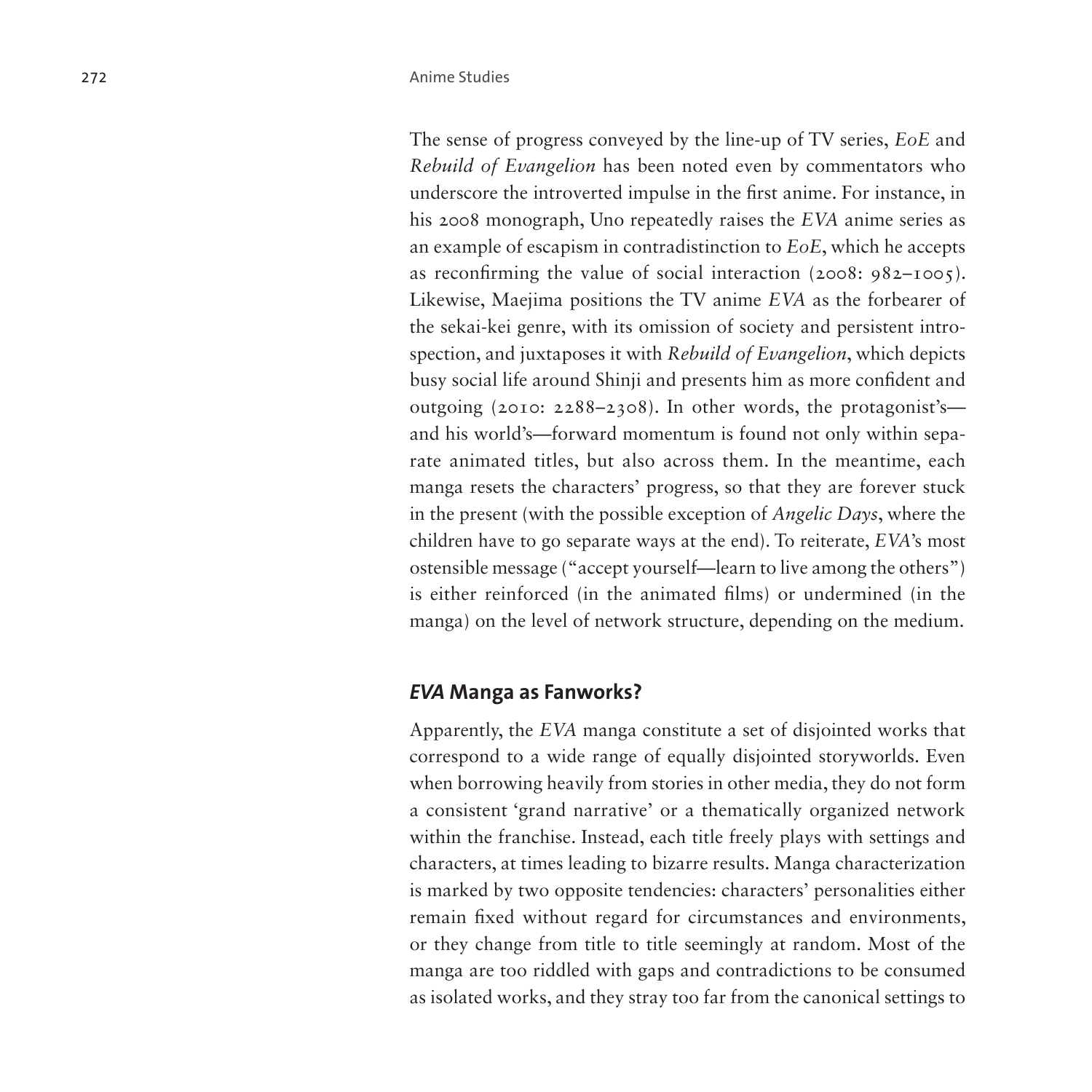serve as effective entry points into the franchise. But they can be easily understood by readers familiar with the core works. Incidentally, the *NGE* is the only manga series that provides new information or new angles on the *EVA* canon. It is also the only valid entry point into the franchise, which allows the reader to immediately master the information needed for efficient consumption of other *EVA* works. The rest of the manga titles offer the pleasures of play and variation instead. All of them rearrange relationships between characters, prioritizing different vectors of friendship and romance; or to use fan slang, each promotes its own set of established and potential pairings. Film scholar Jason Mittell describes such an approach to franchise development as the What If? extension:

None of [such] extensions reward viewers with trailheads into deeper narrative experiences, flesh out the fictional universe, or relay any seemingly vital story events. Instead, they allow us to spend more time with characters whom we have grown close to over the course of the television serial. (2015: 313)

Mittell also points out that this extension mode has clear precedents "in the realm of fan production and consumption practices" (ibid.: 325). Indeed, almost all aspects of the *EVA* manga line-up discussed so far bring to mind the often-criticized follies of fan fiction: incomplete storyworlds that utilize elements of the *EVA* universe, but do not expand it in meaningful ways; inconsistent characterization; focus on romance, eroticism and comedy to the detriment of plot coherence, etc. If generative principles and organizational logic of a franchise reveal themselves through its narrative-based parts, then the manga sector of the *EVA* franchise corresponds perfectly, and ironically, to Azuma's claim that the anime studios GAINAX and Khara have been developing *EVA* and its franchise as "an aggregate of information without a [grand] narrative," where no fundamental difference between official and fan creativity, 'original' and derivative works exists (2009: 37–38). While this may appear convincing in view of the above, Azuma's line of argument requires closer inspection.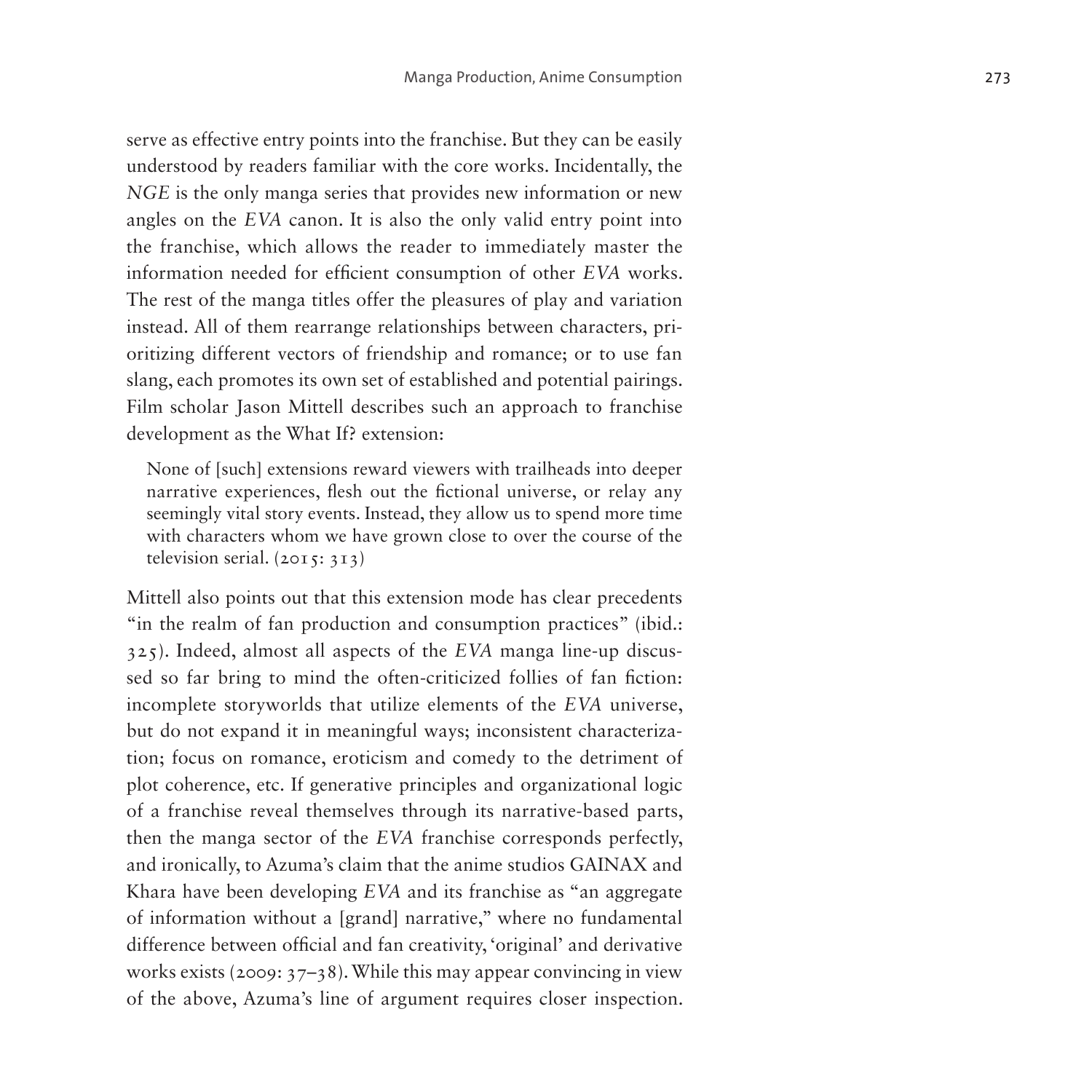Did GAINAX's *EVA* project really mark a shift in the paradigm of cultural production and consumption? Has database consumption really changed the logic of entertainment? Has it entirely replaced all other paradigms? And how valid are Azuma's claims beyond the narrow segment of the Japanese fan community? The second part of this chapter departs from the *EVA* manga to reintroduce Azuma's line of thought and juxtapose it with general principles that define fandoms and fan activities.

### **Part II. Engaging** *EVA***: Fans and Their Practices**

#### Azuma's Theory and the Early History of the *EVA* Fandom

As pointed out in the Introduction, Azuma repeatedly mentions the *EVA* anime and its franchise as a watershed marking the transition between two modes of cultural production and consumption, which he describes as the inevitable consequence of the advancement of postmodernity in the 1970s and the corresponding decline of Lyotard's 'grand narratives' (Azuma 2009: 26–29). While the early otaku allegedly substituted those ideological frameworks with fictional worlds, the next generation represented by the *EVA* fans was content to play with database elements, their interest in narratives and messages remaining superficial (ibid.: 75–86).

Azuma's understanding of the first generation is partially informed by a series of essays written around 1990, in which Eiji Ōtsuka introduced his model of 'narrative consumption': consumers notice the existence of a 'grand narrative,' or a fictional world, but can access it only fragmentarily, through officially released works and products (Ōtsuka 2001a: 7–40). Once fans' mastery of this fictional universe grows, it becomes a 'story-generating system' for producers and consumers alike (Ōtsuka 2014: 20–29).

Ōtsuka took his point of departure from the contemporary 'hunger' for stories, related to the 'liberation' of narratives "from specific social formations and contexts" that characterized premodern Japan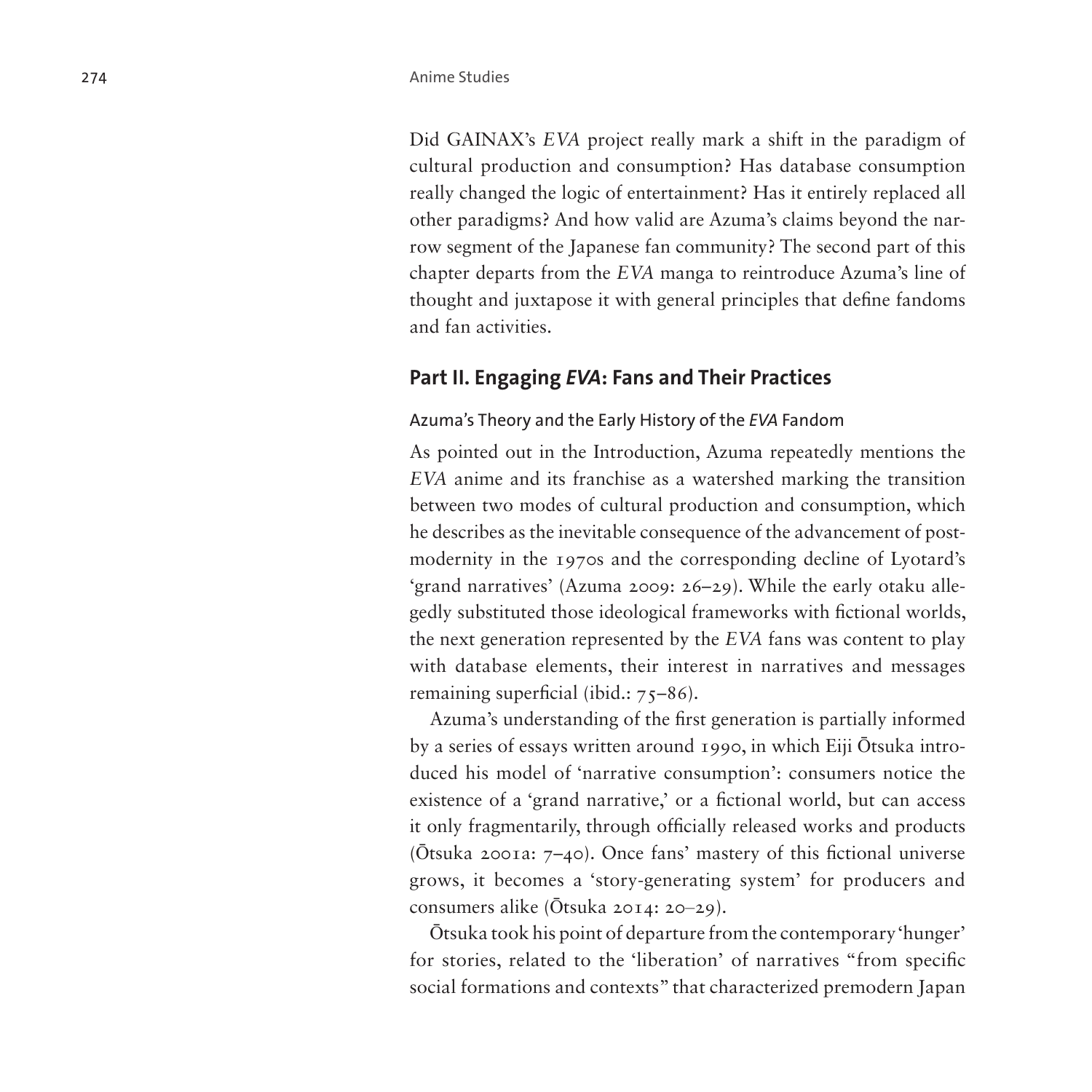(2001a: 23–27). Allegedly, in the absence of closed communities and shared narratives, people lose their sense of belonging. Ordinary stories, especially if disconnected from any specific worldview, can no longer satisfy them; thus, the need for a new type of narrative content. Azuma picks up the idea of the world-based franchise as a substitute for the communally shared worldview, and connects it with Lyotard's postmodern condition. However, Azuma's reading of Ōtsuka's model seems reductive when he analogizes fan investment into fictional universes with ideology or religion, something that easily results in prejudiced accounts of fandom as Jenkins has demonstrated (1992: 13). John C. Lyden, scholar in both Film and Religious Studies, seems to follow Ōtsuka's line of thought seamlessly when he writes:

What can be said about both [religious and fan activities] is that the narratives in question have potentially contributed in some significant way to the formation of communal identity, a set of shared ideas about ultimate meaning and values, and a set of practices that reinforce or express these. (2012: 782)

Shared narratives, including, but not limited to, fictional universes and transtextual or transmedial fiction have cohesive power on a par with mythology, and thus serve as a vehicle for community building. However, contrary to religious doctrine, the content per se is not prescriptive: Values and practices of the group are extraneous to it (which is why fans of the same cult text often split into separate, mutually exclusive groups). Fans' engagement with the content is mostly shaped by a range of desires and motivations other than the need for grand narrative, first and foremost the desire to possess the object of adoration (Fiske 1992: 40), either by means of some material object associated with it<sup>[10](#page-28-0)</sup> or through the accumulation of data. Fans' "epistemophilia," or "pleasure in knowing [and] in exchanging knowledge" (Jenkins 1992: 129), is well-documented in English-language Fandom and Media Studies.

<span id="page-28-0"></span>10. For the respective business model, namely character merchandising, see Steinberg (2012).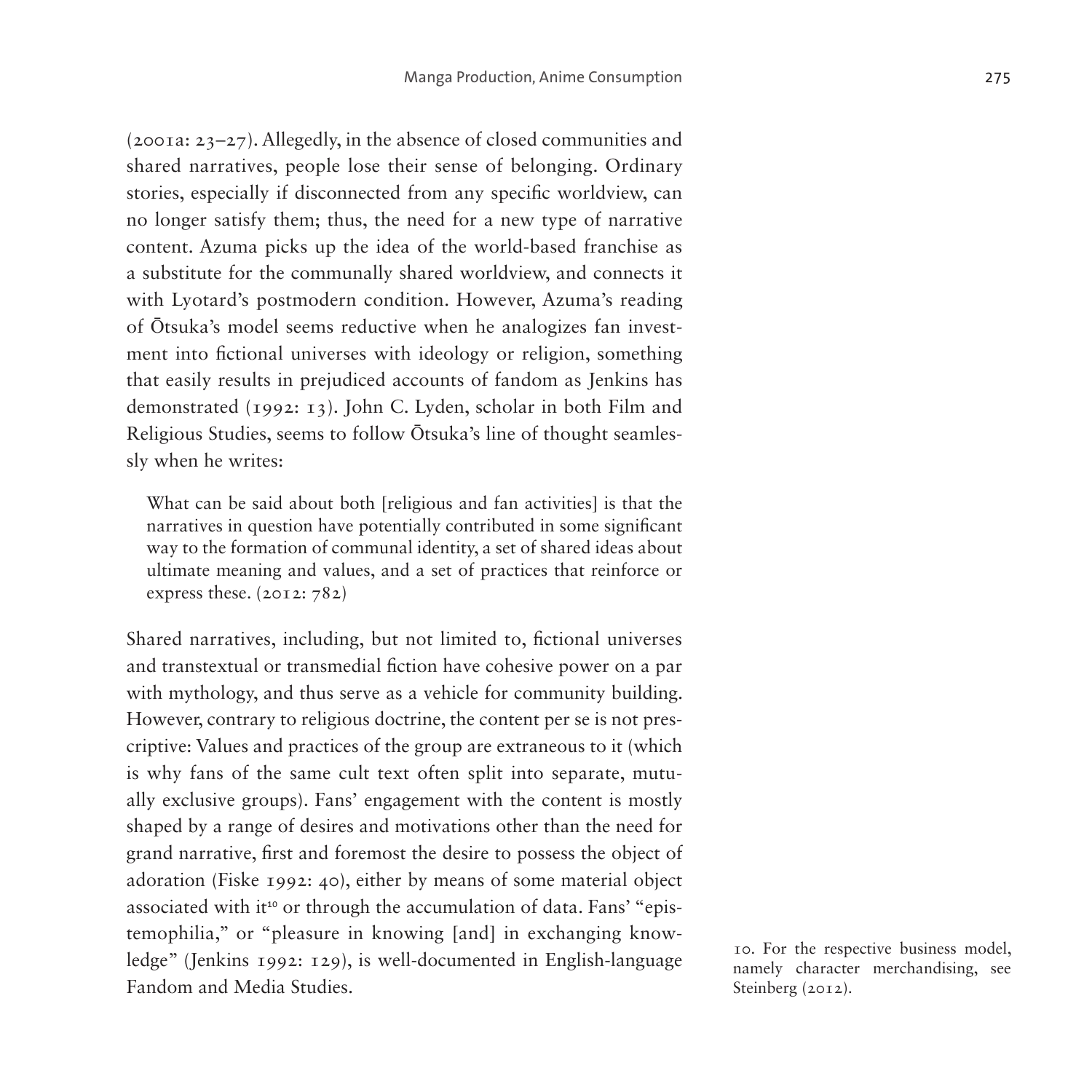Forms and formats of information are, of course, subject to change depending on fan community, platform and type of content. With world-driven franchises like *Gundam* or *Star Wars*, the preferred type of knowledge concerns the fictional world (= universe) itself and usually takes the form of an encyclopedia. Fans, correspondingly, develop "the desire . . . to map and master as much as they can know about [fictional] universes, often through the production of charts, maps, and concordances" (Jenkins 2009: web; see also Murray 1997:  $84-87$ ).<sup>[11](#page-29-0)</sup> Far from simply cataloguing, they bring in external texts, cross-reference data from various sources to bury gaps, seek diegetic explanations for inconsistencies (Gwenllian-Jones 2004: 91–96; Long 2007; Wolf 2012: 33–64; Maj 2015) and "import knowledge from the real world to fill out incomplete descriptions" (Ryan 2014: 35). Fan activities described by Jenkins, Wolf and others seem perfectly in rhyme with the accounts of the *Gundam* fandom by Azuma and Maejima, who both note the proliferation of printed materials "shrouded in timelines and mechanical data" (Azuma 2009: 34), with fan-produced mooks like *GUNDAM CENTURY* eventually included in the official canon (Maejima 2010:  $25I1$ ).<sup>[12](#page-29-1)</sup> In other words, the mode of engagement with works of fiction perceived by Azuma as typical of the first otaku generation (2009: 34–37, 54) has been part and parcel of fan communities outside Japan since the emergence of 'Trekkers.'

For Azuma, the new generation of otaku is exemplified by *EVA* fans who "did not really have a concern for the entire world of *Evangelion* [and] focused exclusively on the settings and character designs as objects for excessive interpretation or 'reading up' . . . and for *chara-moe*"[13](#page-29-2) (2009: 37). But there are other accounts concerning the early *EVA* fandom. The most direct evidence is given in Hiroshi Daimon's report (1997) which documents the activities of members of the official GAINAX message board SGAINAX during the initial series' run (4 October 1995–27 March 1996).

<span id="page-29-0"></span>11. Creators of imaginary worlds have been driven by encyclopedic impulse for centuries. See Wolf (2012).

<span id="page-29-1"></span>12. See Maj (2015: 88–89), and Wolf  $(2012: 45-46)$  for similar cases in the fandoms of *A Song of Ice and Fire* and *Star Wars*, respectively.

<span id="page-29-2"></span>13. Azuma himself does not provide a definition of the term, which is best understood as an intense affection for a character.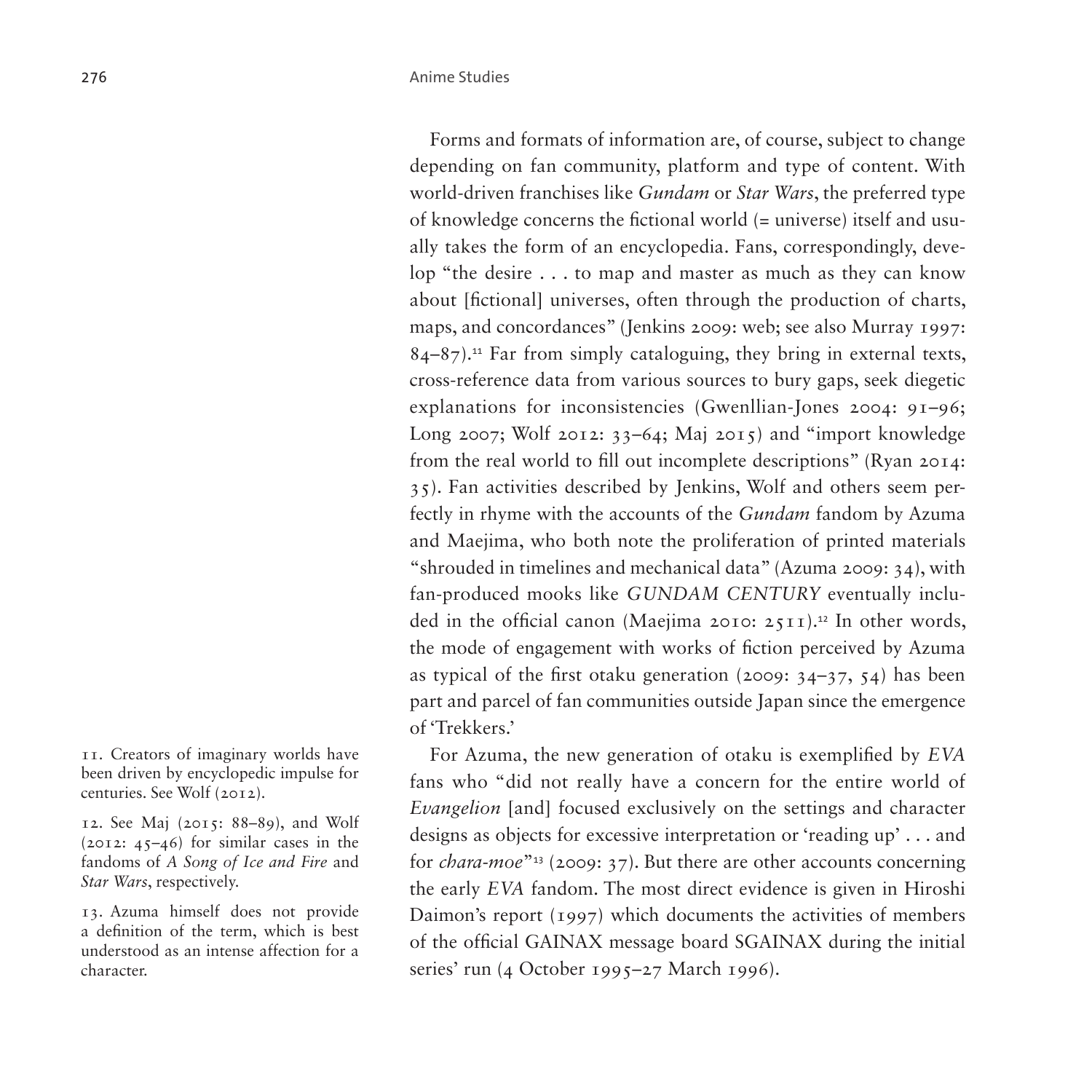According to Daimon, digital fandom emerged immediately. A month after the series' start, the number of posts had already reached such a scale that two new sections were added to the General Discussions: the first one devoted specifically to puzzle-solving and theory-building, the second to *chara-moe*, fan fiction and character-centered discussions (1997: 196). Reportedly, the latter was the most popular, with the character of Rei enjoying a huge following from episode 5 onwards. Despite this overlap with Azuma, Daimon's brief account pictures the fandom in a different way: Apparently, right from the start, computer-savvy viewers were fascinated by the show's numerous puzzles. Theories proliferated. Even though the Angels were eventually demoted to 'monsters of the week,' users' interest in the mysteries of the Human Instrumentality Project and the Second Impact never waned. In addition, *EVA* enthusiasts reached beyond the TV anime to facilitate interpretation: They discovered intertextual links, played their theories against the perceived image of GAINAX as an idiosyncratic producer, tried to factor in complications of the production process and so on  $(1997: 195-199)$ . Incidentally, the exploratory efforts of the fandom bore some tangible fruit in printed form. Two Japanese-language books published in 1997, *Evangerion kenkyū josetsu* (Kabutogi 1997) and *EVA no tabekata, ajiwaikata*  (Evangelion Roppongi Committee 1997), collected all kinds of trivia, guesswork and analyses. Evident here are attempts to decipher and interpret, rather than playing with database elements.

All this factual evidence is corroborated and elaborated by Maejima's treatise on the sekai-kei genre, which positioned the *EVA* anime as a watershed between generations and tastes. Maejima identifies two distinct sides of the *EVA* series (and *EoE*): for the most part, *EVA* constitutes a model case of a text "made by otaku for otaku," while the last two episodes and the subsequent movie redefine it into what Maejima calls "otaku literature" (*otaku no bungaku*). In other words, the target audience for the larger part of the *EVA* anime were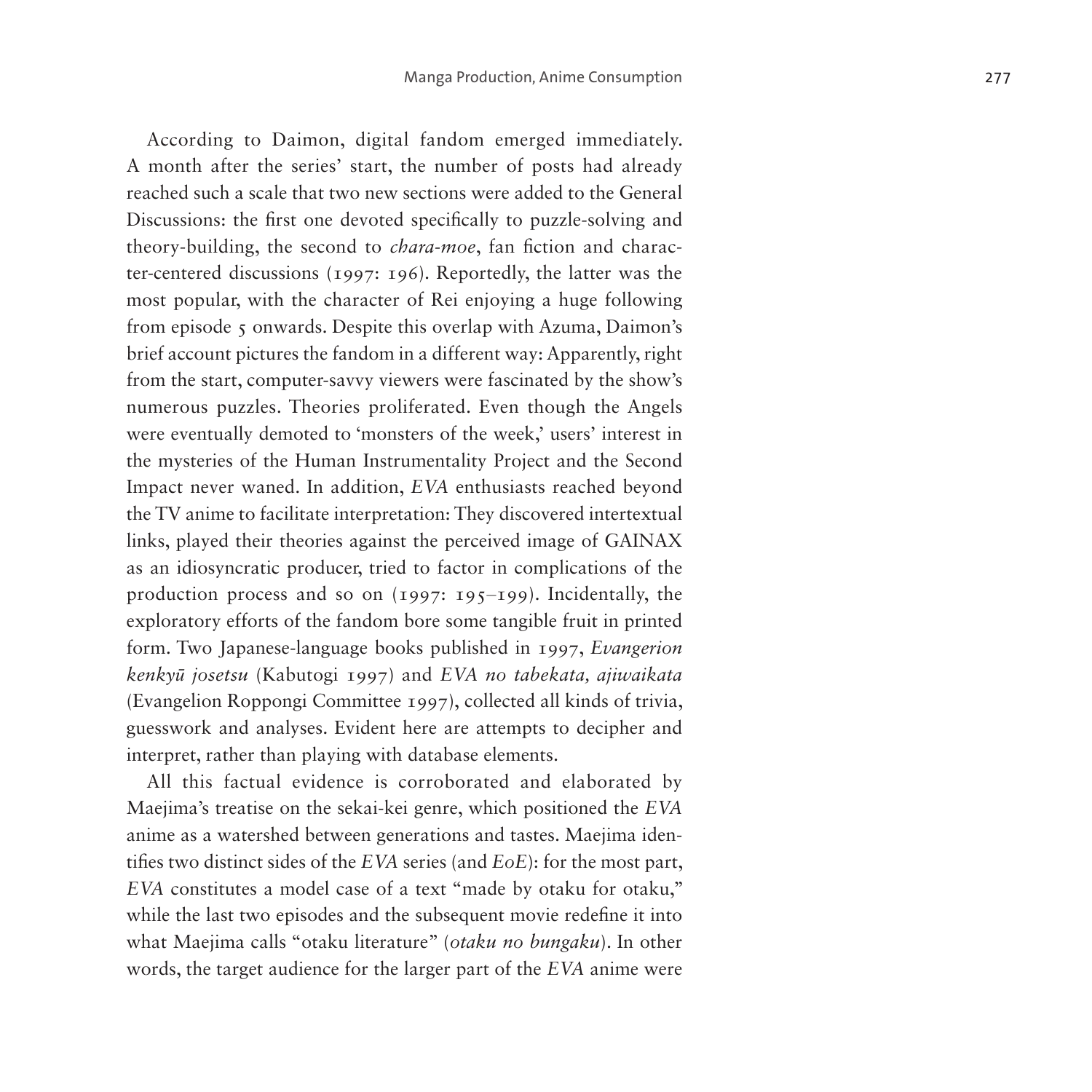the users who engaged in heated discussions in the puzzle-solving section of the SGAINAX message board. These older otaku were genre-savvy, capable of recognizing and following intertextual links, with a keen eye to visual nuances and small details and a detached, even 'cynical,' attitude toward the object of their interest (2010: 383-420). In the last two episodes and *EoE*, *EVA* substituted the mysterydriven narrative with minute exploration of the protagonist's interiority. Correspondingly, the younger otaku shifted their priorities to empathizing with Shinji or admiring the beautiful heroines in a rather unsophisticated, straightforward way (ibid.:  $546-561$ ).

Following Azuma, Maejima notes how moe swept over otaku culture in the late 1990s. However, for him, the moe boom and the concurring database consumption both mark the revival of an interest in stories instead of what he calls the "worldview consumption" (2010:  $1141 - 1161$ . This is not the only point where the critics' arguments part ways. Even though both agree that *EVA* heralded a fundamental change in fans' consumption patterns, for Azuma, this new mode means the dissolution of narratives into isolated units (the database elements), while Maejima underscores the turn toward interiority and self-reflexivity. Furthermore, Maejima regards database consumption as transitory, soon to be replaced by other paradigms, both old and new (ibid.:  $1834-1862$ ). Thus, 'narrative consumption' (i.e., consumption of consistent storyworlds) supposedly reappeared in 2004 with the huge success of the *Fate* media franchise (ibid.: 1813–1829) and played a significant part in the development of the equally popular *Suzumiya Haruhi* franchise (ibid.: 1831–1862), which initially seemed to embody Azuma's database model. The *Haruhi* light novels pulled a group of colorful, but stereotypical, characters designed to induce moe response through a series of equally stereotypical situations. The basic premise of the story—the heroine's ability to change reality itself—gave consumers a free hand to create new derivative episodes with their favorite characters. The release of the non-linear anime adaptation in 2006, however, instigated an additional encyclopedic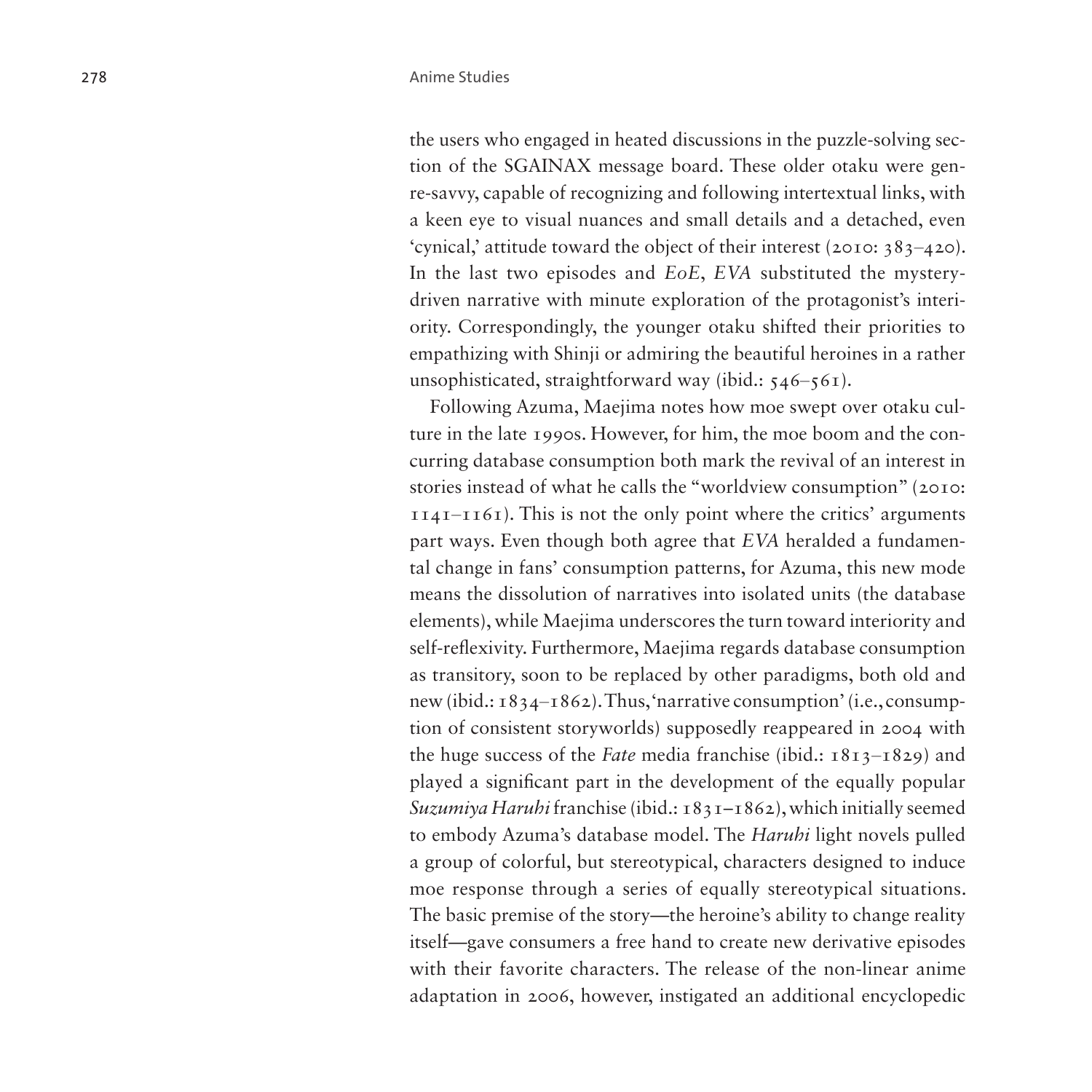impulse in the old-timers, who found themselves cataloguing information, explaining obscure references and creating guiding paratexts for the newcomers. *Fate* and *Suzumiya Haruhi* are hardly exceptional cases; indeed, making several approaches to the franchise available for the fans is a common practice these days both in Japan and overseas.

#### *EVA* **Franchise: A Watershed or a Multipurpose Playground?**

For all their discrepancies, Azuma's and Maejima's accounts of the *EVA* fandom, or of fandoms in general, are not irreconcilable. Barring the last two episodes, the *EVA* anime series encourages a mode of engagement that is related, but not identical, to the older, encyclopedic one. Azuma emphasizes the gap between the two, while Maejima focuses on similarities. At any rate, different modes of engagement stem less from a generational gap than the operative principle and inner logic of different franchises. Contrary to *Gundam*, *EVA* was delivered to consumers not in the form of a TRPG (tabletop roleplaying game) sourcebook, which is Ōtsuka's preferred analogy for narrative consumption (2014: 20–23). Instead, it was a perfect cult text, designed "to be open, to contain gaps, irresolutions, contradictions, which both allow and invite fan productivity" (Fiske 1992: 41). Fans bent on deciphering *EVA*'s endless mysteries, hints and promises were required to scavenge for information in every direction possible. To paraphrase, they had to become what Mittell (2015) calls "forensic." There certainly is an affinity between encyclopedic and forensic fandoms, to the point that they are sometimes difficult to distinguish. Both approaches involve dedicated exploration of fictional universes and the related materials, but the incoming information is utilized differently. While *Gundam* fans catalogued facts or mulled over technical details, *EVA* fans engaged in "excessive interpretation" or "reading up" (Azuma 2009: 37). Exploring a fictional universe and gradually filling its gaps offers a kind of pleasure that is different from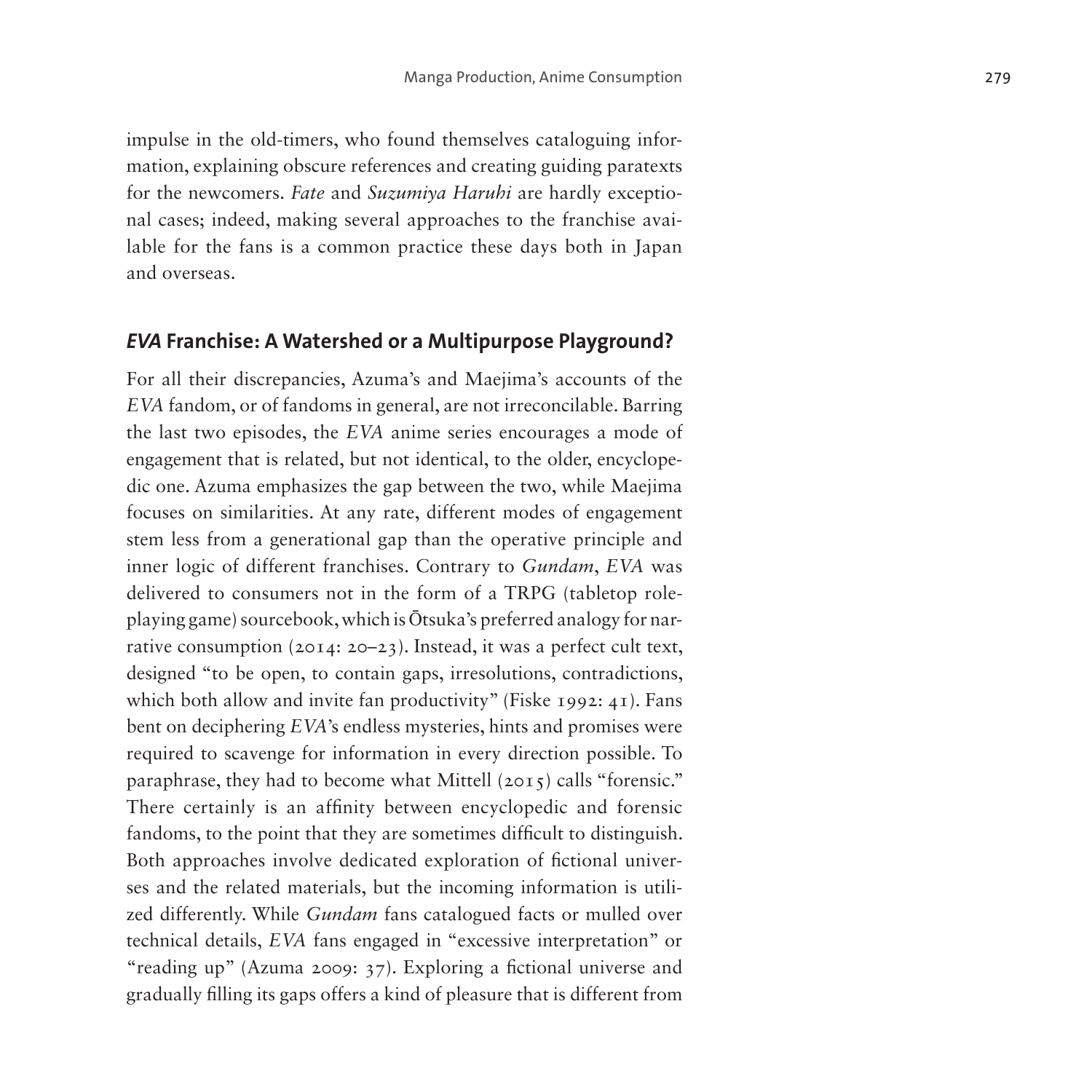playing with possibilities. Therefore, it seems reasonable to draw a line between the two modes.

The forensic mode of engagement has been discussed in connection to non-Japanese cult shows and transmedial franchises such as *Twin Peaks* (1990–91), *Lost* (2004–10) and *The Matrix* (1999–2009). Much of what Mittell and Jenkins have to say about online communities built around *Lost* and *Twin Peaks* coincides with Daimon's and Maejima's accounts of the *EVA* fandom: users' heavy reliance on new technologies, such as VCR and wiki software; the "ludic hypothesizing across  $\ldots$  gaps in the narrative" (Mittell 2015: 161); the "continued circulation and elaboration of multiple" theories (Jenkins 2006b: 124); or fans' constant awareness of the authorial figures and repeated appeals "to extratextual discourse and intertextual linkages" (ibid.: 119). Similarities do not end with fan activities either: Just like the *EVA* anime, *Twin Peaks* and *Lost* interweave and splice major themes and genres, such as 'rational' and 'supernatural,' Science Fiction and action-adventure, mystery and soap opera (Angelini & Booy 2010: 29; Jenkins 2006b: 126; Mittell 2015: 305–306). In the light of the initial backlash against the *EVA* anime's two last episodes, it is significant that all of the aforementioned projects enjoyed dedicated following, but failed to satisfy forensic fans in the long run (Mittell 2015; Jenkins 2006c; Angelini & Booy 2010: 23). Such an outcome is almost inevitable with shows and franchises that make their regular consumers "presume that there is an answer to be found by drilling down and analyzing" (Mittell 2015: 52) and encourage them to compete both among themselves and with the official producers. It is impossible for the official creative team to outsmart fans' collective intelligence. Fans' interpretations will always be more comprehensive, multifaceted and nuanced (Jenkins 2006c). Furthermore, creators running a popular large-scale project have to constantly balance expectations of actively forensic fans, who want to be properly rewarded for their effort, with the demands of regular audiences, who want the core text to be understandable without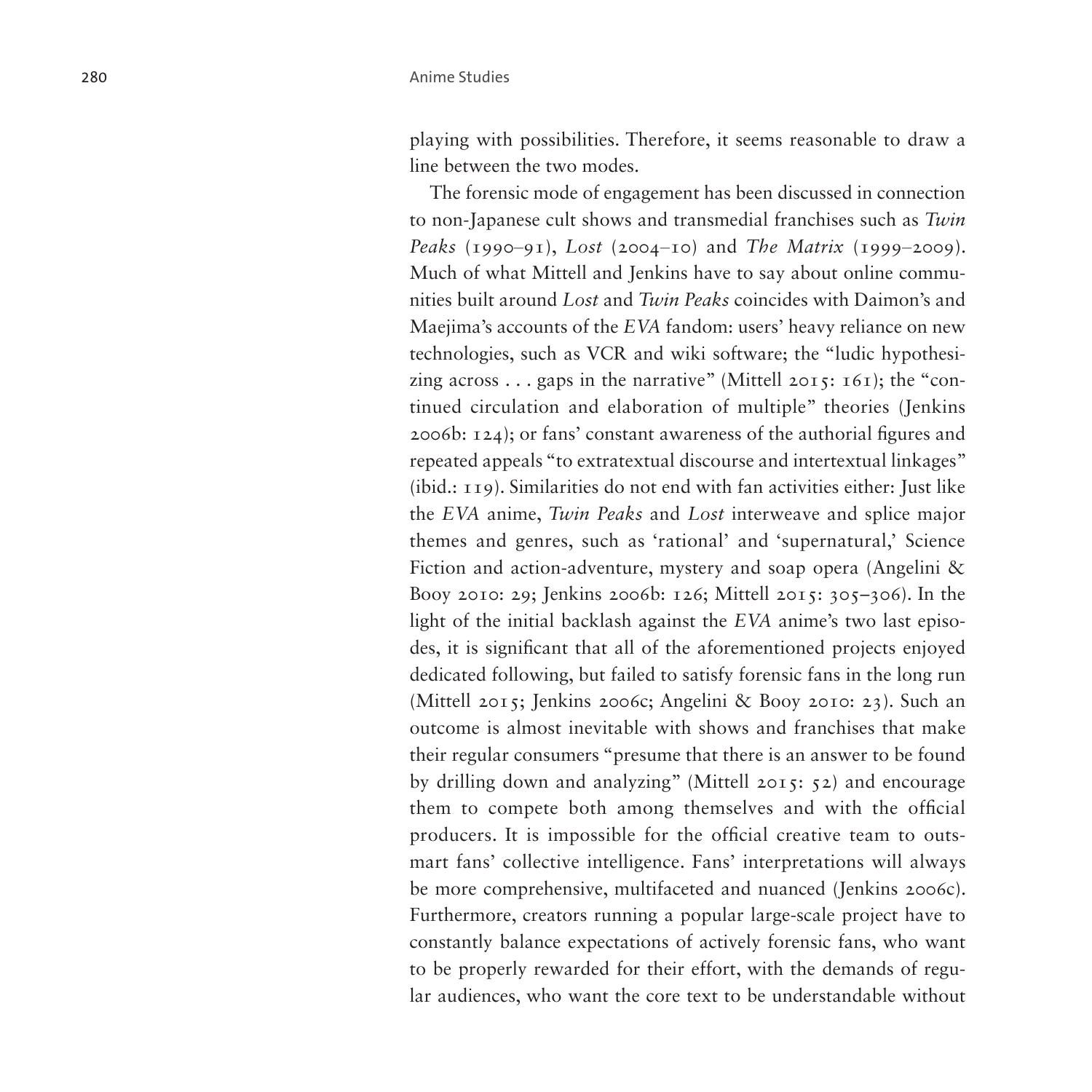extensive, time- and labor-consuming collective work (Jenkins 2006a: 96). As a result, more often than not,

the pleasure [for forensic fans] is greatest in the middle—once there are enough pieces of information out there to enable multiple competing versions of the story to be placed into circulation and to be debated but before the series starts to close down possibilities. (Jenkins 2006c: web)

Under these conditions, Anno and Studio GAINAX arguably conducted a brilliant maneuver when in the last episodes they radically changed the rules of the game and redefined not only their core text, but also the required mode of engagement (Maejima 2010:  $1098 - 1115$ ). As is evident now, the move paid off despite the initial outrage of the forensic fandom. Not only did the self-reflective quality of the series' finale draw the attention of a wider public, making *EVA* a national phenomenon (ibid.:  $351-356$ ,  $447-488$ ); it also accommodated the precedence of characters that facilitated the prolonged development of the *EVA* franchise and defined the next generation of otaku.

As already noted, the transformed status of fictional characters in Japanese popular culture has been widely discussed. Azuma contributed to this discourse by connecting character-oriented consumption with the 'database.' Even if database consumption is not as new as suggested, it has certainly gained new significance with the rise of the Internet and the rapid growth of online fan communities. The most prominent manifestation of database consumption is probably the wiki site TV Tropes (active since 2012), which currently hosts thousands of articles covering all manners of cultural tropes, from plot devices to character morality types. The site also demonstrates that database is more than a collection of building blocks: Its elements may serve as beacons that help consumers navigate an increasingly complex mediascape. In other words, database elements may function very much like genres (and, certainly, every genre is itself a database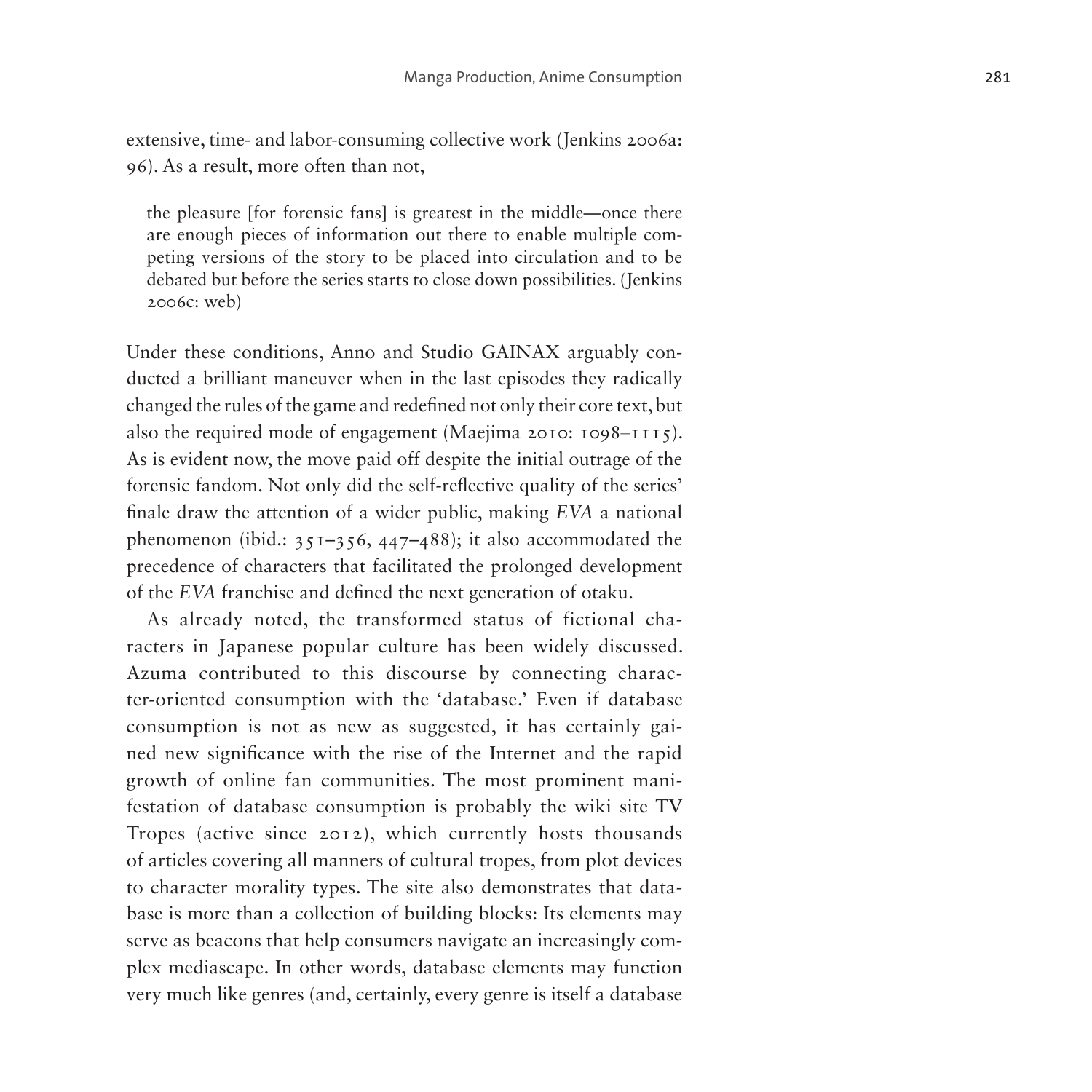of elements), but with a broader reach. It is also possible to understand database as a form of intertextuality. Either way, it facilitates fans' movement between media and titles, but does not necessarily dictate how to engage with each text. Another important point is the relation between database and characters. Azuma himself contends that the database includes a wide range of narrative elements, including entire plotline templates (2009: 42). Conversely, consumers' focus on characters does not automatically entail database consumption.

Illustrative in this regard are Azuma's and Maejima's different definitions of moe: for Azuma, the term denotes the immediate affective response to specific elements and their combinations, as well as fleeting sentimental reactions to 'small narratives' (2009: 78–86), while Maejima seems to associate with moe the more traditional identification with and empathy toward characters (2010: 1034–1056, 1119–1136). Notably, these variations in consumers' emotional engagement are not unique to Japan. Moreover, quite often, both approaches are applied simultaneously by members of one and the same fandom or even by one and the same person, depending on context. In order to acknowledge this variability, all modes of fan engagement that prioritize characters and their relationships (rather than fictional universes, stories or enigmas) are hereby identified as 'affective.' Considering how central the combination of affective mode with database consumption is for Azuma's argument, one may ask if it only emerged in the 1990s, and whether it has completely displaced the encyclopedic and forensic modes.

As a matter of fact, the affective mode of fan engagement had existed in manga- and anime-related culture long before the arrival of the third otaku generation, even before the new wave of *bishōjo* games[14](#page-35-0) in 1996 that would become the main vehicle of male-oriented *moe* narratives in the post-*EVA* period (Maejima 2010: 635–671; see also Sayawaka 2012: 197–198). That mode, however, had been

<span id="page-35-0"></span>14. A subgenre of visual novel games that requires the player to foster relationships with a set of beautiful heroines. See Azuma 2009: 75–76.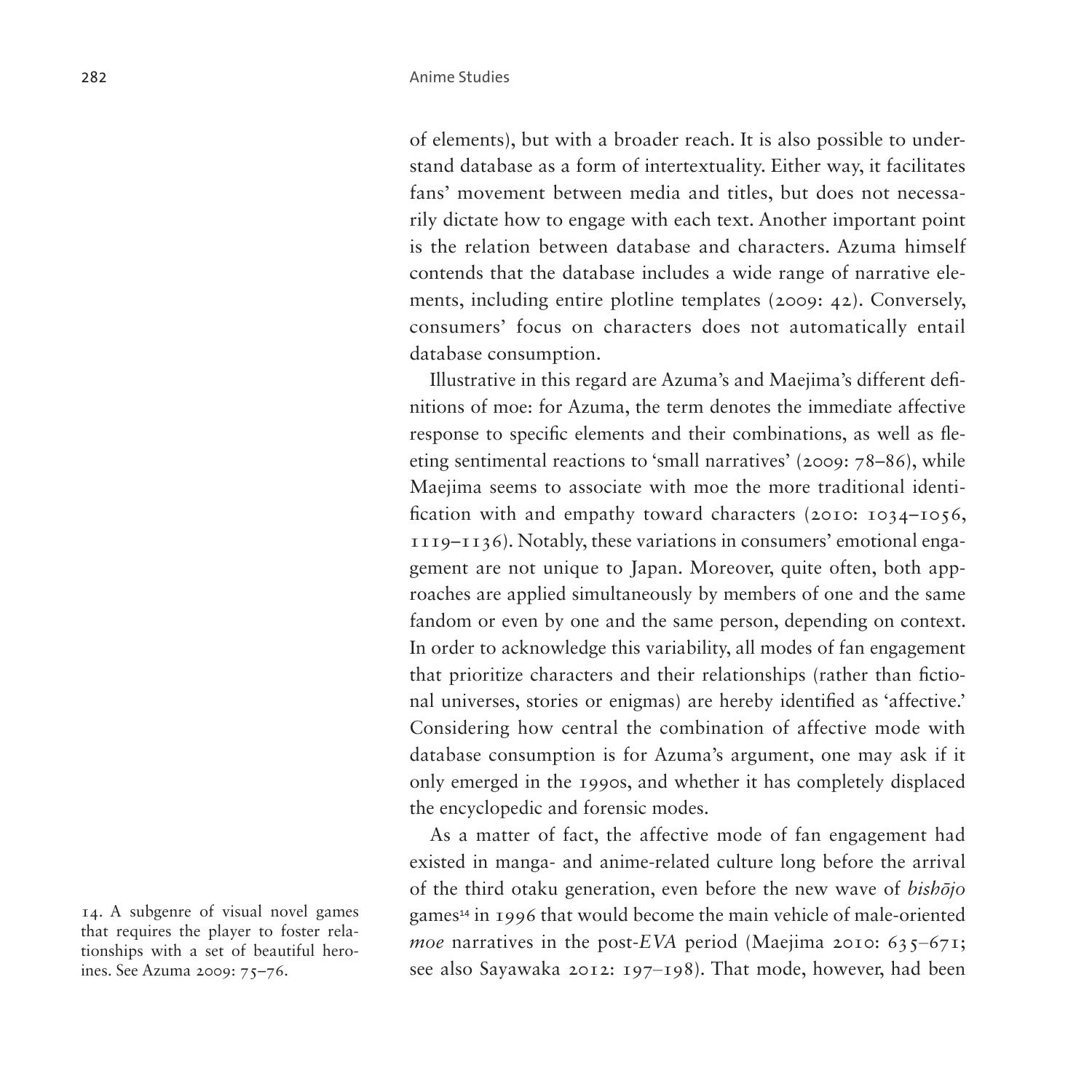associated with an isolated part of Japanese fan community, namely "enthusiastic female fans of yaoi and, to a lesser extent, BL manga" (Galbraith 2011: 220) known as *fujoshi* (Jp. rotten girls).[15](#page-36-0) Much like Azuma's new otaku, fujoshi allocate most of their attention to characters, consume officially released titles and derivative works with similar vigor and, most importantly, utilize their own 'database' of character types and relationships in pursuit of moe affect (Galbraith 2011: 220–221; S. Azuma 2010: 252–253). These practices have continued since the late 1970s (S. Azuma 2010: 254). Thus, Azuma's failure to acknowledge them appears all the more surprising, even allowing differences between the female fujoshi and male otaku of today.

According to sociologist Sonoko Azuma, otaku engage with single heroines, whereas fujoshi focus on relationships between characters (2010: 253–254). This argument, however, disregards the fact that Hiroki Azuma's 'database' includes not only visual elements, but also character types, "settings [and] stereotypical narrative development" (2009: 42), all of which might shape character relationships and relationships with characters. Conversely, Sonoko Azuma acknowledges that fujoshi do get infatuated with isolated male characters, but have to withhold corresponding fantasies under an unspoken rule (2010: 267). The difference, therefore, lies in the established practices and rules of the community, rather than members' emotional engagement.[16](#page-36-1) Following Hiroki Azuma (2009: 94), Sonoko Azuma emphasizes the lack of meaningful social interactions in the male otaku community, as opposed to fujoshi, who are heavily invested in communication (2010: 258). It is indeed possible to juxtapose "exchanges of information" that, according to Hiroki Azuma, constitute the larger part of otaku communication (2009: 93)[17](#page-36-2) with so-called *moe* talk (about favorite pairings and scenarios) that "affirms commonality, intensifies intimacy, and accelerates play behaviour" in fujoshi groups (Galbraith 2011: 222–227). Still, the discrepancy between the two communities does not preclude their major common points: database

<span id="page-36-0"></span>15. Incidentally, the explosion of bishōjo game genre was closely followed in the 2000s by the boom of *otome* and BL games, which have a similar design, but target female consumers.

<span id="page-36-1"></span>16. The male otaku playing a bishōjo game does not necessarily identify with the 'stand-in' protagonist, and the female BL reader need not step back as the onlooker (see Galbraith 2009; Mizoguchi 2008).

<span id="page-36-2"></span>17. Azuma himself allows that otaku "form cliques" (2009: 92), "buy and sell derivative works, and discuss their impressions of new works" (ibid.: 94), which implies both social interaction and emotional exchange.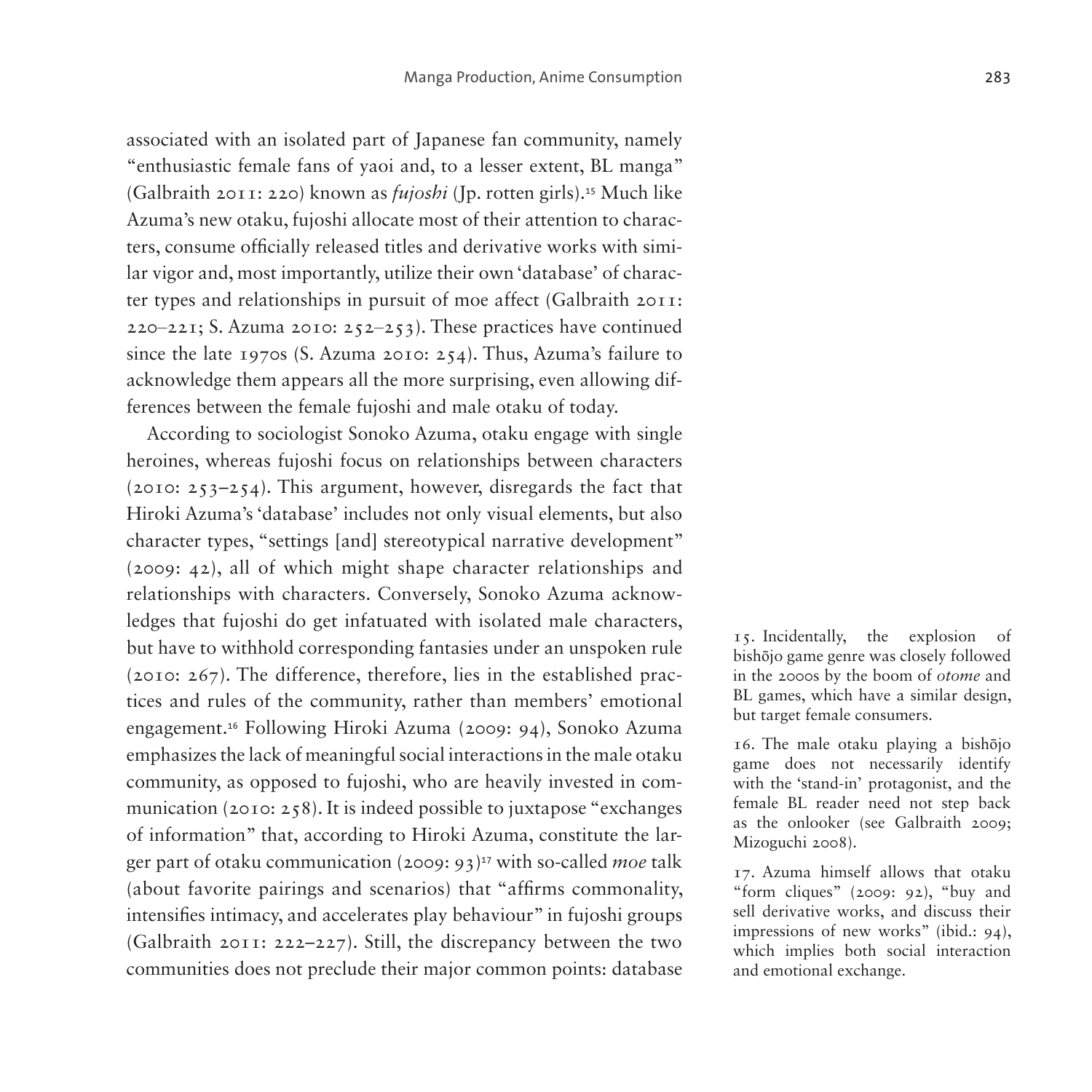consumption and the priority of affective experiences. In the light of these similarities, it is possible to hypothesize that the changes in the otaku culture of the 1990s resulted from the gradual diffusion of the female mode of engagement in Japanese fandoms. At any rate, as a pinnacle of those changes, *EVA* did not embody radical novelty. Rather, it successfully appropriated a model that had previously remained marginal and, for the most part, unofficial. Moreover, the transition to the affective mode of engagement was neither immediate nor final.

Despite Azuma's claims to the contrary, numerous sources (Daimon 1997; Maejima 2010; Yokohama 2006) testify that, right from the start, the *EVA* fandom employed both forensic and affective modes of engagement. The former was not even abandoned after the series had taken its decisive turn toward the affective, as can be seen from the subsequent publications on *EVA* trivia and mythology. As a matter of fact, forensic aspects of the franchise made their way into the 21st century, first and foremost in the form of the *Rebuild of Evangelion* tetralogy (2007, 2009, 2012, 2021). At a first glance, the three films released so far seem to tell a new version of the same *EVA* story, much in line with the What If? principle implemented in the manga works. But while changing the events and relationships, *Rebuild of Evangelion* openly addresses the mysteries and ambiguities of the *EVA* anime, filling in the gaps that fans have puzzled over for years. Admittedly, for a part of the audience, the storyworld of the new tetralogy has drifted too far away from the storyworld of the TV series to serve as a proper point of reference. However, this ambiguity may generate new discussions and theories, the driving force of forensic fandom. Even more importantly, certain scenes, lines and settings in the new movie heavily imply the possibility of multiple time loops. If this device is indeed introduced diegetically, the entire structure of the *EVA* franchise might change. The core works could get fused into one continuity, forming a single storyworld. Even with the tetralogy almost complete, it is difficult to predict how *EVA* will develop, but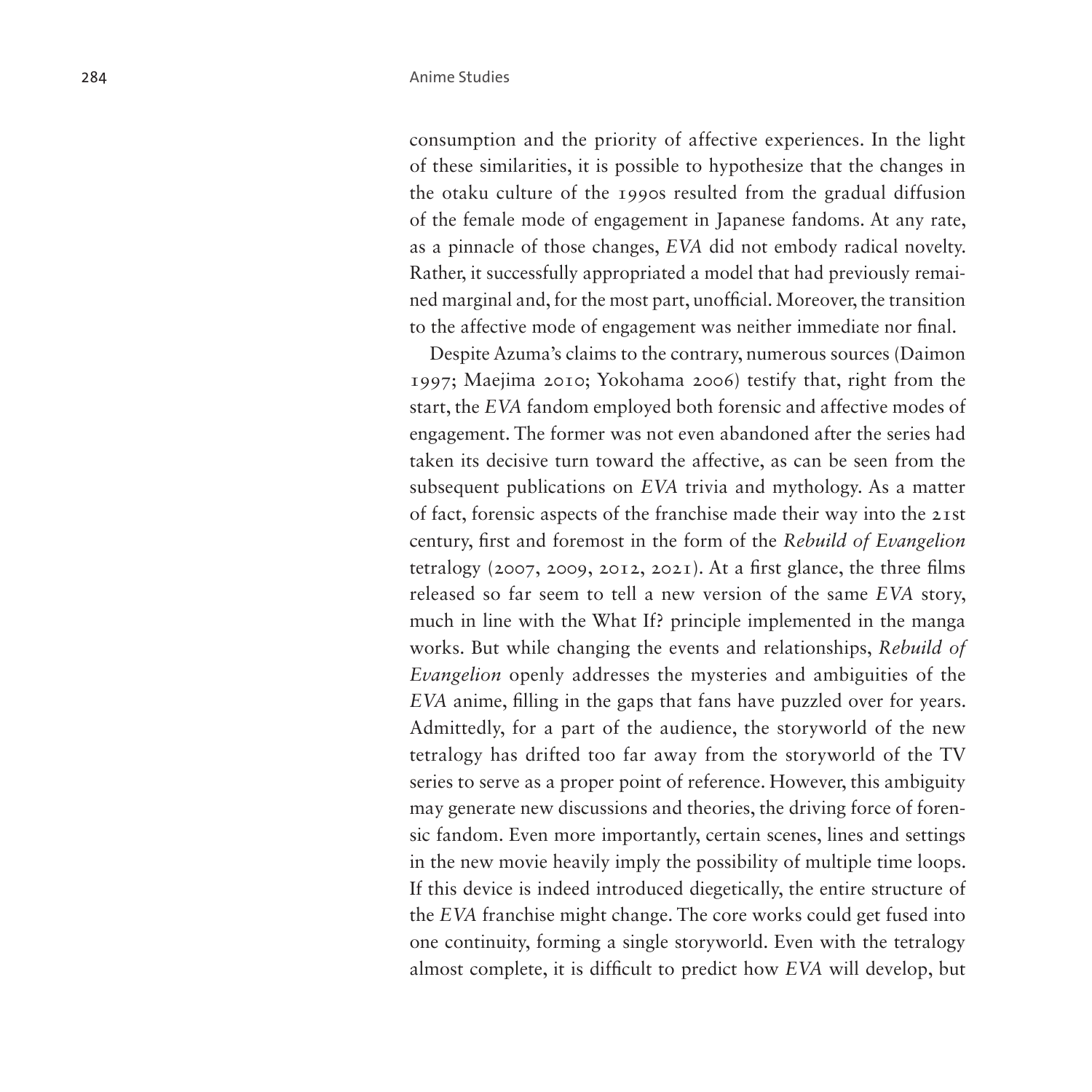the fans continue to elaborate on the loop theory and scour the promotional videos for clues and hints concerning the possible outcome of the new movie series. Forensic fandom lives on.

# *EVA's* **Versatile Fandom and Modes of Engagement: A Case Study**

The multiplicity of approaches, or the ways in which the fans address official works, is evident not only in their interpretative practices, but also in their creative endeavors. Despite negative stereotypes belittling fan-produced texts as overly relationship- and character-centered, there exist countless examples of fanfiction (the most common form of fan creativity in the West) earnestly invested in world-building and exploration, or in explaining and supplementing the canonical events. When it comes to *EVA*, however, the most illustrative example and the one that connects fans globally is again found in the medium of manga.

The derivative work in question is an adult *dōjinshi* (Jp. fan-made publication) entitled *RE-TAKE*. This six-volume series by the circle Studio Kimigabuchi might be the most widely known fanwork among English- and Russian-speaking fans; in Japan, it was popular enough to warrant the release of a three-volume all-age version (with explicit sex scenes removed or censored)—and, paradoxically, a two-hour live-action adaptation by the adult video maker TMA (2008).<sup>[18](#page-38-0)</sup> What caused such a success? Overseas, at least, *RE-TAKE* is known for its elaborate plot: Instead of drawing a string of loosely connected pornographic scenes involving Shinji and Asuka (as to be expected), Studio Kimigabuchi created a full-fledged sequel to the anime. Taking the final scene of *EoE* as its starting point, *RE-TAKE* leads the characters to an optimistic ending grounded in the events and settings of the source series. [Table 8.5](#page-39-0) summarizes the relationship between the storyworlds of the *EVA* anime and *RE-TAKE*.

<span id="page-38-0"></span>18. The 30-minute all-age cut of TMA's *EVER RE-TAKE* can be found on the Niconico Video site.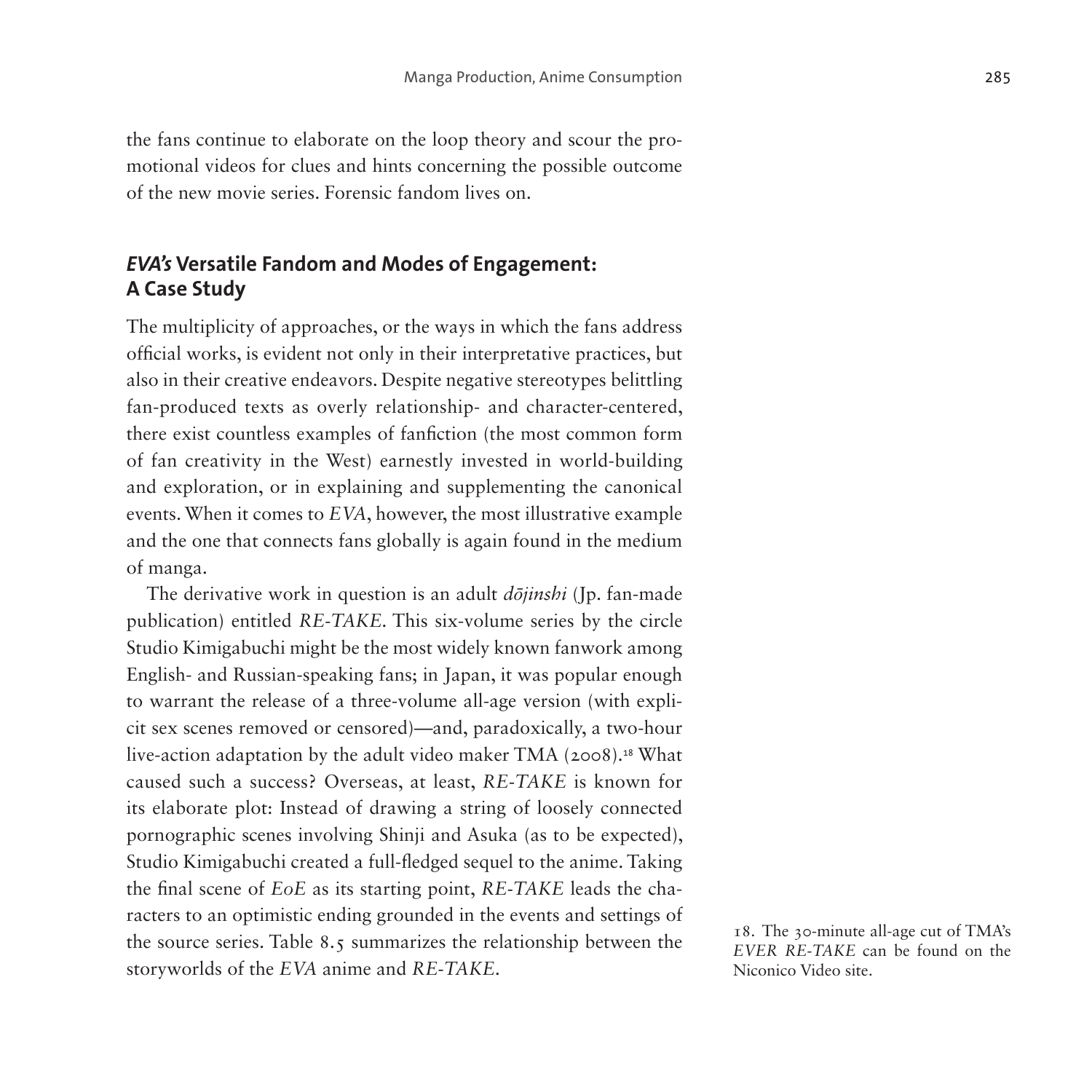



<span id="page-39-0"></span>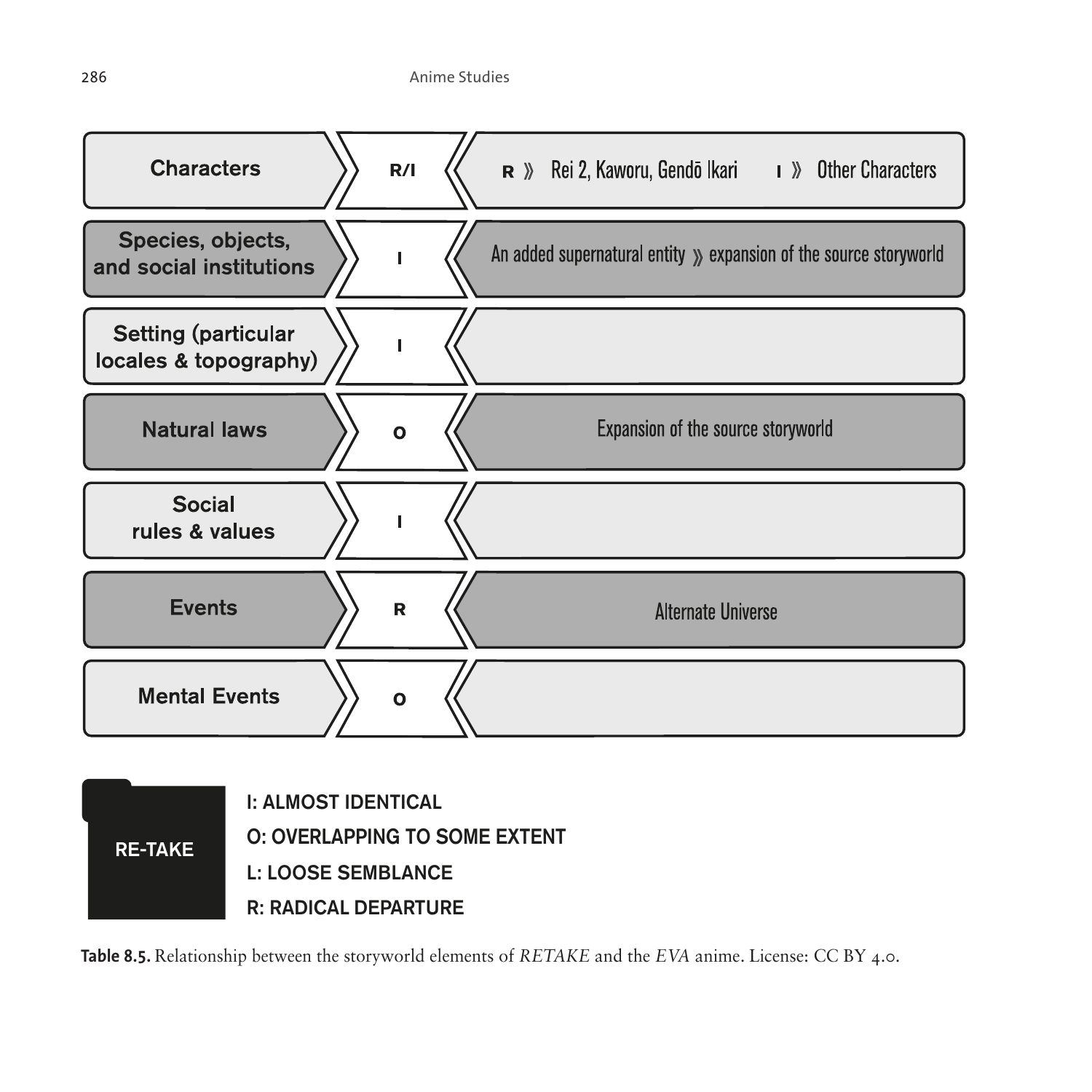Clearly, there is a significant overlap between the two storyworlds. Changes in natural laws and the list of existents are inevitable because *RE-TAKE* keeps expanding the storyworld. In addition, as a first step in establishing a transmedial continuity, the dōjinshi splices the storyworld of the anime with the storyworld of *NGE*. The most radical, unequivocal departure occurs on the level of events, because *RE-TAKE* does not simply move the plot forward, but utilizes the concept of parallel universes to replay the part of the story that corresponds to the last third of the *EVA* anime. The mental events, defined as "the character's reactions to perceived or actual states of affairs" (Ryan 2014: 36), change accordingly. In terms of characterization, *RE-TAKE* seems to take an approach already observed in the officially released manga works. That is, it attempts to carefully reproduce the mindsets and typical reactions of the leading pair Shinji and Asuka, while Rei 2's and Kaworu's mentalities are reworked to fit the needs of the story. However, there is no consensus among fans as to whether the latter two are completely out of character or can be read as plausible interpretations of Kaworu and Rei in the TV series and *NGE*.

As for the major *EVA* themes analyzed in the first part of the article, *RE-TAKE* includes all of them, with emphasis on fighting, mystery and relationships. Particularly important is its ambition to imitate the cryptic narration style of the TV series, on the one hand, and to provide a non-contradictory explanation for the unfolding events, on the other. As a result, the dōjinshi simultaneously provokes and satisfies the forensic impulse in readers. Furthermore, it delivers an emotionally gratifying denouement lacking in the source series. Considering all of the above, *RE-TAKE* looks like a model instalment in the franchise developed under the principles of continuity and consistency, where all works correspond to a single non-contradictory storyworld. At the same time, as a fanwork, it is tied to moe sensibility and database consumption. The former reveals itself in gratuitous sex scenes found in the original six-volume edition of the dōjinshi. The latter is reproduced quite literally in battle scenes that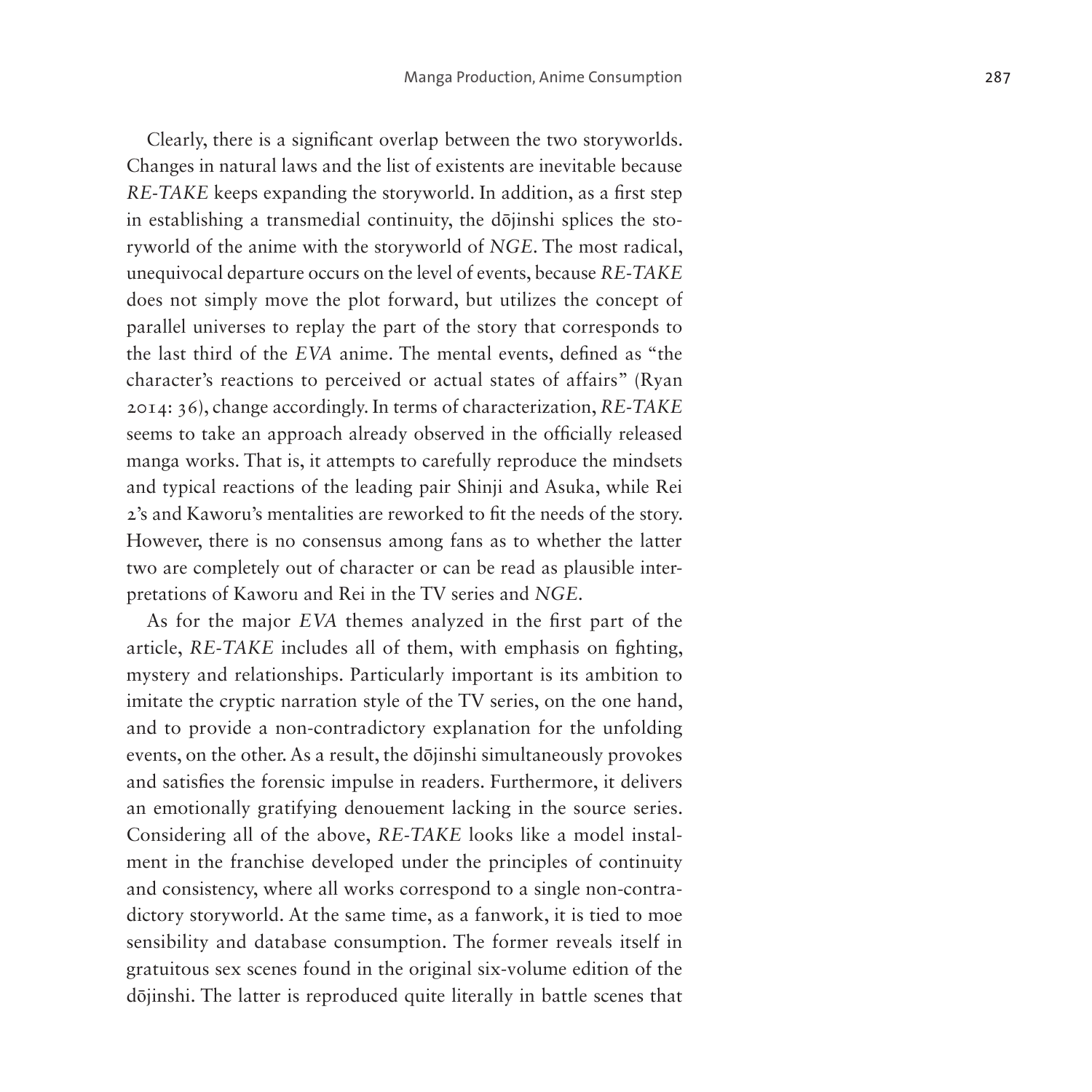remix and repurpose Sadamoto's artwork.[19](#page-41-0) Following the same logic of database consumption, *RE-TAKE* has spawned a small franchise of its own. In addition to the aforementioned adult video adaptation, a soundtrack CD was released in 2006 and, in 2017, Studio Kimigabuchi launched a sequel series *RE-TAKE Kai* (once again in the form of adult dōjinshi), which builds the new *EVA* movies into the continuity.

*RE-TAKE* is therefore a fanwork shaped by all three modes of engagement: the affective mode determines its focus on characters and their relationships; the forensic mode drives it to cover gaps and resolve puzzles left by the TV series, but also supply its own enigmas; and the encyclopedic mode makes it anticipate, perhaps even surpass, the *Rebuild of Evangelion* movies by developing a cosmology capable of uniting all Shinji- and Asuka-focused *EVA* texts, official or not, within one continuity. In a never-ending cycle of consuming and producing meanings, *EVA* fans across nations took different approaches to the text. The affective mode of engagement obviously prevailed: Shinji x Asuka shippers<sup>[20](#page-41-1)</sup> enjoyed the story (as well as the juicy scenes), while Rei supporters rejected it for character mistreatment. But the most interesting response so far has been a 5,000-word essay by a forensic Russian fan, who addresses every contradiction, loose end and enigma in *RE-TAKE* (Red Priest Rezo 2007). For this person, the dōjinshi's main achievement lies in the interpretive framework (the parallel world theory) it offers—in other words, Red Priest Rezo recognizes and appreciates its hermeneutic value. Certainly, this telling reaction comes from outside of Japanese otaku community. However, it is a direct response to something that the Japanese otaku community created and promoted. The official segment of *EVA* manga might conform to the logic of database consumption, and yet its unofficial counterparts might suddenly evoke other models and modes of fan engagement, as they strive to answer the needs that the official works have left unsatisfied.

<span id="page-41-0"></span>19. For an analysis of several such scenes by a disgruntled fan, see [https://imgur](https://imgur.com/a/bU86w#0) [.com/a/bU86w#0](https://imgur.com/a/bU86w#0)

<span id="page-41-1"></span>20. Fans who support and promote a particular romantic relationship.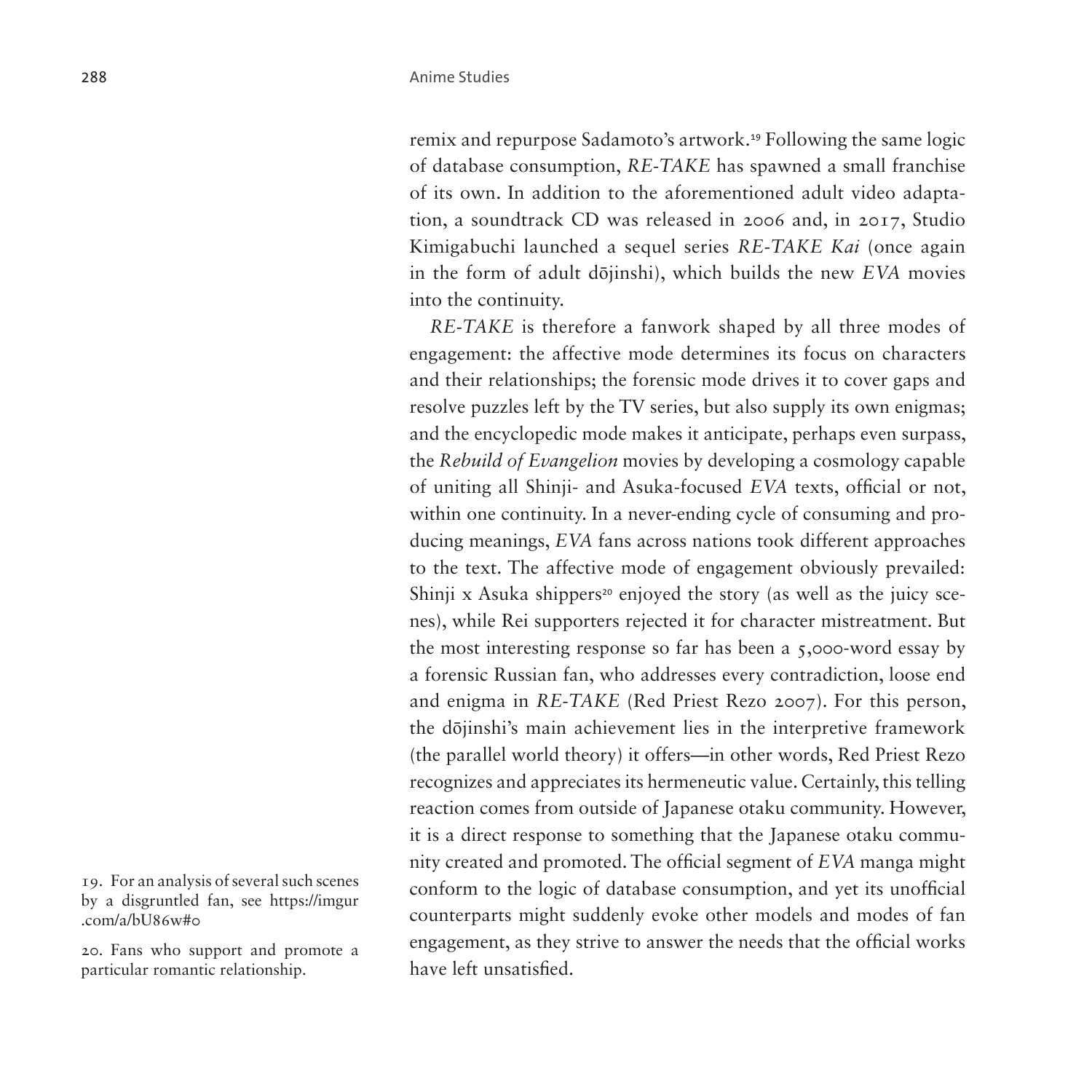#### **Conclusion: From Fan Studies to Media Studies**

Azuma's database model has helped explain a major tendency in the contemporary consumption of popular culture, throwing light on a significant component of fandom life within and without Japan—the 'database.' Most researchers readily accept Azuma's theory, especially the parts concerning practical application of the 'database' by fans. But as demonstrated above, Azuma's understanding of otaku culture in particular and fan culture in general is limited: He broke a hete rogeneous fan community with a set of multifarious practices and motivations into several 'clear-cut' segments, which he then lined up and matched with particular stages of Japanese socio-cultural history. Thus, encyclopedic and forensic modes of engagement (which Azuma conflates into one) are associated with the transitional stage between modernity and postmodernity; affective mode of engagement and 'database consumption' are understood as both signs and consequen ces of postmodernity that finally revealed itself in the 1990s.

However, when considering various accounts of fan activities in Japan and elsewhere, it becomes obvious that reading strategies and rules of meaning-production do not replace each other neatly and linearly—rather, they co-exist in different proportions and with vary ing degrees of visibility at any time, in every fandom. Needless to say, fans can read, dissect and repurpose a certain text in radically different ways even when it does not invite them to do so, and even small fandoms often divide into segments according to "desirable and undesirable ways of relating to cultural objects, desirable and undesi rable strategies of interpretation and styles of consumption" (Jenkins 1992: 16). At the same time, all modes of engagement have much in common, and the principles governing fandom communities remain more or less the same, including interconnectedness of research, communication and creativity (Jenkins 1992, 2006b; Toton 2008), knowledge functioning as the main currency within the "cultural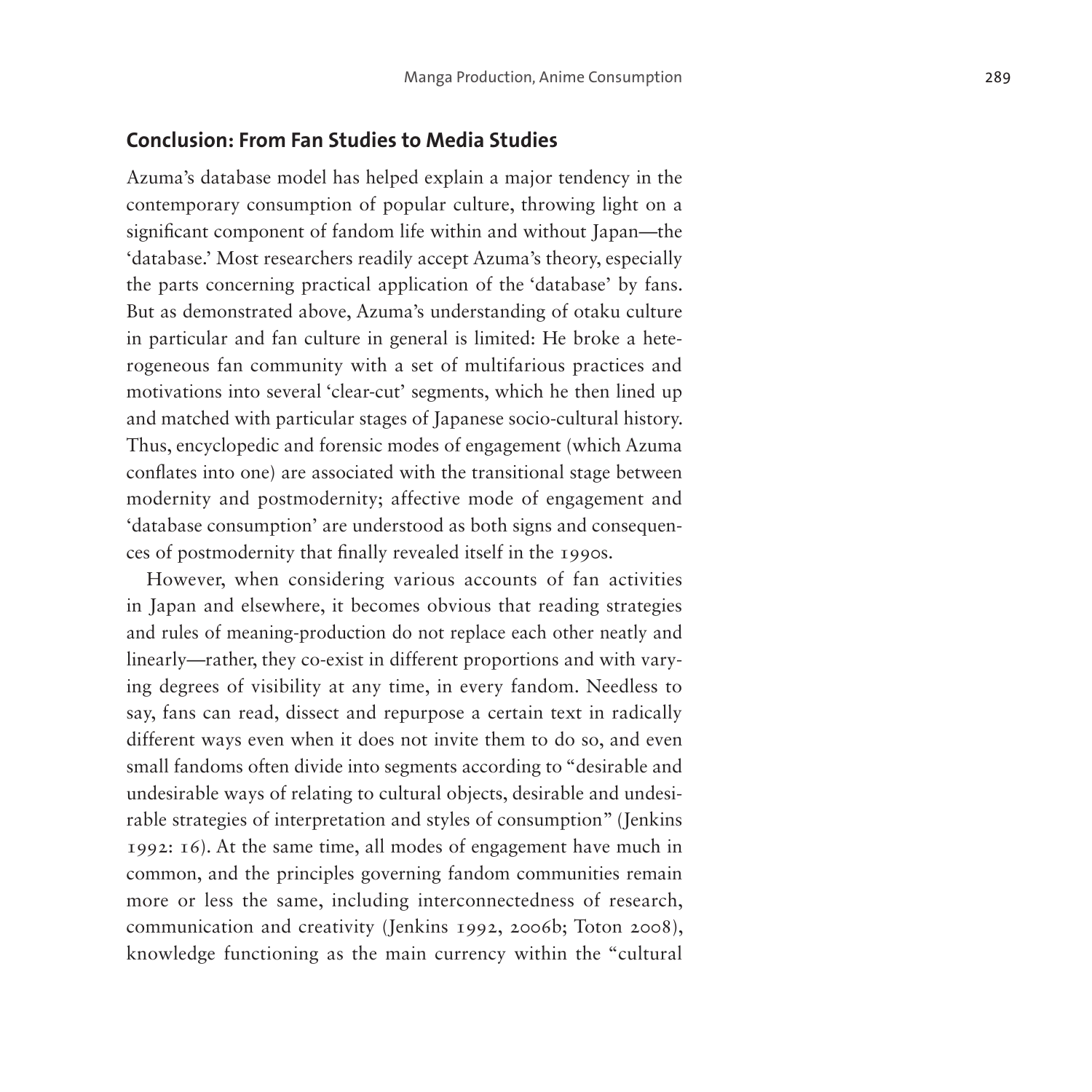economy of fandom" (Fiske 1992: 42; Jenkins 2006b: 125), and the "dual interpretive stance" that combines "a sense of proximity and possession ... with a sense of ironic distance" (Jenkins 1992:  $65-67$ ). It is this common ground that allows a franchise, indeed, a single work, official or fan-produced, to support and encourage multiple responses, affects and interpretations.

The *EVA* anime was, in fact, a text designed from the start to support and encourage several modes of engagement, and the *EVA* franchise inherited the approach. As stated before, the official *EVA* manga works follow the principles of affective database consumption, while new animated features call forth the forensic, or even encyclopedic, impulse. To enjoy *EVA* as a transmedial franchise, the consumer does needs not only "multimodal literacy" (Delwiche 2017: 1055–1063), but also the ability to switch between different modes of engagement. This last point is important not only when considering *EVA* specifically or fandom in general—it has rather important implications for Anime Studies, in particular for their new, media-oriented strand concerned with how highly segmented, serialized, transmedially engaged and open-ended anime texts "work within local and global media environments" (Berndt 2018: 7), which include various discrete and overlapping (rather than homogenized) consumer groups and their tastes and practices. That is not to say that more conservative research informed by Literary and Film Theory, as well as Cultural Studies, cannot benefit from paying more attention to the aforementioned media environments. As demonstrated by numerous inquiries into franchises and their discrete constituents, the juxtaposition between texts designed for interpretation, or 'reading,' and texts meant to instigate affective responses, material consumption or fan exchange (Berndt 2019: 472) is rather moot. Reading a TV anime, however, would mean taking into account its intended audience and anticipated responses, its transmedial links and potential vectors of expansion—in other words, the modes of engagement the text most readily lends itself to. From this point of view, too, it seems unreasonable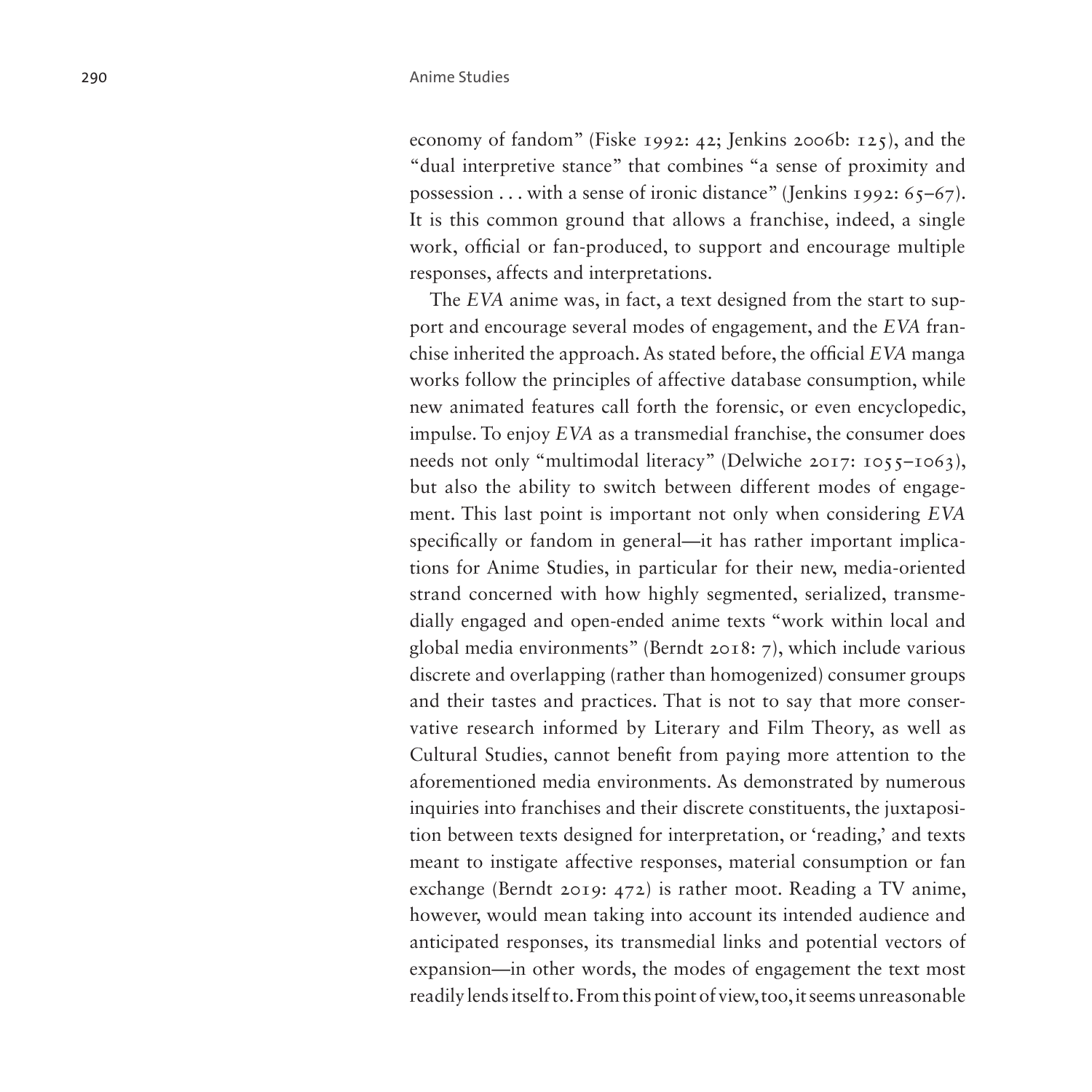to discard various demands, values and approaches that characterize Japanese fan culture in favor of one single model, no matter how prominent it is. This very variety warrants the range and complexity of transmedial franchise development within and without Japan. One expects that acknowledging it should produce a rather similar effect on academic inquiries into anime, as well as other media involved with the contemporary otaku market and popular culture in general.

### **References**

- Abbott, H. P. (2005). Closure. In D. Herman, M. Jahn and M.-L. Ryan (eds.), *Routledge Encyclopedia of Narrative Theory* (pp. 65–66). New York: Routledge.
- Angelini, S. & Booy, M. (2010). Members Only: Cult TV from Margins to Mainstream. In S. Abbott (ed.), *The Cult TV Book* (pp. 19–27). London: I.B. Tauris.
- Azuma, H. (2007). *Gēmuteki riarizmu no tanjō: Dōbutsuka suru posutomodan* 2. Tokyo: Kodansha.
	- \_\_\_\_\_\_\_. (2009). *Otaku: Japan's Database Animals*. Minneapolis, MN: University of Minnesota Press. (Introduction and translation by J. E. Abel and S. Kono)
- Azuma, S. (2010). Mōsō no kyōdōtai: "Yaoi" komyuniti ni okeru ren'ai kōdo no kinō. *Shisō chizu*, 5, 249–274.
- Berndt, J. (2018). Anime in Academia: Representative Object, Media Form, and Japanese Studies. *Arts*, 7(4), 56. Retrieved from: DOI: [https://doi](https://doi.org/10.3390/arts7040056) [.org/10.3390/arts7040056](https://doi.org/10.3390/arts7040056)
	- \_\_\_\_\_\_\_. (2019). *Interpreting Anime* by Christopher Bolton (review). *The Journal of Japanese Studies*, 45(2), 471–475.
- Daimon, H. (1997). Nifuti sābu dokyumento/saibāsupēsujō no EVA. In T. Igarashi (ed.), *Evangerion kairaku gensoku* (pp. 194–200). Tokyo: Daisan Shokan.
- Delwiche, A. (2017). Still Searching for the Unicorn: Transmedia Storytelling and the Audience Question. In B. W. L. Derhy Kurtz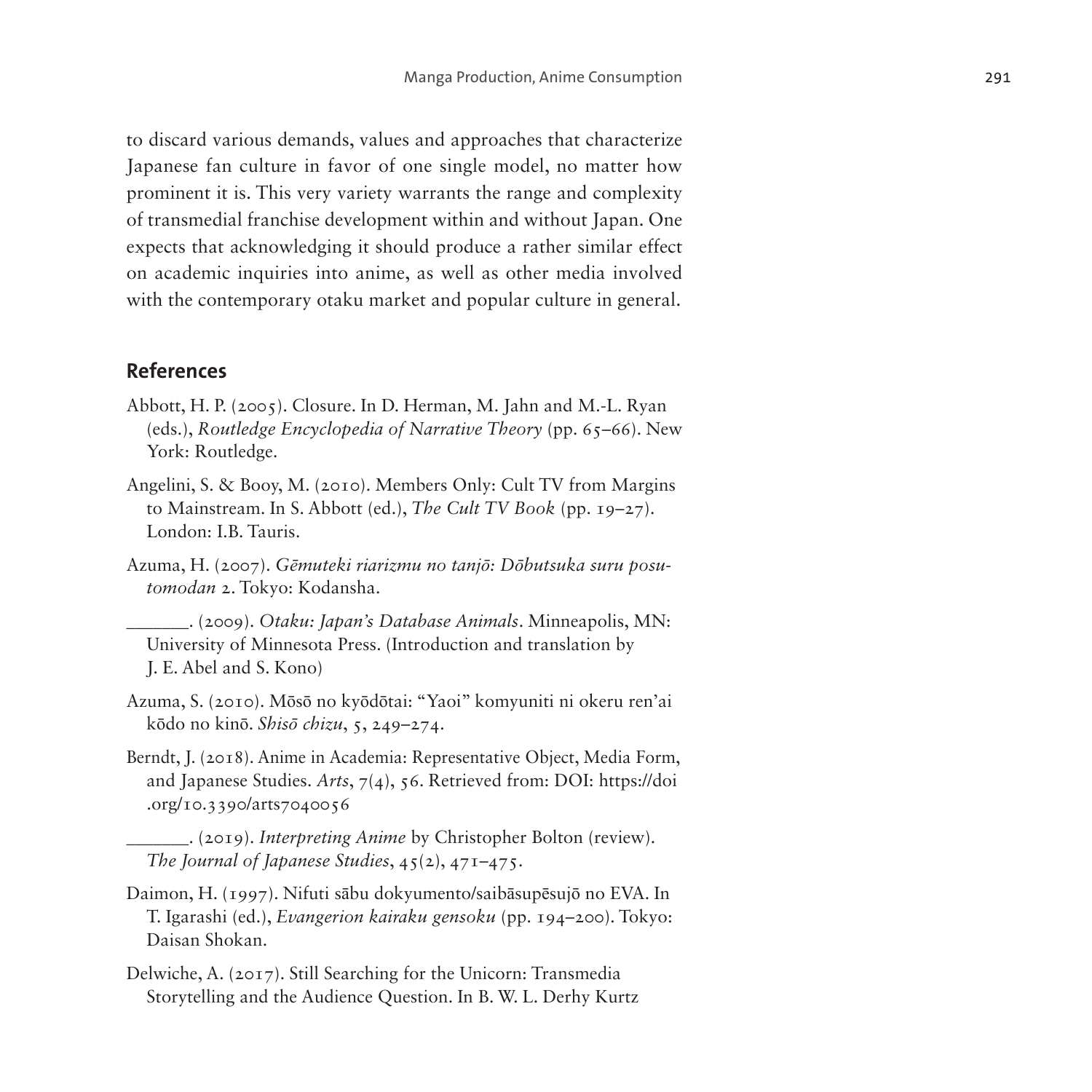#### 292 Anime Studies

and M. Bourdaa (eds.), *The Rise of Transtexts: Challenges and Opportunities* (pp. 33–48). New York: Routledge. Kindle.

- Evangelion Roppongi Committee. (1997). *EVA no tabekata, ajiwaikata*. Tokyo: Daisan shokan.
- Falldog (2020). Falldog's Guide to Gundam Canon and Timelines. *Otaku Revolution*. Retrieved from: [https://otakurevolution.com/content](https://otakurevolution.com/content/falldogs-guide-to-gundam-canon-and-timelines) [/falldogs-guide-to-gundam-canon-and-timelines](https://otakurevolution.com/content/falldogs-guide-to-gundam-canon-and-timelines)

Fanlore (2020). Canon. Retrieved from: <https://fanlore.org/wiki/Canon>

Fiske, J. (1992). The Cultural Economy of Fandom. In L. A. Lewis (ed.), *The Adoring Audience: Fan Culture and Popular Media* (pp. 30–49). London: Routledge.

Forster, E. M. (1955). *Aspects of the Novel*. New York: Hartcourt.

Freeman, M. (2017). *Historicising Transmedia Storytelling: Early Twentieth-Century Transmedia Story Worlds*. New York: Routledge.

Galbraith, P. W. (2011). Fujoshi: Fantasy Play and Transgressive Intimacy among "Rotten Girls" in Contemporary Japan. *Signs: Journal of Women in Culture and Society*, 37(1), 211–232.

\_\_\_\_\_\_\_. (2009). Moe: Exploring Virtual Potential in Post-Millennial Japan. *Electronic Journal of Contemporary Japanese Studies* [no vol. number], 343–365.

Gwenllian-Jones, S. (2004). Virtual Reality and Cult Television. In S. Gwenllian-Jones and R. E. Pearson (eds.), *Cult Television* (pp. 83–98). Minneapolis, MN: University of Minnesota Press.

Heinze, R. (2015). "This Makes No Sense at All": Heterarchy in Fictional Universes. *Storyworlds: A Journal of Narrative Studies*, 7(2), 76–91.

Iida, I. (2012). *Besutoserā raitonoberu no shikumi: Kyarakutā shōsetsu no kyōsō senryaku*. Tokyo: Seidosha.

Itō, G. (2005). *Tezuka izu deddo: Hirakareta manga hyōgenron e*. Tokyo: NTT.

Jenkins, H. (1992). *Textual Poachers: Television Fans and Participatory Culture*. London: Routledge.

\_\_\_\_\_\_\_. (2006a). *Convergence Culture: When Old and New Media Collide*. New York: New York University Press.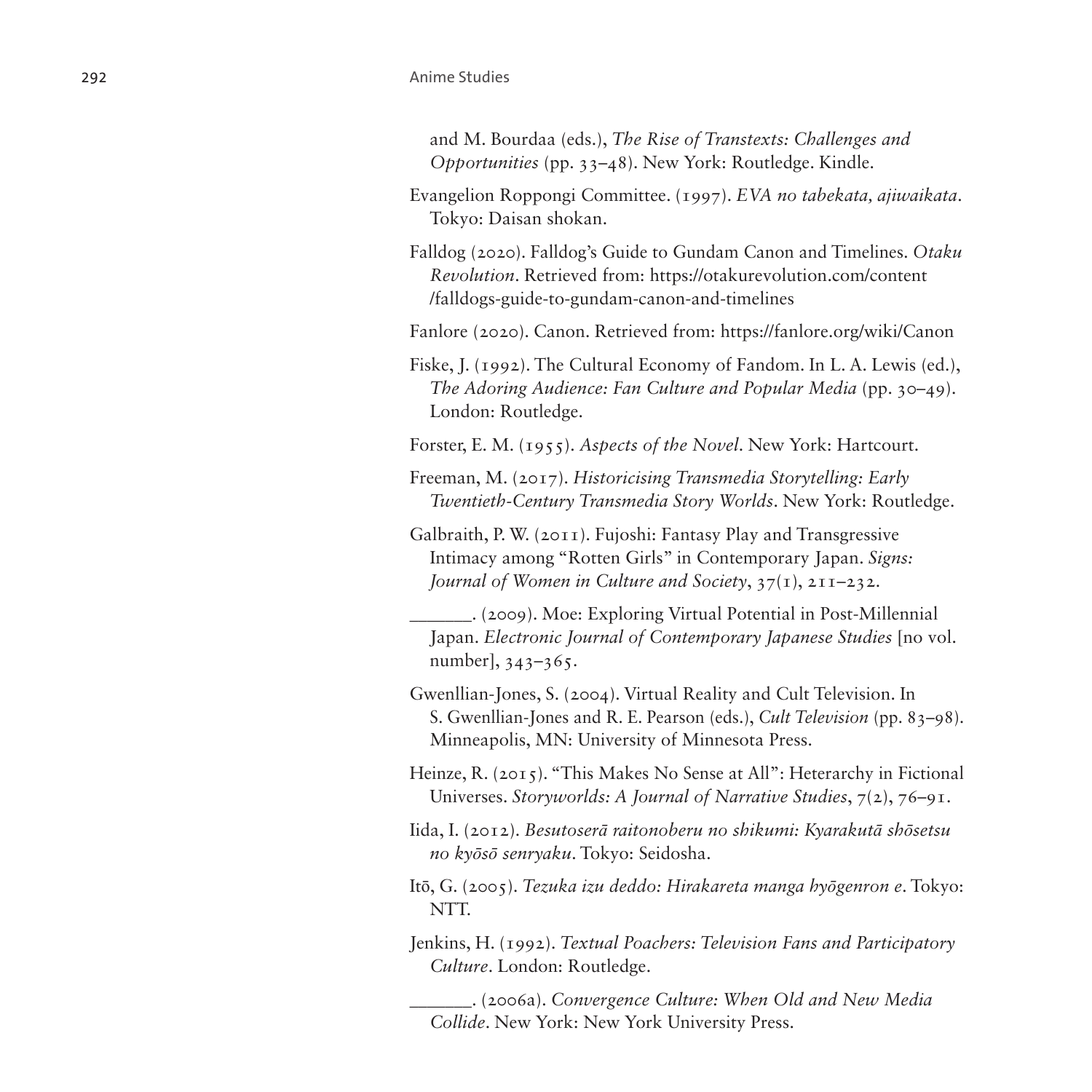- \_\_\_\_\_\_\_. (2006b). *Fans, Bloggers, and Gamers: Exploring Participatory Culture*. New York: New York University Press.
- \_\_\_\_\_\_\_. (2006c). Getting Lost. In *Confessions of an Aca-Fan: The Official Weblog of Henry Jenkins*. 24 August. Retrieved from: [http://](http://henryjenkins.org/blog/2006/08/getting_lost.html) [henryjenkins.org/blog/2006/08/getting\\_lost.html](http://henryjenkins.org/blog/2006/08/getting_lost.html)
- \_\_\_\_\_\_\_. (2009). Revenge of the Origami Unicorn: The Remaining Four Principles of Transmedia Storytelling. In *Confessions of an Aca-Fan: The Official Weblog of Henry Jenkins*. 12 December. Retrieved from: [http://](http://henryjenkins.org/blog/2009/12/revenge_of_the_origami_unicorn.html) henryjenkins.org/blog/2009/12/revenge of the origami unicorn.html
- Joo, W., Denison, R. & Furukawa, H. (2013). "Manga Movies Project Report 1: Transmedia Japanese Franchising." Report for UK Arts and Humanities Research Council Research Project "Manga Movies: Contemporary Japanese Cinema, Media Franchising and Adaptation." Retrieved from: [https://www.academia.edu/3693690/Manga\\_Movies](https://www.academia.edu/3693690/Manga_Movies_Project_Report_1_-_Transmedia_Japanese_Franchising) Project Report I - Transmedia Japanese Franchising
- Kabutogi, R. (1997). *Evangerion kenkyū josetsu*. Tokyo: KK Bestsellers.
- Kopylova, O. (2016). *Media Mix as Adaptation: With Maeda Mahiro's*  Gankutsuō *as an Example*. Doctoral Thesis. Kyoto Seika University. Retrieved from: [https://johokan.kyoto-seika.ac.jp/uploads/2016\\_dr](https://johokan.kyoto-seika.ac.jp/uploads/2016_dr/2016_dr_thesis_01.pdf)  $/2016$  dr thesis  $01.$ pdf
- \_\_\_\_\_\_\_. (2018). Media mikkusu to monogatari: kyokō sekai no mondai. *Naratibu Media Kenkyū*, 7, 155–192.
- Kukkonen, K. (2011). Metalepsis in Popular Culture: An Introduction. In K. Kukkonen and S. Klimek (eds.), *Metalepsis in Popular Culture* (pp. 1–21). Berlin: de Gruyter.
- *Lexicon* (n.d.). Fan Service. *Anime News Network*. Retrieved from: <https://www.animenewsnetwork.com/encyclopedia/lexicon.php?id=54>
- Long, G. A. (2007). *Transmedia Storytelling: Business, Aesthetics and Production at the Jim Henson Company*. MS Thesis. Massachusetts Institute of Technology. Retrieved from: [https://www.researchgate.net](https://www.researchgate.net/publication/38004738_Transmedia_storytelling_business_aesthetics_and_production_at_the_Jim_Henson_Company) [/publication/38004738\\_Transmedia\\_storytelling\\_business\\_aesthetics](https://www.researchgate.net/publication/38004738_Transmedia_storytelling_business_aesthetics_and_production_at_the_Jim_Henson_Company) [\\_and\\_production\\_at\\_the\\_Jim\\_Henson\\_Company](https://www.researchgate.net/publication/38004738_Transmedia_storytelling_business_aesthetics_and_production_at_the_Jim_Henson_Company)
- Lyden, J. C. (2012). Whose Film Is It, Anyway? Canonicity and Authority in Star Wars Fandom. *Journal of the American Academy of Religion*,  $8o(3), 775-786.$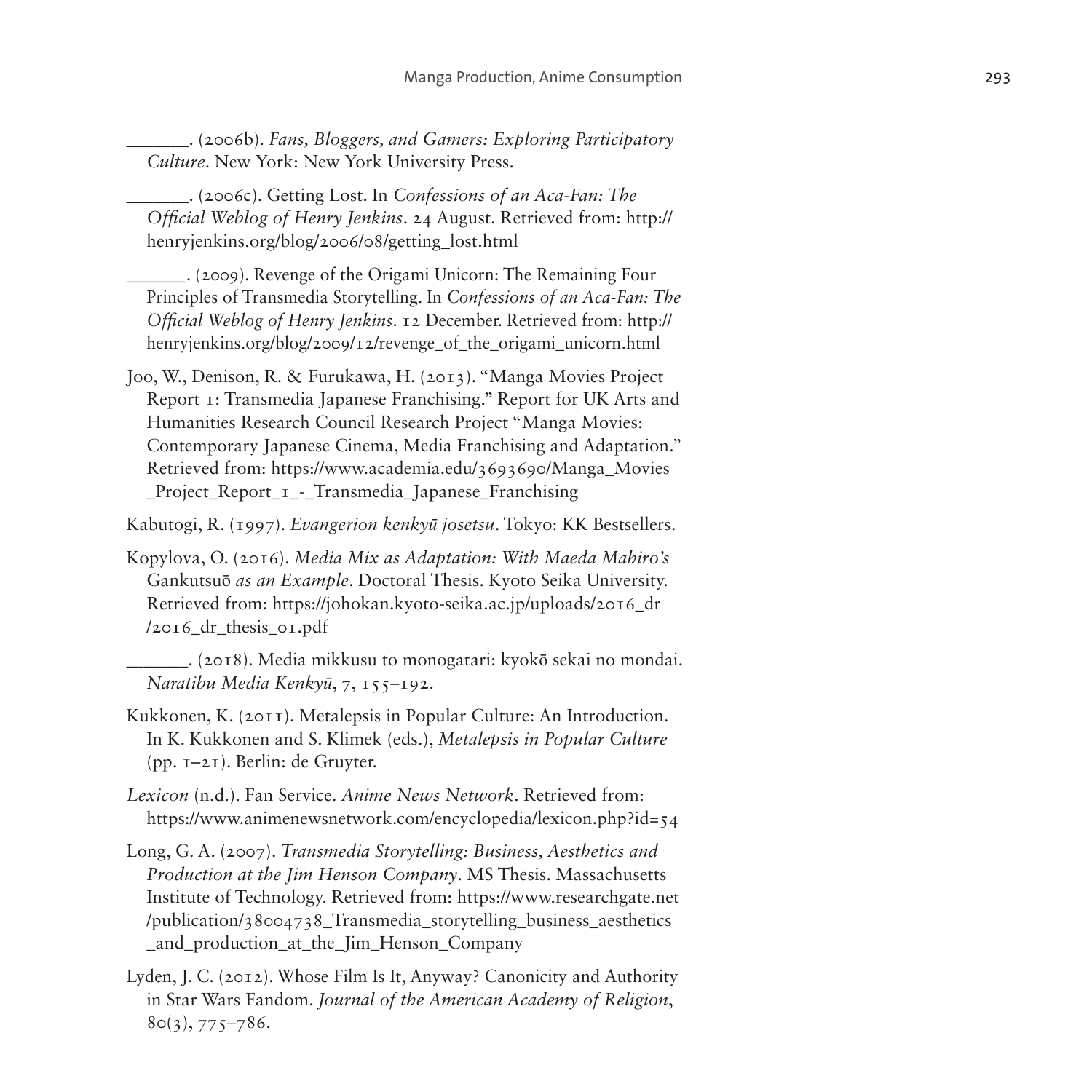#### 294 Anime Studies

- Maejima, S. (2010). *Sekai-kei to wa nani ka: Posuto EVA no otakushi*. Tokyo: Soft Bank Creative. Kindle.
- Maj, K. M. (2015). Transmedial World-Building in Fictional Narratives. *IMAGE. Journal of Interdisciplinary Image Science*, 22, 83–96.
- Mittell, J. (2015). *Complex TV: The Poetics of Contemporary Television Storytelling*. New York: New York University Press.
- Mizoguchi, A. (2008). *Reading and Living Yaoi: Male–Male Fantasy Narratives as Women's Sexual Subculture in Japan*. Doctoral Thesis. University of Rochester.
- Murray, J. (1997). *Hamlet on the Holodeck*. Cambridge, Massachusetts: The MIT Press.
- Ōtsuka, E. (2001a). Monogatari shōhiron nōto: 1. Sekai to shukō: monogatari no fukusei to shōhi. In *Teihon Monogatari shōhiron* (pp. 7–20). Tokyo: Kadokawa. (Translated by M. Steinberg, 2010). *Mechademia*, 5, 99–116)
	- \_\_\_\_\_\_\_. (2001b). Monogatari shōhiron nōto: 2. Monogatari shōhiron no kiso to sono senryaku. In *Teihon Monogatari shōhiron* (pp. 21–54). Tokyo: Kadokawa.

\_\_\_\_\_\_\_. (2014). *Mediamikkusu-ka suru Nihon*. Tokyo: Eastpress.

- Red Priest Rezo. (2007). RE-TAKE Analysis. *Living FLCL*. Retrieved from: [http://www.project5555.com/p1/retake/Re-Take\\_analysis.doc](http://www.project5555.com/p1/retake/Re-Take_analysis.doc)
- Ruppel, M. N. (2012). *Visualizing Transmedia Networks: Links, Paths and Peripheries*. PhD Thesis. University of Maryland.
- Ryan, M.-L. (1991). *Possible Worlds, Artificial Intelligence, and Narrative Theory*. Bloomington, IN: Indiana University Press.
	- \_\_\_\_\_\_\_. (2014). Story/Worlds/Media: Tuning the Instruments of a Media-Conscious Narratology. In M.-L. Ryan and J.-N. Thon (eds.), *Storyworlds across Media: Toward a Media-Conscious Narratology* (pp. 25‒49). Lincoln, NE: University of Nebraska Press.

Sayawaka. (2012). *Boku-tachi no gēmu-shi*. Tokyo: Seikaisha Shinsho.

Shin-seiki. (2020). Theory and Analysis: What Is Canon? *The NGE Fan-Geeks Project*. Retrieved from: [https://wiki.evageeks.org/Theory\\_and](https://wiki.evageeks.org/Theory_and_Analysis:What_Is_Canon%3F) Analysis:What Is Canon%3F